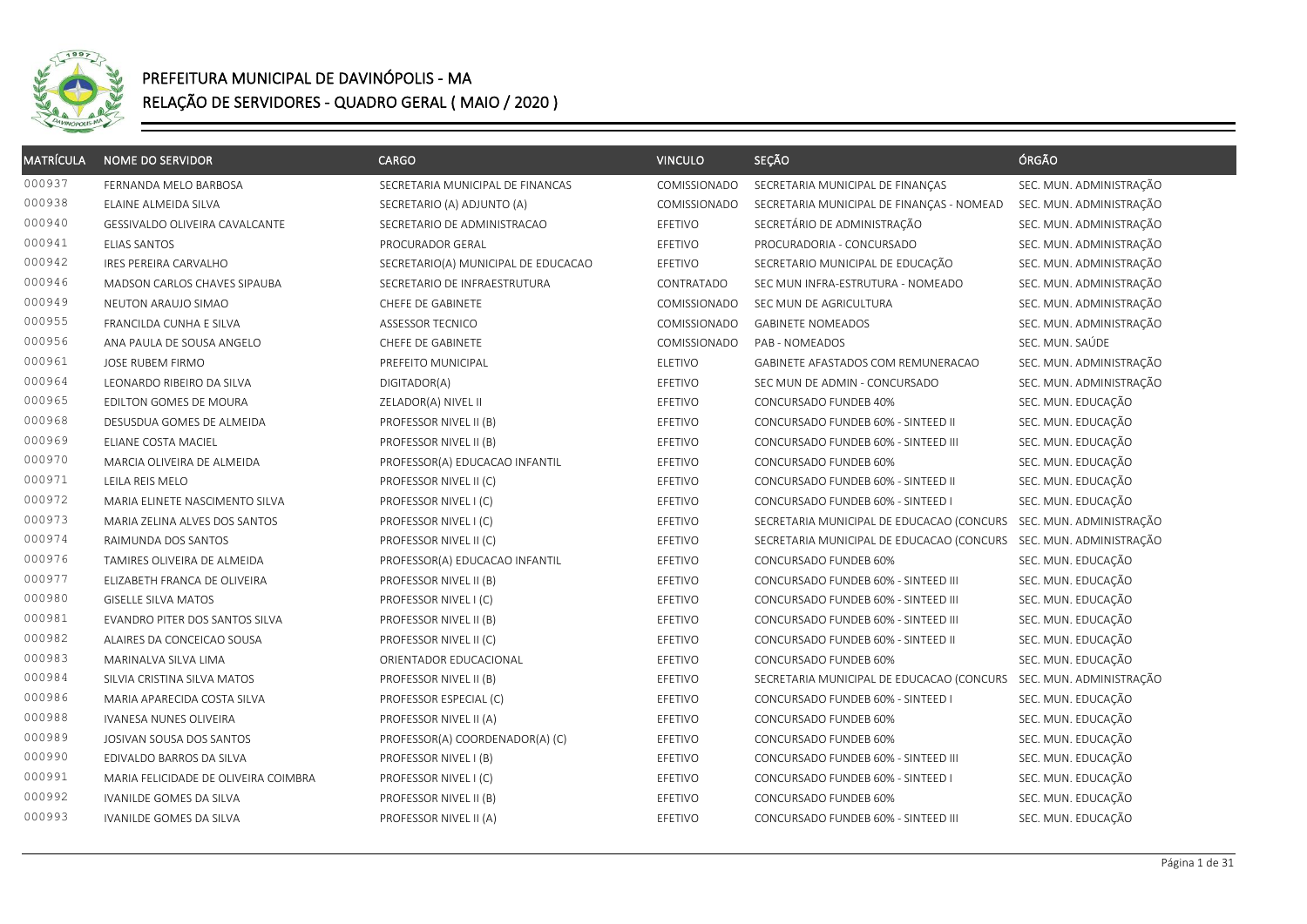

| <b>MATRÍCULA</b> | <b>NOME DO SERVIDOR</b>             | CARGO                          | <b>VINCULO</b> | SEÇÃO                                     | ÓRGÃO                   |
|------------------|-------------------------------------|--------------------------------|----------------|-------------------------------------------|-------------------------|
| 000997           | MARIA DE FATIMA ROLINS DA SILVA     | PROFESSOR NIVEL I (B)          | EFETIVO        | CONCURSADO FUNDEB 60% - SINTEED I         | SEC. MUN. EDUCAÇÃO      |
| 000998           | MARIA ALZIRA GARCIA DA SILVA        | PROFESSOR NIVEL II (B)         | EFETIVO        | CONCURSADO FUNDEB 60%                     | SEC. MUN. EDUCAÇÃO      |
| 000999           | ANTONIA ELINARDA DA SILVA           | PROFESSOR NIVEL II (C)         | EFETIVO        | CONCURSADO FUNDEB 60% - SINTEED I         | SEC. MUN. EDUCAÇÃO      |
| 001000           | HELENA DOS SANTOS NUNES             | PROFESSOR NIVEL I (C)          | EFETIVO        | CONCURSADO FUNDEB 60% - SINTEED III       | SEC. MUN. EDUCAÇÃO      |
| 001001           | DAIANE SILVEIRA DE ARAUJO           | PROFESSOR(A) EDUCACAO INFANTIL | EFETIVO        | CONCURSADO FUNDEB 60% - SINTEED III       | SEC. MUN. EDUCAÇÃO      |
| 001002           | VANUZIA VIEIRA DOS SANTOS           | PROFESSOR NIVEL I (B)          | EFETIVO        | CONCURSADO FUNDEB 60% - SINTEED I         | SEC. MUN. EDUCAÇÃO      |
| 001003           | MARIA DAS GRACAS DOS SANTOS PEREIRA | PROFESSOR NIVEL II (C)         | EFETIVO        | CONCURSADO FUNDEB 60% - SINTEED I         | SEC. MUN. EDUCAÇÃO      |
| 001006           | ERONILDE DOS SANTOS DUTRA           | PROFESSOR NIVEL II (C)         | EFETIVO        | CONCURSADO FUNDEB 60% - SINTEED III       | SEC. MUN. EDUCAÇÃO      |
| 001007           | RAKEL SOUSA DOS SANTOS              | PROFESSOR NIVEL I (B)          | EFETIVO        | CONCURSADO FUNDEB 60% - SINTEED I         | SEC. MUN. EDUCAÇÃO      |
| 001008           | JEFFERSON GEORGY DE LIMA CAVALCANTE | PROFESSOR NIVEL II (C)         | EFETIVO        | CONCURSADO FUNDEB 60% - SINTEED I         | SEC. MUN. EDUCAÇÃO      |
| 001009           | RITA DE CASSIA DE SOUSA PEREIRA     | PROFESSOR NIVEL II (C)         | EFETIVO        | CONCURSADO FUNDEB 60% - SINTEED II        | SEC. MUN. EDUCAÇÃO      |
| 001010           | MARIA DO ROSARIO ARAUJO JUVENCIO    | PROFESSOR NIVEL I (C)          | EFETIVO        | CONCURSADO FUNDEB 60% - SINTEED I         | SEC. MUN. EDUCAÇÃO      |
| 001011           | EVILAZIO DA MOTA MACIEL             | PROFESSOR NIVEL I (B)          | EFETIVO        | CONCURSADO FUNDEB 60%                     | SEC. MUN. EDUCAÇÃO      |
| 001013           | PAULA PEREIRA LIMA                  | PROFESSOR NIVEL I (A)          | EFETIVO        | CONCURSADO FUNDEB 60%                     | SEC. MUN. EDUCAÇÃO      |
| 001014           | FRANCISCA ALZIRA DA SILVA CONCEICAO | PROFESSOR NIVEL I (C)          | EFETIVO        | CONCURSADO FUNDEB 60% - SINTEED III       | SEC. MUN. EDUCAÇÃO      |
| 001015           | ELIANE FERREIRA DA SILVA            | PROFESSOR NIVEL II (C)         | EFETIVO        | CONCURSADO FUNDEB 60% - SINTEED III       | SEC. MUN. EDUCAÇÃO      |
| 001016           | LUZINETE DE SOUSA SILVA             | PROFESSOR NIVEL II (C)         | EFETIVO        | CONCURSADO FUNDEB 60% - SINTEED I         | SEC. MUN. EDUCAÇÃO      |
| 001017           | ANTONIA NEIDE ALVES MORAES DA SILVA | PROFESSOR NIVEL I (B)          | EFETIVO        | CONCURSADO FUNDEB 60%                     | SEC. MUN. EDUCAÇÃO      |
| 001018           | CICERA CUNHA PORTELA                | PROFESSOR NIVEL II (A)         | EFETIVO        | CONCURSADO FUNDEB 60% - SINTEED III       | SEC. MUN. EDUCAÇÃO      |
| 001019           | CLAUDIA PEREIRA DA SILVA            | PROFESSOR NIVEL I (C)          | EFETIVO        | CONCURSADO FUNDEB 60% - SINTEED III       | SEC. MUN. EDUCAÇÃO      |
| 001021           | MARIA SOUSA DOS SANTOS              | PROFESSOR NIVEL I (C)          | EFETIVO        | CONCURSADO FUNDEB 60% - SINTEED I         | SEC. MUN. EDUCAÇÃO      |
| 001022           | ANA NUBIA DE CARVALHO SOUZA         | PROFESSOR NIVEL II (C)         | EFETIVO        | CONCURSADO FUNDEB 60% - SINTEED III       | SEC. MUN. EDUCAÇÃO      |
| 001023           | ANTONIA PEREIRA DOS SANTOS          | PROFESSOR NIVEL I (C)          | EFETIVO        | CONCURSADO FUNDEB 60%                     | SEC. MUN. EDUCAÇÃO      |
| 001024           | JOANE DE CASTRO SILVA               | PROFESSOR NIVEL II (C)         | EFETIVO        | CONCURSADO FUNDEB 60% - SINTEED I         | SEC. MUN. EDUCAÇÃO      |
| 001025           | JOANE DE CASTRO SILVA               | INSPETOR(A) ESCOLAR            | EFETIVO        | CONCURSADO FUNDEB 60%                     | SEC. MUN. EDUCAÇÃO      |
| 001026           | GERINALVA BORGES DA SILVA           | PROFESSOR NIVEL I (B)          | EFETIVO        | CONCURSADO FUNDEB 60% - SINTEED III       | SEC. MUN. EDUCAÇÃO      |
| 001027           | VALDELICE MOREIRA                   | PROFESSOR NIVEL II (C)         | EFETIVO        | CONCURSADO FUNDEB 60% - SINTEED I         | SEC. MUN. EDUCAÇÃO      |
| 001030           | KARLA DA SILVA CONRADO              | PROFESSOR NIVEL II (B)         | EFETIVO        | CONCURSADO FUNDEB 60% - SINTEED I         | SEC. MUN. EDUCAÇÃO      |
| 001031           | ANTONIA VIEIRA SANTOS DA COSTA      | COORDENADOR(A) PEDAGOGICO(A)   | EFETIVO        | SECRETARIA MUNICIPAL DE EDUCACAO (CONCURS | SEC. MUN. ADMINISTRAÇÃO |
| 001032           | FRANCINETE NASCIMENTO COSTA         | PROFESSOR ESPECIAL (A)         | EFETIVO        | CONCURSADO FUNDEB 60% - SINTEED I         | SEC. MUN. EDUCAÇÃO      |
| 001033           | MARENY SILVA LIMA                   | AUXILIAR DE BIBLIOTECA         | EFETIVO        | CONCURSADO FUNDEB 40% - SINTEED           | SEC. MUN. EDUCAÇÃO      |
| 001034           | MARIA LUCIA BARBOSA SOARES          | PROFESSOR NIVEL I (C)          | EFETIVO        | CONCURSADO FUNDEB 60%                     | SEC. MUN. EDUCAÇÃO      |
| 001036           | ELIENE LIMA SOUSA                   | PROFESSOR ESPECIAL (B)         | EFETIVO        | CONCURSADO FUNDEB 60% - SINTEED III       | SEC. MUN. EDUCAÇÃO      |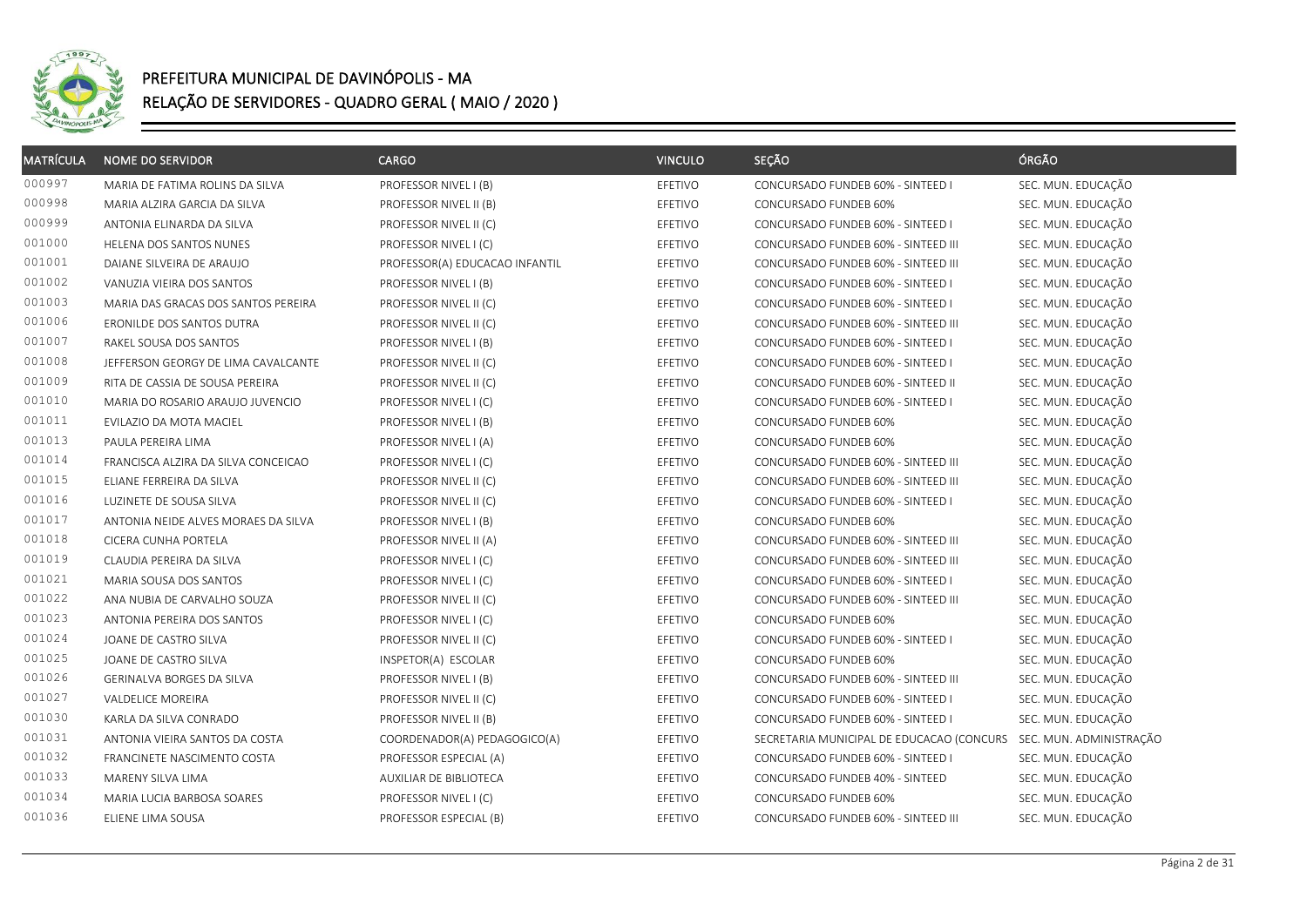

| <b>MATRÍCULA</b> | <b>NOME DO SERVIDOR</b>             | <b>CARGO</b>                   | <b>VINCULO</b> | SEÇÃO                                                             | ÓRGÃO                   |
|------------------|-------------------------------------|--------------------------------|----------------|-------------------------------------------------------------------|-------------------------|
| 001037           | MARIA TALITA SILVA CABRAL           | PROFESSOR NIVEL II (C)         | EFETIVO        | CONCURSADO FUNDEB 60% - SINTEED I                                 | SEC. MUN. EDUCAÇÃO      |
| 001039           | WILLIANE DE SOUSA LIMA              | ASSISTENTE SOCIAL              | EFETIVO        | CONCURSADO FUNDEB 40%                                             | SEC. MUN. EDUCAÇÃO      |
| 001040           | JOSE BATISTA COSTA                  | PROFESSOR NIVEL II (C)         | EFETIVO        | CONCURSADO FUNDEB 60%                                             | SEC. MUN. EDUCAÇÃO      |
| 001042           | <b>GABRIEL LEAL BARBOSA</b>         | PROFESSOR NIVEL II (B)         | EFETIVO        | CONCURSADO FUNDEB 60% - SINTEED III                               | SEC. MUN. EDUCAÇÃO      |
| 001043           | SAMARA DE MACEDO SOUSA              | PROFESSOR NIVEL II (B)         | EFETIVO        | CONCURSADO FUNDEB 60% - SINTEED I                                 | SEC. MUN. EDUCAÇÃO      |
| 001044           | MARIA JOSE ALVES DE ARAUJO          | PROFESSOR(A) EDUCACAO INFANTIL | EFETIVO        | CONCURSADO FUNDEB 60% - SINTEED I                                 | SEC. MUN. EDUCAÇÃO      |
| 001045           | KATIA CILENE RODRIGUES SILVA        | PROFESSOR NIVEL I (B)          | EFETIVO        | CONCURSADO FUNDEB 60% - SINTEED I                                 | SEC. MUN. EDUCAÇÃO      |
| 001047           | LIDIANE DE SOUSA SANTOS             | PROFESSOR NIVEL II (B)         | EFETIVO        | CONCURSADO FUNDEB 60% - SINTEED II                                | SEC. MUN. EDUCAÇÃO      |
| 001048           | ANGELA MARIA COSTA DO NASCIMENTO    | PROFESSOR NIVEL II (B)         | EFETIVO        | CONCURSADO FUNDEB 60% - SINTEED III                               | SEC. MUN. EDUCAÇÃO      |
| 001049           | JUCILENE MARIA MARINHO COSTA        | PROFESSOR ESPECIAL (C)         | EFETIVO        | CONCURSADO FUNDEB 60%                                             | SEC. MUN. EDUCAÇÃO      |
| 001050           | JOSE AFONSO BANDEIRA BARROS         | PROFESSOR NIVEL I (C)          | EFETIVO        | CONCURSADO FUNDEB 60% - SINTEED II                                | SEC. MUN. EDUCAÇÃO      |
| 001051           | CANAAN DIOGO DE SOUSA               | PROFESSOR NIVEL II (C)         | EFETIVO        | CONCURSADO FUNDEB 60%                                             | SEC. MUN. EDUCAÇÃO      |
| 001052           | ROZANA SANTOS SOUSA                 | PROFESSOR NIVEL II (B)         | EFETIVO        | CONCURSADO FUNDEB 60% - SINTEED II                                | SEC. MUN. EDUCAÇÃO      |
| 001054           | MARCOS NETO GOMES MARQUES           | PROFESSOR NIVEL I (B)          | EFETIVO        | CONCURSADO FUNDEB 60% - SINTEED II                                | SEC. MUN. EDUCAÇÃO      |
| 001057           | SILVANA MARQUE TAVARES              | PROFESSOR NIVEL I (A)          | EFETIVO        | CONCURSADO FUNDEB 60% - SINTEED I                                 | SEC. MUN. EDUCAÇÃO      |
| 001058           | MARIA FRANCILDA MORAES LOURENCO     | PROFESSOR NIVEL I (C)          | EFETIVO        | SECRETARIA MUNICIPAL DE EDUCACAO (CONCURS                         | SEC. MUN. ADMINISTRAÇÃO |
| 001059           | MARIA FRANCILDA MORAES LOURENCO     | COORDENADOR(A) PEDAGOGICO(A)   | EFETIVO        | SECRETARIA MUNICIPAL DE EDUCACAO (CONCURS SEC. MUN. ADMINISTRAÇÃO |                         |
| 001060           | ANTONIA PEREIRA GOVEIA DA SILVA     | PROFESSOR NIVEL I (C)          | EFETIVO        | CONCURSADO FUNDEB 60% - SINTEED III                               | SEC. MUN. EDUCAÇÃO      |
| 001061           | ERLANI DIAS MUNIZ                   | PROFESSOR NIVEL II (C)         | EFETIVO        | CONCURSADO FUNDEB 60% - SINTEED I                                 | SEC. MUN. EDUCAÇÃO      |
| 001062           | FRANCISCA SILVA NASCIMENTO          | PROFESSOR NIVEL II (A)         | EFETIVO        | CONCURSADO FUNDEB 60%                                             | SEC. MUN. EDUCAÇÃO      |
| 001063           | FRANCISCA SILVA NASCIMENTO          | PROFESSOR NIVEL II (C)         | EFETIVO        | CONCURSADO FUNDEB 60% - SINTEED II                                | SEC. MUN. EDUCAÇÃO      |
| 001064           | ANA MARY DE ARAUJO PORTO            | PROFESSOR NIVEL II (B)         | EFETIVO        | CONCURSADO FUNDEB 60% - SINTEED II                                | SEC. MUN. EDUCAÇÃO      |
| 001065           | VANDA LUCIA VENANCIO                | PROFESSOR NIVEL II (C)         | EFETIVO        | CONCURSADO FUNDEB 60% - SINTEED I                                 | SEC. MUN. EDUCAÇÃO      |
| 001066           | RAIMUNDA OLIVEIRA DE SOUZA          | PROFESSOR NIVEL II (B)         | EFETIVO        | CONCURSADO FUNDEB 60% - SINTEED I                                 | SEC. MUN. EDUCAÇÃO      |
| 001067           | ERISMAR SOUSA MIRANDA MOUSINHO      | PROFESSOR NIVEL II (B)         | EFETIVO        | SECRETARIA MUNICIPAL DE EDUCACAO (CONCURS                         | SEC. MUN. ADMINISTRAÇÃO |
| 001068           | JAEL LIMA DA SILVA SOUSA            | PROFESSOR NIVEL II (B)         | EFETIVO        | CONCURSADO FUNDEB 60% - SINTEED I                                 | SEC. MUN. EDUCAÇÃO      |
| 001069           | REJANE OLIVEIRA LACERDA             | PROFESSOR NIVEL II (A)         | EFETIVO        | CONCURSADO FUNDEB 60%                                             | SEC. MUN. EDUCAÇÃO      |
| 001071           | MARINALVA OLIVEIRA COELHO           | PROFESSOR(A) EDUCACAO INFANTIL | EFETIVO        | CONCURSADO FUNDEB 60% - SINTEED I                                 | SEC. MUN. EDUCAÇÃO      |
| 001072           | MARIA ODILIA RABELO DOS SANTOS      | PROFESSOR NIVEL II (A)         | EFETIVO        | CONCURSADO FUNDEB 60%                                             | SEC. MUN. EDUCAÇÃO      |
| 001073           | FRANCISCA CAVALCANTE SILVA DA SILVA | PROFESSOR NIVEL II (B)         | EFETIVO        | CONCURSADO FUNDEB 60% - SINTEED III                               | SEC. MUN. EDUCAÇÃO      |
| 001074           | MARIA LUCIA DOS ANJOS PEREIRA       | PROFESSOR NIVEL II (C)         | EFETIVO        | CONCURSADO FUNDEB 60% - SINTEED II                                | SEC. MUN. EDUCAÇÃO      |
| 001075           | RAULENE DOS SANTOS GOMES            | PROFESSOR NIVEL II (C)         | EFETIVO        | CONCURSADO FUNDEB 60% - SINTEED I                                 | SEC. MUN. EDUCAÇÃO      |
| 001076           | EDILENE SIPAUBA VIEIRA              | PROFESSOR NIVEL I (C)          | EFETIVO        | SECRETARIA MUNICIPAL DE EDUCACAO (CONCURS SEC. MUN. ADMINISTRAÇÃO |                         |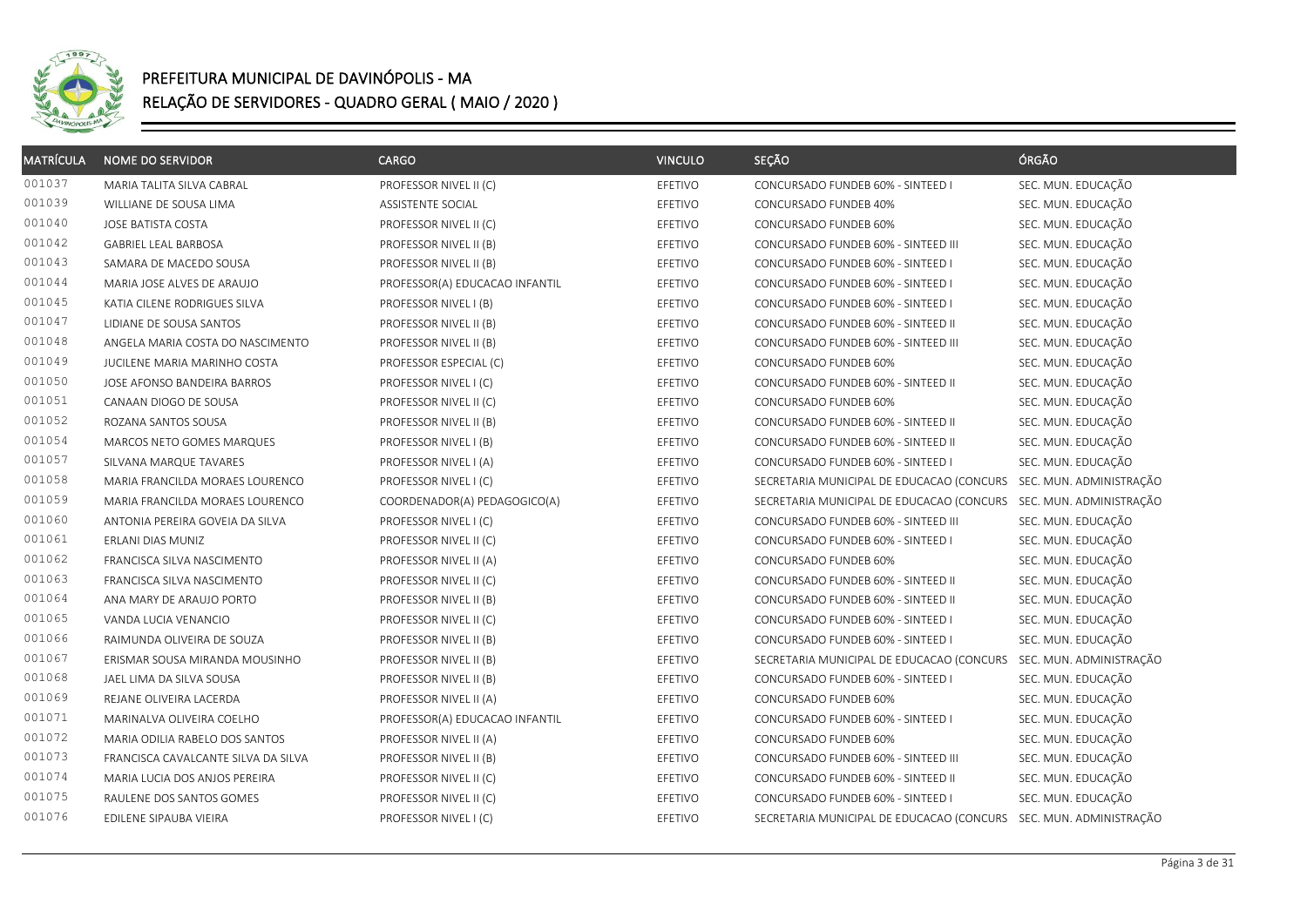

| <b>MATRÍCULA</b> | <b>NOME DO SERVIDOR</b>         | <b>CARGO</b>                 | <b>VINCULO</b> | SEÇÃO                               | ÓRGÃO              |
|------------------|---------------------------------|------------------------------|----------------|-------------------------------------|--------------------|
| 001077           | JULIA MARIA SILVA RODRIGUES     | PROFESSOR NIVEL I (C)        | EFETIVO        | CONCURSADO FUNDEB 60%               | SEC. MUN. EDUCAÇÃO |
| 001078           | JULIA MARIA SILVA RODRIGUES     | PROFESSOR NIVEL I (B)        | EFETIVO        | CONCURSADO FUNDEB 60%               | SEC. MUN. EDUCAÇÃO |
| 001079           | ANA CRISTINA SANTIAGO LOBO      | PROFESSOR NIVEL II (B)       | EFETIVO        | CONCURSADO FUNDEB 60% - SINTEED III | SEC. MUN. EDUCAÇÃO |
| 001080           | ERIMILTA LEITE BISPO            | PROFESSOR NIVEL II (B)       | EFETIVO        | CONCURSADO FUNDEB 60%               | SEC. MUN. EDUCAÇÃO |
| 001081           | PAULO LUDUGERO DE OLIVEIRA NETO | PROFESSOR NIVEL II (C)       | EFETIVO        | CONCURSADO FUNDEB 60% - SINTEED I   | SEC. MUN. EDUCAÇÃO |
| 001082           | MARIA DE LOURDES DIAS COSTA     | PROFESSOR NIVEL II (C)       | EFETIVO        | CONCURSADO FUNDEB 60% - SINTEED I   | SEC. MUN. EDUCAÇÃO |
| 001083           | ADAILDO PEREIRA                 | PROFESSOR NIVEL II (C)       | EFETIVO        | CONCURSADO FUNDEB 60%               | SEC. MUN. EDUCAÇÃO |
| 001084           | AURICELIA SILVA DOS SANTOS      | PROFESSOR NIVEL II (C)       | EFETIVO        | CONCURSADO FUNDEB 60% - SINTEED III | SEC. MUN. EDUCAÇÃO |
| 001085           | LEVI SOARES DA SILVA            | PROFESSOR NIVEL II (C)       | EFETIVO        | CONCURSADO FUNDEB 60%               | SEC. MUN. EDUCAÇÃO |
| 001086           | CRISTIANE DE SOUSA SILVA        | PROFESSOR NIVEL II (B)       | EFETIVO        | CONCURSADO FUNDEB 60% - SINTEED II  | SEC. MUN. EDUCAÇÃO |
| 001088           | SONIA ALVES SOUSA               | PROFESSOR NIVEL II (B)       | EFETIVO        | CONCURSADO FUNDEB 60% - SINTEED I   | SEC. MUN. EDUCAÇÃO |
| 001089           | ELY PEREIRA ARAUJO              | PROFESSOR NIVEL II (B)       | EFETIVO        | CONCURSADO FUNDEB 60% - SINTEED III | SEC. MUN. EDUCAÇÃO |
| 001090           | ELIS REGINA ARAUJO DE SOUSA     | PROFESSOR NIVEL II (C)       | EFETIVO        | CONCURSADO FUNDEB 60% - SINTEED III | SEC. MUN. EDUCAÇÃO |
| 001091           | RUBENILZA RODRIGUES DE MACEDO   | PROFESSOR NIVEL II (C)       | EFETIVO        | CONCURSADO FUNDEB 60% - SINTEED I   | SEC. MUN. EDUCAÇÃO |
| 001092           | FRANCISCO EDVAN NOBRE           | PROFESSOR NIVEL II (B)       | EFETIVO        | CONCURSADO FUNDEB 60% - SINTEED II  | SEC. MUN. EDUCAÇÃO |
| 001093           | EVANEIDE RIBEIRO ARAUJO         | PROFESSOR NIVEL II (B)       | EFETIVO        | CONCURSADO FUNDEB 60%               | SEC. MUN. EDUCAÇÃO |
| 001094           | MARIA VANI MARQUES DA COSTA     | PROFESSOR NIVEL I (C)        | EFETIVO        | CONCURSADO FUNDEB 60% - SINTEED I   | SEC. MUN. EDUCAÇÃO |
| 001096           | DEBORA CRISTINA SOUSA CARVALHO  | PROFESSOR NIVEL II (B)       | EFETIVO        | CONCURSADO FUNDEB 60% - SINTEED III | SEC. MUN. EDUCAÇÃO |
| 001097           | CLARICE DA SILVA QUEIROZ COSTA  | PROFESSOR NIVEL I (C)        | EFETIVO        | CONCURSADO FUNDEB 60% - SINTEED III | SEC. MUN. EDUCAÇÃO |
| 001098           | MARIA DAS DORES DE SOUSA        | PROFESSOR NIVEL I (C)        | EFETIVO        | CONCURSADO FUNDEB 60% - SINTEED I   | SEC. MUN. EDUCAÇÃO |
| 001099           | ANTONIA CACILDE SOUSA LIMA      | PROFESSOR NIVEL I (B)        | EFETIVO        | CONCURSADO FUNDEB 60%               | SEC. MUN. EDUCAÇÃO |
| 001100           | <b>GEILSON DE ARRUDA REIS</b>   | PROFESSOR NIVEL II (B)       | EFETIVO        | CONCURSADO FUNDEB 60% - SINTEED III | SEC. MUN. EDUCAÇÃO |
| 001101           | JUCILEIDE CHAVES SIPAUBA        | PROFESSOR NIVEL II (C)       | EFETIVO        | CONCURSADO FUNDEB 60% - SINTEED II  | SEC. MUN. EDUCAÇÃO |
| 001102           | WESDEYGLAN SOARES BATISTA       | PROFESSOR NIVEL II (A)       | EFETIVO        | CONCURSADO FUNDEB 60%               | SEC. MUN. EDUCAÇÃO |
| 001103           | NEUDY SILVEIRA DA SILVA EUGENIO | PROFESSOR NIVEL I (C)        | EFETIVO        | CONCURSADO FUNDEB 60% - SINTEED I   | SEC. MUN. EDUCAÇÃO |
| 001105           | MARIA DE FATIMA MARTINS         | PROFESSOR NIVEL I (C)        | EFETIVO        | CONCURSADO FUNDEB 60% - SINTEED I   | SEC. MUN. EDUCAÇÃO |
| 001106           | RAIMUNDA PIRES DA MOTA          | PROFESSOR NIVEL II (B)       | EFETIVO        | CONCURSADO FUNDEB 60% - SINTEED I   | SEC. MUN. EDUCAÇÃO |
| 001107           | MARIA LUCIANA DE SOUSA MONTEIRO | PROFESSOR NIVEL I (A)        | EFETIVO        | CONCURSADO FUNDEB 60% - SINTEED I   | SEC. MUN. EDUCAÇÃO |
| 001108           | MARIA ALDA DE OLIVEIRA          | SERVICOS GERAIS              | EFETIVO        | CONCURSADO FUNDEB 40% - SINTEED     | SEC. MUN. EDUCAÇÃO |
| 001109           | ANTONIO PEREIRA DE OLVIEIRA     | PROFESSOR NIVEL II (B)       | EFETIVO        | CONCURSADO FUNDEB 60% - SINTEED III | SEC. MUN. EDUCAÇÃO |
| 001110           | SANDRO DO NASCIMENTO MEDEIROS   | PROFESSOR DE EDUCACAO FISICA | EFETIVO        | CONCURSADO FUNDEB 60% - SINTEED I   | SEC. MUN. EDUCAÇÃO |
| 001111           | ANTONIA ELINEUDA SILVA SOUSA    | PROFESSOR NIVEL II (C)       | EFETIVO        | CONCURSADO FUNDEB 60% - SINTEED II  | SEC. MUN. EDUCAÇÃO |
| 001113           | ELIENE CLEMENTE DE ARAUJO       | PROFESSOR NIVEL I (C)        | EFETIVO        | CONCURSADO FUNDEB 60% - SINTEED III | SEC. MUN. EDUCAÇÃO |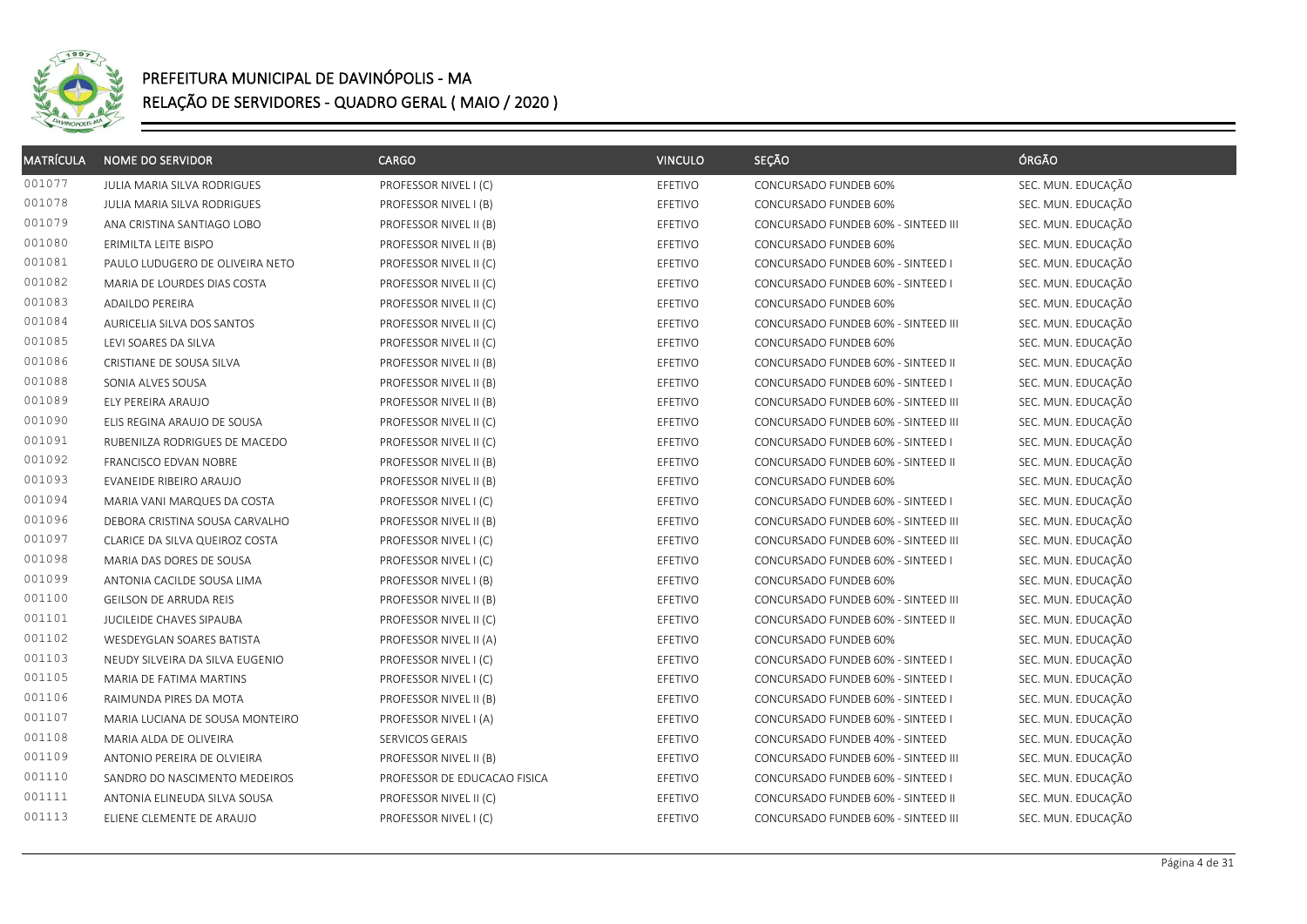

| <b>MATRÍCULA</b> | <b>NOME DO SERVIDOR</b>               | <b>CARGO</b>                        | <b>VINCULO</b> | SEÇÃO                                     | ÓRGÃO                   |
|------------------|---------------------------------------|-------------------------------------|----------------|-------------------------------------------|-------------------------|
| 001116           | DULCINEIA AQUINO DA SILVA SOUSA       | PROFESSOR NIVEL I (B)               | EFETIVO        | CONCURSADO FUNDEB 60% - SINTEED III       | SEC. MUN. EDUCAÇÃO      |
| 001119           | RAIMUNDO MARCOS NASCIMENTO SILVA      | PROFESSOR ESPECIAL (B)              | EFETIVO        | CONCURSADO FUNDEB 60% - SINTEED I         | SEC. MUN. EDUCAÇÃO      |
| 001120           | MERYDALVA DA COSTA DE ALMEIDA         | PROFESSOR NIVEL I (A)               | EFETIVO        | CONCURSADO FUNDEB 60%                     | SEC. MUN. EDUCAÇÃO      |
| 001121           | ESTER RIBEIRO DE ARAUJO               | PROFESSOR NIVEL I (C)               | EFETIVO        | CONCURSADO FUNDEB 60% - SINTEED III       | SEC. MUN. EDUCAÇÃO      |
| 001123           | MARGARETH FERREIRA NUNES LEANDRO      | PROFESSOR NIVEL II (A)              | EFETIVO        | CONCURSADO FUNDEB 60%                     | SEC. MUN. EDUCAÇÃO      |
| 001124           | MARIA DE FATIMA OLIVEIRA DE SOUSA     | PROFESSOR NIVEL II (C)              | EFETIVO        | CONCURSADO FUNDEB 60% - SINTEED II        | SEC. MUN. EDUCAÇÃO      |
| 001127           | MARIA RITA BARROSO PEREIRA            | ASSISTENTE SOCIAL                   | EFETIVO        | CONCURSADO FUNDEB 40%                     | SEC. MUN. EDUCAÇÃO      |
| 001128           | MARIA LUZINETE DA COSTA MACHADO       | PROFESSOR NIVEL I (B)               | EFETIVO        | CONCURSADO FUNDEB 60% - SINTEED II        | SEC. MUN. EDUCAÇÃO      |
| 001130           | GLEIDE VANIA DA SILVA GONCALVES       | PROFESSOR NIVEL II (B)              | EFETIVO        | CONCURSADO FUNDEB 60% - SINTEED II        | SEC. MUN. EDUCAÇÃO      |
| 001131           | SHEILA VELOSO MARINHO GUEDES          | NUTRICIONISTA                       | EFETIVO        | <b>FUS - CONCURSADO</b>                   | SEC. MUN. SAÚDE         |
| 001132           | JOSELIA SILVA BENTO                   | PROFESSOR NIVEL I (C)               | EFETIVO        | CONCURSADO FUNDEB 60% - SINTEED I         | SEC. MUN. EDUCAÇÃO      |
| 001133           | RUTE ROLINS DA SILVA                  | PROFESSOR NIVEL II (A)              | EFETIVO        | CONCURSADO FUNDEB 60% - SINTEED II        | SEC. MUN. EDUCAÇÃO      |
| 001135           | ALDINA MARIA SOUSA DEQUEIXES SILVA    | PROFESSOR ESPECIAL (C)              | EFETIVO        | CONCURSADO FUNDEB 60% - SINTEED III       | SEC. MUN. EDUCAÇÃO      |
| 001136           | DORVALINA PEREIRA VALES               | PROFESSOR NIVEL II (B)              | EFETIVO        | CONCURSADO FUNDEB 60% - SINTEED III       | SEC. MUN. EDUCAÇÃO      |
| 001137           | MARCIA MARIA LIMA BRAVIN              | PROFESSOR NIVEL II (B)              | EFETIVO        | CONCURSADO FUNDEB 60% - SINTEED I         | SEC. MUN. EDUCAÇÃO      |
| 001138           | MARCIA MARIA LIMA BRAVIN              | PROFESSOR NIVEL II (B)              | EFETIVO        | CONCURSADO FUNDEB 60% - SINTEED I         | SEC. MUN. EDUCAÇÃO      |
| 001139           | MARIA SALOME OLIVEIRA E SILVA         | PROFESSOR NIVEL II (C)              | EFETIVO        | CONCURSADO FUNDEB 60% - SINTEED I         | SEC. MUN. EDUCAÇÃO      |
| 001140           | FRANCISCA RITA DA SILVA               | PROFESSOR NIVEL II (B)              | EFETIVO        | CONCURSADO FUNDEB 60% - SINTEED III       | SEC. MUN. EDUCAÇÃO      |
| 001141           | ELIUDE CARVALHO SOUSA                 | PROFESSOR NIVEL II (B)              | EFETIVO        | CONCURSADO FUNDEB 60% - SINTEED III       | SEC. MUN. EDUCAÇÃO      |
| 001142           | PATRICIA VALERIA DE CARVALHO MARREIRO | PROFESSOR NIVEL II (B)              | EFETIVO        | CONCURSADO FUNDEB 60% - SINTEED II        | SEC. MUN. EDUCAÇÃO      |
| 001143           | JULIA MARIA DA SILVA FARIAS           | PROFESSOR NIVEL II (B)              | EFETIVO        | CONCURSADO FUNDEB 60% - SINTEED II        | SEC. MUN. EDUCAÇÃO      |
| 001144           | VANIA MARIA CRUZ SOUSA                | COORDENADOR(A) PEDAGOGICO(A)        | EFETIVO        | SECRETARIA MUNICIPAL DE EDUCACAO (CONCURS | SEC. MUN. ADMINISTRAÇÃO |
| 001145           | ALIOMAR CHAVES SANTOS                 | PROFESSOR NIVEL II (B)              | EFETIVO        | CONCURSADO FUNDEB 60% - SINTEED III       | SEC. MUN. EDUCAÇÃO      |
| 001146           | JOSE ANICLETO MARTINS DOS SANTOS      | PROFESSOR NIVEL II (C)              | EFETIVO        | CONCURSADO FUNDEB 60% - SINTEED I         | SEC. MUN. EDUCAÇÃO      |
| 001147           | IZALDIRENE SOUSA AMARAL               | PROFESSOR NIVEL I (B)               | EFETIVO        | CONCURSADO FUNDEB 60% - SINTEED III       | SEC. MUN. EDUCAÇÃO      |
| 001148           | IZAILDE DA COSTA E SILVA              | ZELADOR(A) NIVEL II                 | EFETIVO        | CONCURSADO FUNDEB 40% - SINTEED           | SEC. MUN. EDUCAÇÃO      |
| 001150           | ROBERTA CANDEIRA DA SILVA             | AUXILIAR DE COPA E COZINHA NIVEL II | EFETIVO        | CONCURSADO FUNDEB 40%                     | SEC. MUN. EDUCAÇÃO      |
| 001151           | DEBORA GADENE RESPLANDES DA SILVA     | MERENDEIRA                          | EFETIVO        | CONCURSADO FUNDEB 40% - SINTEED           | SEC. MUN. EDUCAÇÃO      |
| 001152           | CARLOS CEZAR SANTANA DE SOUSA         | VIGIA                               | EFETIVO        | CONCURSADO FUNDEB 40%                     | SEC. MUN. EDUCAÇÃO      |
| 001154           | TEREZA CRISTINA DO NASCIMENTO GOMES   | ASSISTENTE ADMINISTRATIVO           | EFETIVO        | SEC MUN DE ADMIN - CONCURSADO             | SEC. MUN. ADMINISTRAÇÃO |
| 001155           | ELIAS SOUSA MELO                      | VIGIA NIVEL II                      | EFETIVO        | CONCURSADO FUNDEB 40%                     | SEC. MUN. EDUCAÇÃO      |
| 001159           | NILDE DE SOUSA PEREIRA                | MERENDEIRA                          | EFETIVO        | CONCURSADO FUNDEB 40% - SINTEED           | SEC. MUN. EDUCAÇÃO      |
| 001161           | FRANCISCA DAS CHAGAS LIMA MOTA SILVA  | SERVICOS GERAIS                     | EFETIVO        | CONCURSADO FUNDEB 40%                     | SEC. MUN. EDUCAÇÃO      |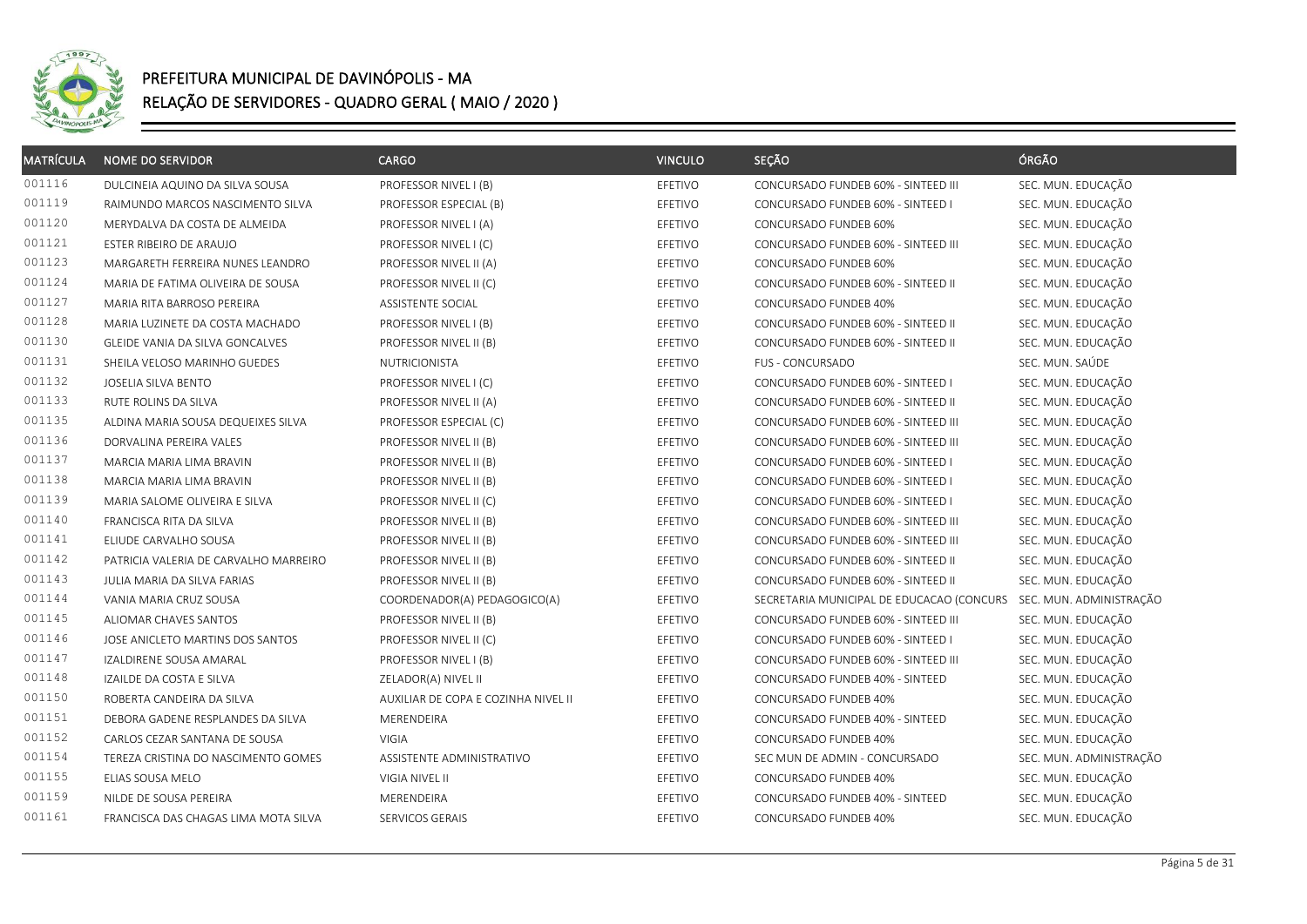

| <b>MATRÍCULA</b> | <b>NOME DO SERVIDOR</b>              | <b>CARGO</b>                         | <b>VINCULO</b> | SEÇÃO                                     | ÓRGÃO                   |
|------------------|--------------------------------------|--------------------------------------|----------------|-------------------------------------------|-------------------------|
| 001162           | DEMETRIO DE BRITO OLIVEIRA           | VIGIA                                | EFETIVO        | CONCURSADO FUNDEB 40% - SINTEED           | SEC. MUN. EDUCAÇÃO      |
| 001163           | CRUZ FAMA DE SOUSA                   | VIGIA                                | EFETIVO        | CONCURSADO FUNDEB 40% - SINTEED           | SEC. MUN. EDUCAÇÃO      |
| 001164           | MARIA ARLETE SILVA SOUSA             | MERENDEIRA                           | EFETIVO        | CONCURSADO FUNDEB 40% - SINTEED           | SEC. MUN. EDUCAÇÃO      |
| 001166           | JOZIELMA PEREIRA DA SILVA            | SERVICOS GERAIS                      | EFETIVO        | CONCURSADO FUNDEB 40% - SINTEED           | SEC. MUN. EDUCAÇÃO      |
| 001167           | WANDERMARA DIULIE SANTOS SILVA       | ZELADOR(A)                           | EFETIVO        | CONCURSADO FUNDEB 40%                     | SEC. MUN. EDUCAÇÃO      |
| 001168           | ALBUQUERQUE LIMA SOUSA               | VIGIA NIVEL II                       | EFETIVO        | CONCURSADO FUNDEB 40% - SINTEED           | SEC. MUN. EDUCAÇÃO      |
| 001170           | MARIA HELENA DOS SANTOS NERES SOARES | AUXILIAR DE COPA E COZINHA NIVEL II  | EFETIVO        | CONCURSADO FUNDEB 40% - SINTEED           | SEC. MUN. EDUCAÇÃO      |
| 001171           | CICERO CARLOS ALVES DA SILVA         | VIGIA                                | EFETIVO        | CONCURSADO FUNDEB 40%                     | SEC. MUN. EDUCAÇÃO      |
| 001172           | COSMA DE SALES                       | <b>MERENDEIRA</b>                    | EFETIVO        | CONCURSADO FUNDEB 40% - SINTEED           | SEC. MUN. EDUCAÇÃO      |
| 001173           | EGLAILSON DE SOUZA SANTOS            | VIGIA NIVEL II                       | EFETIVO        | CONCURSADO FUNDEB 40%                     | SEC. MUN. EDUCAÇÃO      |
| 001174           | OSEIAS BARROS EUGENIO                | VIGIA                                | EFETIVO        | CONCURSADO FUNDEB 40%                     | SEC. MUN. EDUCAÇÃO      |
| 001176           | PATRICIA SILVA RIBEIRO               | MERENDEIRA                           | EFETIVO        | CONCURSADO FUNDEB 40%                     | SEC. MUN. EDUCAÇÃO      |
| 001177           | VALCY SANTOS PEREIRA                 | MERENDEIRA NIVEL II                  | EFETIVO        | CONCURSADO FUNDEB 40%                     | SEC. MUN. EDUCAÇÃO      |
| 001178           | FRANCINEIDE BRITO FRANCA             | PROFESSOR NIVEL II (C)               | EFETIVO        | SECRETARIA MUNICIPAL DE EDUCACAO (CONCURS | SEC. MUN. ADMINISTRAÇÃO |
| 001179           | LEOCY DE SOUZA SANTANA               | VIGIA NIVEL II                       | EFETIVO        | CONCURSADO FUNDEB 40%                     | SEC. MUN. EDUCAÇÃO      |
| 001180           | ANTONIO GOMES DOS REIS JUNIOR        | VIGIA NIVEL II                       | EFETIVO        | CONCURSADO FUNDEB 40%                     | SEC. MUN. EDUCAÇÃO      |
| 001181           | THAIS MORAIS SILVA                   | ZELADOR(A) NIVEL II                  | EFETIVO        | CONCURSADO FUNDEB 40%                     | SEC. MUN. EDUCAÇÃO      |
| 001182           | ANTONIO DE MOURA ARAUJO              | VIGIA                                | EFETIVO        | CONCURSADO FUNDEB 40%                     | SEC. MUN. EDUCAÇÃO      |
| 001184           | KENNEDY NEGREIROS DE SOUSA           | <b>VIGIA</b>                         | EFETIVO        | SEC MUN DE ADMIN - CONCURSADO             | SEC. MUN. ADMINISTRAÇÃO |
| 001185           | DENISE DOS SANTOS DA SILVA           | ZELADOR(A)                           | EFETIVO        | CONCURSADO FUNDEB 40% - SINTEED           | SEC. MUN. EDUCAÇÃO      |
| 001186           | PAULO GONCALVES SOUSA                | ASG NIVEL II                         | EFETIVO        | CONCURSADO FUNDEB 40% - SINTEED           | SEC. MUN. EDUCAÇÃO      |
| 001187           | NILZA MOISES DE OLIVEIRA             | SERVICOS GERAIS                      | EFETIVO        | CONCURSADO FUNDEB 40% - SINTEED           | SEC. MUN. EDUCAÇÃO      |
| 001189           | SIMONE ARAUJO DA SILVA               | AUXILIAR DE COPA E COZINHA           | EFETIVO        | CONCURSADO FUNDEB 40% - SINTEED           | SEC. MUN. EDUCAÇÃO      |
| 001192           | MARTA LUCIA DA SILVA CUNHA           | ZELADOR(A) NIVEL II                  | EFETIVO        | CONCURSADO FUNDEB 40% - SINTEED           | SEC. MUN. EDUCAÇÃO      |
| 001193           | PEDRO PAULO FERREIRA LIMA            | <b>VIGIA</b>                         | EFETIVO        | CONCURSADO FUNDEB 40%                     | SEC. MUN. EDUCAÇÃO      |
| 001194           | GONCALA RODRIGUES DA SILVA           | AUXILIAR DE SERVICOS GERAIS NIVEL II | EFETIVO        | CONCURSADO FUNDEB 40%                     | SEC. MUN. EDUCAÇÃO      |
| 001195           | MARIA CIRINA DA SILVA SANTOS         | SECRETARIO DE UNIDADE ESCOLAR        | EFETIVO        | CONCURSADO FUNDEB 40% - SINTEED           | SEC. MUN. EDUCAÇÃO      |
| 001196           | NEUZIRENE BARROSO DE MELO            | MERENDEIRA                           | EFETIVO        | CONCURSADO FUNDEB 40% - SINTEED           | SEC. MUN. EDUCAÇÃO      |
| 001198           | MARINALVA ALVES DOS SANTOS           | ZELADOR(A)                           | EFETIVO        | CONCURSADO FUNDEB 40%                     | SEC. MUN. EDUCAÇÃO      |
| 001199           | TATIANE RIBEIRO ARAUJO               | SECRETARIO DE UNIDADE ESCOLAR        | EFETIVO        | CONCURSADO FUNDEB 40%                     | SEC. MUN. EDUCAÇÃO      |
| 001200           | VALDENIRA ALVES PEREIRA              | AUXILIAR DE SERVICOS GERAIS NIVEL II | EFETIVO        | CONCURSADO FUNDEB 40% - SINTEED           | SEC. MUN. EDUCAÇÃO      |
| 001201           | OTACILIO ALVES DE ARAUJO NETO        | <b>VIGIA</b>                         | EFETIVO        | CONCURSADO FUNDEB 40%                     | SEC. MUN. EDUCAÇÃO      |
| 001202           | ANTONIO SOUSA ARAUJO FILHO           | VIGIA                                | EFETIVO        | CONCURSADO FUNDEB 40%                     | SEC. MUN. EDUCAÇÃO      |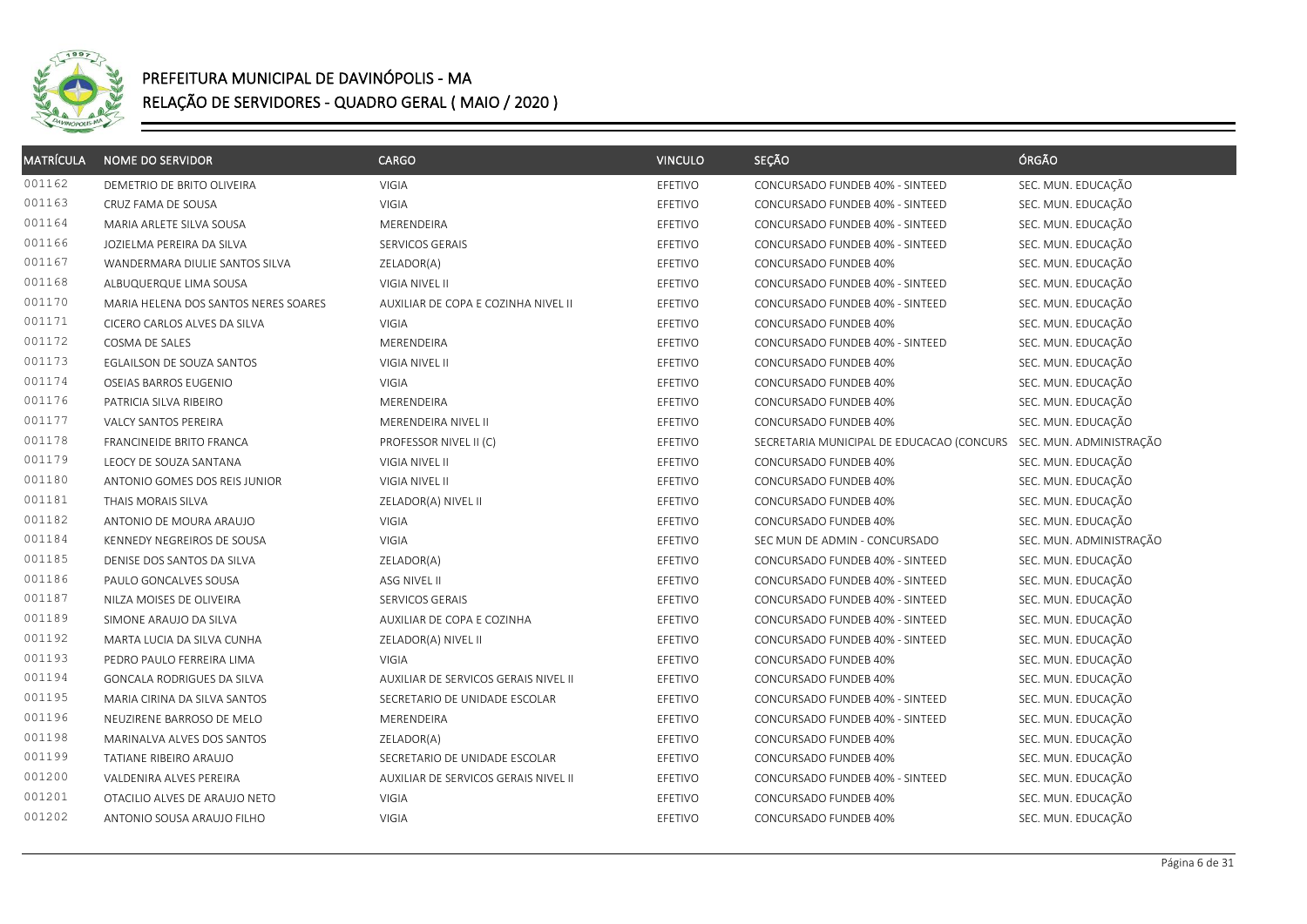

| <b>MATRÍCULA</b> | <b>NOME DO SERVIDOR</b>          | <b>CARGO</b>                        | <b>VINCULO</b> | SEÇÃO                               | ÓRGÃO              |
|------------------|----------------------------------|-------------------------------------|----------------|-------------------------------------|--------------------|
| 001204           | JOSIRAN ALVES RODRIGUES          | ZELADOR(A) NIVEL II                 | EFETIVO        | CONCURSADO FUNDEB 40% - SINTEED     | SEC. MUN. EDUCAÇÃO |
| 001205           | MARCIA ALVES DA SILVA            | SERVICOS GERAIS                     | EFETIVO        | CONCURSADO FUNDEB 40%               | SEC. MUN. EDUCAÇÃO |
| 001206           | GAMALIEL SILVA DE SOUSA          | VIGIA                               | EFETIVO        | CONCURSADO FUNDEB 40%               | SEC. MUN. EDUCAÇÃO |
| 001210           | ALVANI FERNANDES DE MORAES       | MERENDEIRA                          | EFETIVO        | CONCURSADO FUNDEB 40% - SINTEED     | SEC. MUN. EDUCAÇÃO |
| 001211           | JOSENILDA BARBOSA LIMA           | ZELADOR(A)                          | EFETIVO        | CONCURSADO FUNDEB 40% - SINTEED     | SEC. MUN. EDUCAÇÃO |
| 001214           | PAMELA FERNANDA OLIVEIRA LACERDA | SECRETARIA                          | CONTRATADO     | FUNDEB 40% CONTRATADOS (GRUPO EDU)  | SEC. MUN. EDUCAÇÃO |
| 001215           | ADRIANO SANTOS ALENCAR           | VIGIA                               | EFETIVO        | CONCURSADO FUNDEB 40% - SINTEED     | SEC. MUN. EDUCAÇÃO |
| 001218           | JOCILENE SILVA SOUSA             | SECRETARIA DE UNIDADE NIVEL III B   | EFETIVO        | CONCURSADO FUNDEB 40% - SINTEED     | SEC. MUN. EDUCAÇÃO |
| 001220           | LUIS NASCIMENTO SOUSA            | VIGIA                               | EFETIVO        | CONCURSADO FUNDEB 40% - SINTEED     | SEC. MUN. EDUCAÇÃO |
| 001222           | JULIANO ALVES ABREU              | VIGIA NIVEL II                      | EFETIVO        | CONCURSADO FUNDEB 40% - SINTEED     | SEC. MUN. EDUCAÇÃO |
| 001223           | JOAO JOSE DA CRUZ                | <b>VIGIA</b>                        | EFETIVO        | CONCURSADO FUNDEB 40% - SINTEED     | SEC. MUN. EDUCAÇÃO |
| 001224           | MARIA DO SOCORRO RODRIGUES       | PROFESSOR NIVEL II (C)              | EFETIVO        | CONCURSADO FUNDEB 60% - SINTEED II  | SEC. MUN. EDUCAÇÃO |
| 001226           | CLEUDIMAR SANTANA DE SOUSA       | SERVICOS GERAIS                     | EFETIVO        | CONCURSADO FUNDEB 40% - SINTEED     | SEC. MUN. EDUCAÇÃO |
| 001229           | RAIMUNDA PINHEIRO DE CARVALHO    | PORTEIRO (A)                        | EFETIVO        | CONCURSADO FUNDEB 40% - SINTEED     | SEC. MUN. EDUCAÇÃO |
| 001230           | <b>GRACILENE LOPES PEREIRA</b>   | ZELADOR(A)                          | EFETIVO        | CONCURSADO FUNDEB 40% - SINTEED     | SEC. MUN. EDUCAÇÃO |
| 001232           | ANTONIO ARISTIDES DA SILVA NETO  | ASSISTENTE ADMINISTRATIVO NIVEL III | EFETIVO        | CONCURSADO FUNDEB 40%               | SEC. MUN. EDUCAÇÃO |
| 001233           | VALTEIDE PEREIRA MORAIS LIMA     | ZELADOR(A) NIVEL II                 | EFETIVO        | CONCURSADO FUNDEB 40% - SINTEED     | SEC. MUN. EDUCAÇÃO |
| 001234           | CECILIA CONCEICAO SILVA SALAZAR  | PROFESSOR NIVEL I (C)               | EFETIVO        | CONCURSADO FUNDEB 60% - SINTEED III | SEC. MUN. EDUCAÇÃO |
| 001235           | EVERALDO DOS SANTOS SILVA        | <b>VIGIA</b>                        | EFETIVO        | CONCURSADO FUNDEB 40%               | SEC. MUN. EDUCAÇÃO |
| 001236           | LAURENA DA SILVA TAVEIRA         | SERVICOS GERAIS                     | EFETIVO        | CONCURSADO FUNDEB 40% - SINTEED     | SEC. MUN. EDUCAÇÃO |
| 001237           | ROSANGELA SANTANA FORTES         | CHEFE DE SECAO                      | EFETIVO        | CONCURSADO FUNDEB 40% - SINTEED     | SEC. MUN. EDUCAÇÃO |
| 001238           | ANTONIO LIMA DE SANTANA          | VIGIA                               | EFETIVO        | CONCURSADO FUNDEB 40% - SINTEED     | SEC. MUN. EDUCAÇÃO |
| 001240           | CREUSA BARBOSA MOURA             | SERVICOS GERAIS                     | EFETIVO        | CONCURSADO FUNDEB 40% - SINTEED     | SEC. MUN. EDUCAÇÃO |
| 001241           | JOSEANY BARROS DA SILVA          | PORTEIRO (A)                        | EFETIVO        | CONCURSADO FUNDEB 40% - SINTEED     | SEC. MUN. EDUCAÇÃO |
| 001243           | MARIA IRES MARQUES MOTA          | SECRETARIO DE UNIDADE ESCOLAR       | EFETIVO        | CONCURSADO FUNDEB 40% - SINTEED     | SEC. MUN. EDUCAÇÃO |
| 001244           | MYLENA ALMEIDA FERREIRA          | ZELADOR(A) NIVEL II                 | EFETIVO        | CONCURSADO FUNDEB 40% - SINTEED     | SEC. MUN. EDUCAÇÃO |
| 001246           | CLAUDINER SOUSA PENHA            | VIGIA                               | EFETIVO        | FUS - CONCURSADO                    | SEC. MUN. SAÚDE    |
| 001249           | MARIA JOSE OLIVEIRA MARQUES      | SERVICOS GERAIS                     | EFETIVO        | CONCURSADO FUNDEB 40% - SINTEED     | SEC. MUN. EDUCAÇÃO |
| 001250           | JULIANA DE OLIVEIRA PEREIRA      | MERENDEIRA                          | EFETIVO        | CONCURSADO FUNDEB 40% - SINTEED     | SEC. MUN. EDUCAÇÃO |
| 001252           | ANTONIA EDNA ALMEIDA SOUZA       | ZELADOR(A)                          | EFETIVO        | CONCURSADO FUNDEB 40% - SINTEED     | SEC. MUN. EDUCAÇÃO |
| 001253           | JOAQUIM DOS REIS SANTIAGO        | VIGIA                               | EFETIVO        | CONCURSADO FUNDEB 40% - SINTEED     | SEC. MUN. EDUCAÇÃO |
| 001256           | CRISTIANA SILVA OLIVEIRA         | AUXILIAR ADMINISTRATIVO             | EFETIVO        | CONCURSADO FUNDEB 40% - SINTEED     | SEC. MUN. EDUCAÇÃO |
| 001257           | CARLOS OLIVEIRA SILVA            | <b>VIGIA</b>                        | EFETIVO        | CONCURSADO FUNDEB 40%               | SEC. MUN. EDUCAÇÃO |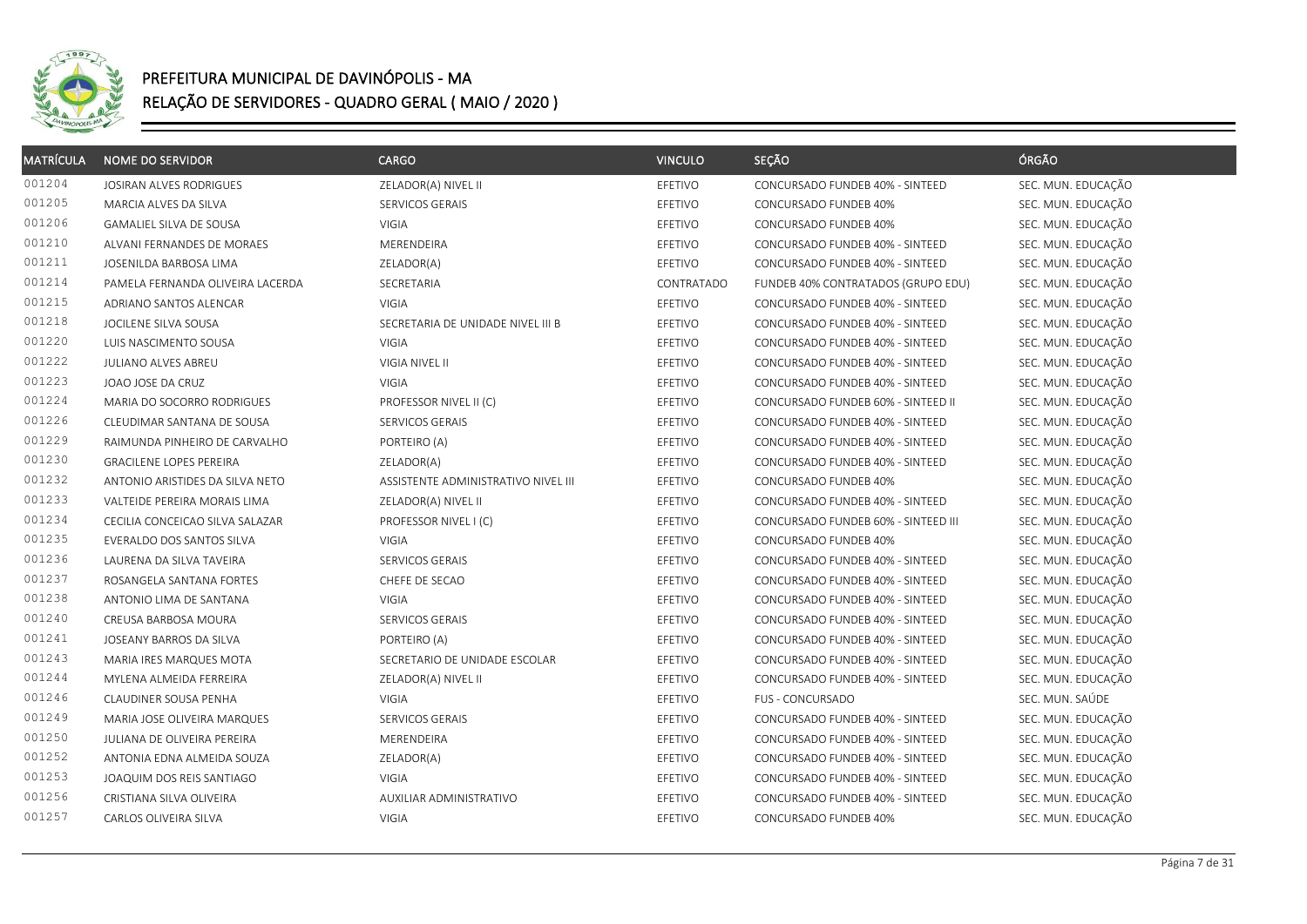

| <b>MATRÍCULA</b> | <b>NOME DO SERVIDOR</b>               | CARGO                               | <b>VINCULO</b> | SEÇÃO                               | ÓRGÃO              |
|------------------|---------------------------------------|-------------------------------------|----------------|-------------------------------------|--------------------|
| 001258           | DIONILSON ALVES DE OLIVEIRA           | SUPERVISOR EDUCACIONAL              | EFETIVO        | CONCURSADO FUNDEB 60%               | SEC. MUN. EDUCAÇÃO |
| 001262           | CLEMA MOREIRA DE ARAUJO               | ZELADOR(A)                          | EFETIVO        | CONCURSADO FUNDEB 40%               | SEC. MUN. EDUCAÇÃO |
| 001263           | EZEQUIEL FERREIRA RIO                 | VIGIA NIVEL II                      | EFETIVO        | CONCURSADO FUNDEB 40% - SINTEED     | SEC. MUN. EDUCAÇÃO |
| 001264           | JOSIANE LIMA BEZERRA FERREIRA         | SECRETARIO DE UNIDADE ESCOLAR       | EFETIVO        | CONCURSADO FUNDEB 40% - SINTEED     | SEC. MUN. EDUCAÇÃO |
| 001265           | SILVIA JHEYLIANE BEZERRA DA SILVA     | AGENTE DE ENDEMIAS                  | EFETIVO        | AGENTES DE ENDEMIAS                 | SEC. MUN. SAÚDE    |
| 001266           | REGINALDO LIMA MOTA                   | VIGIA NIVEL II                      | EFETIVO        | CONCURSADO FUNDEB 40% - SINTEED     | SEC. MUN. EDUCAÇÃO |
| 001267           | ANTONIA EUZELIA CONCEICAO DA SILVA    | ZELADOR(A) NIVEL II                 | EFETIVO        | CONCURSADO FUNDEB 40% - SINTEED     | SEC. MUN. EDUCAÇÃO |
| 001269           | MARIA DO SOCORRO BARBOSA SILVA SIMAO  | PROFESSOR NIVEL II (C)              | EFETIVO        | CONCURSADO FUNDEB 60% - SINTEED I   | SEC. MUN. EDUCAÇÃO |
| 001270           | DORIVAL RODRIGUES DOS SANTOS          | VIGIA                               | EFETIVO        | FUS - CONCURSADO                    | SEC. MUN. SAÚDE    |
| 001271           | TEREZINHA BARBOSA DA CRUZ             | MERENDEIRA NIVEL II                 | EFETIVO        | CONCURSADO FUNDEB 40% - SINTEED     | SEC. MUN. EDUCAÇÃO |
| 001272           | ARQUIMEDES GOMES DE ALMEIDA           | DIGITADOR(A)                        | EFETIVO        | CONCURSADO FUNDEB 40%               | SEC. MUN. EDUCAÇÃO |
| 001273           | MARIA DE LOURDES NEGREIROS DE SOUSA   | PROFESSOR NIVEL II (C)              | EFETIVO        | CONCURSADO FUNDEB 60%               | SEC. MUN. EDUCAÇÃO |
| 001275           | EDINA CIQUEIRA DE SOUSA               | PROFESSOR NIVEL I (B)               | EFETIVO        | CONCURSADO FUNDEB 60% - SINTEED III | SEC. MUN. EDUCAÇÃO |
| 001277           | JAYRON COELHO SILVA                   | PROFESSOR NIVEL II (B)              | EFETIVO        | CONCURSADO FUNDEB 60% - SINTEED I   | SEC. MUN. EDUCAÇÃO |
| 001278           | MARIA DAS DORES LIMA LOPES            | PROFESSOR NIVEL II (B)              | EFETIVO        | CONCURSADO FUNDEB 60%               | SEC. MUN. EDUCAÇÃO |
| 001282           | IVANILDO ALEXANDRE OLIVEIRA           | PROFESSOR NIVEL II (B)              | EFETIVO        | CONCURSADO FUNDEB 60% - SINTEED III | SEC. MUN. EDUCAÇÃO |
| 001283           | ELISANGELA BARROSO PEREIRA            | PROFESSOR(A) EDUCACAO INFANTIL      | EFETIVO        | CONCURSADO FUNDEB 60% - SINTEED II  | SEC. MUN. EDUCAÇÃO |
| 001284           | LAUDECI FERREIRA DE FREITAS           | AUXILIAR DE COPA E COZINHA NIVEL II | EFETIVO        | CONCURSADO FUNDEB 40% - SINTEED     | SEC. MUN. EDUCAÇÃO |
| 001285           | FRANCINEIA MORAES LOURENCO            | PROFESSOR NIVEL II (C)              | EFETIVO        | CONCURSADO FUNDEB 60%               | SEC. MUN. EDUCAÇÃO |
| 001287           | MANOEL FERREIRA PEREIRA               | PROFESSOR NIVEL II (B)              | EFETIVO        | CONCURSADO FUNDEB 60% - SINTEED I   | SEC. MUN. EDUCAÇÃO |
| 001288           | MARIA DAS GRACAS RABELO DOS ANJOS     | PROFESSOR NIVEL II (C)              | EFETIVO        | CONCURSADO FUNDEB 60% - SINTEED I   | SEC. MUN. EDUCAÇÃO |
| 001290           | MARIA DO SOCORRO ARAUJO DIAS          | AUXILIAR ADMINISTRATIVO             | EFETIVO        | CONCURSADO FUNDEB 40% - SINTEED     | SEC. MUN. EDUCAÇÃO |
| 001291           | MARCOS DE SOUZA GONCALVES             | PROFESSOR NIVEL II (B)              | EFETIVO        | CONCURSADO FUNDEB 60% - SINTEED II  | SEC. MUN. EDUCAÇÃO |
| 001292           | ANA MARIA RODRIGUES DA SILVA          | PROFESSOR NIVEL II (C)              | EFETIVO        | CONCURSADO FUNDEB 60% - SINTEED III | SEC. MUN. EDUCAÇÃO |
| 001293           | ANA MARIA RODRIGUES DA SILVA          | PROFESSOR NIVEL II (B)              | EFETIVO        | CONCURSADO FUNDEB 60%               | SEC. MUN. EDUCAÇÃO |
| 001294           | LUCIEIDE DE OLANDA                    | PROFESSOR(A) EDUCACAO INFANTIL      | EFETIVO        | CONCURSADO FUNDEB 60% - SINTEED II  | SEC. MUN. EDUCAÇÃO |
| 001295           | WANDERLEI SILVA DA CUNHA              | PROFESSOR NIVEL I (B)               | EFETIVO        | CONCURSADO FUNDEB 60% - SINTEED I   | SEC. MUN. EDUCAÇÃO |
| 001296           | BRENDA RAFAELA MARIA NASCIMENTO BRITO | PROFESSOR NIVEL I (B)               | EFETIVO        | CONCURSADO FUNDEB 60%               | SEC. MUN. EDUCAÇÃO |
| 001300           | JACILDA MIRANDA DA SILVA              | PROFESSOR NIVEL I (C)               | EFETIVO        | CONCURSADO FUNDEB 60% - SINTEED II  | SEC. MUN. EDUCAÇÃO |
| 001301           | JUAREZ DE OLIVEIRA SILVA              | PROFESSOR ESPECIAL (A)              | EFETIVO        | CONCURSADO FUNDEB 60% - SINTEED I   | SEC. MUN. EDUCAÇÃO |
| 001302           | ZELIA GONCALVES LIMA LEITE            | INSPETOR(A) ESCOLAR                 | EFETIVO        | CONCURSADO FUNDEB 60%               | SEC. MUN. EDUCAÇÃO |
| 001303           | OZANILDO PINHEIRO SOUSA               | INSPETOR(A) ESCOLAR                 | EFETIVO        | CONCURSADO FUNDEB 60%               | SEC. MUN. EDUCAÇÃO |
| 001304           | JOISIANY LEITE BISPO                  | PROFESSOR NIVEL II (B)              | EFETIVO        | CONCURSADO FUNDEB 60% - SINTEED II  | SEC. MUN. EDUCAÇÃO |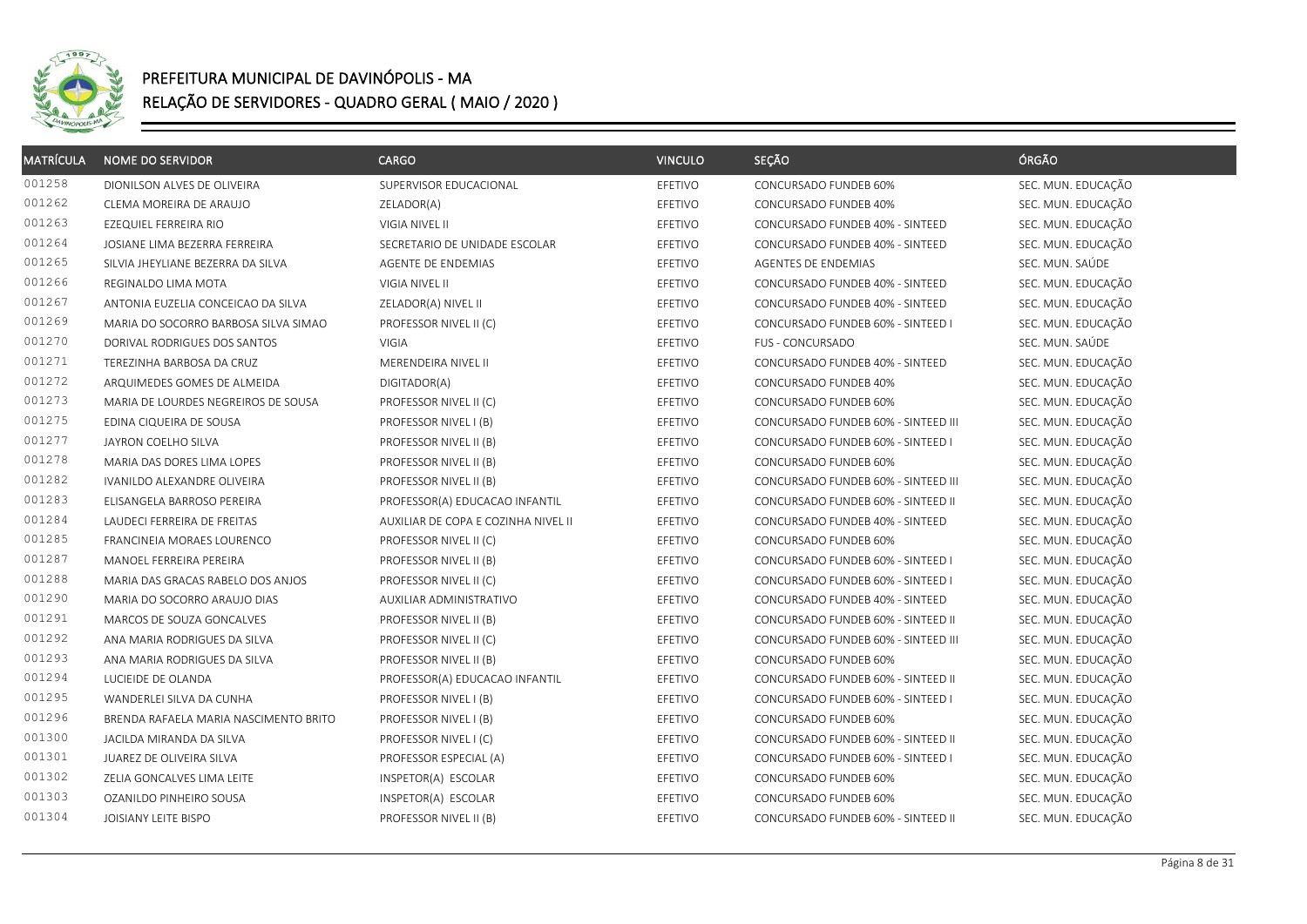

| <b>MATRÍCULA</b> | <b>NOME DO SERVIDOR</b>          | <b>CARGO</b>                   | <b>VINCULO</b> | SEÇÃO                                     | ÓRGÃO                   |
|------------------|----------------------------------|--------------------------------|----------------|-------------------------------------------|-------------------------|
| 001305           | NADJA LEITE SILVA JANSEN         | PROFESSOR NIVEL II (B)         | EFETIVO        | CONCURSADO FUNDEB 60% - SINTEED I         | SEC. MUN. EDUCAÇÃO      |
| 001306           | FRANCISCA DO AMARAL SILVA        | PROFESSOR NIVEL II (B)         | EFETIVO        | CONCURSADO FUNDEB 60% - SINTEED III       | SEC. MUN. EDUCAÇÃO      |
| 001307           | IVONICE NUNES OLIVEIRA PEREIRA   | PROFESSOR NIVEL II (A)         | EFETIVO        | CONCURSADO FUNDEB 60% - SINTEED III       | SEC. MUN. EDUCAÇÃO      |
| 001308           | MARIA DO SOCORRO RODRIGUES       | ADMINISTRADOR ESCOLAR          | EFETIVO        | CONCURSADO FUNDEB 60% - SINTEED I         | SEC. MUN. EDUCAÇÃO      |
| 001309           | EDILENE COSTA SILVA              | PROFESSOR NIVEL II (B)         | EFETIVO        | CONCURSADO FUNDEB 60% - SINTEED III       | SEC. MUN. EDUCAÇÃO      |
| 001310           | FRANCISCA MARIA SILVA DOS SANTOS | PROFESSOR NIVEL II (C)         | EFETIVO        | CONCURSADO FUNDEB 60% - SINTEED III       | SEC. MUN. EDUCAÇÃO      |
| 001311           | VERA LUCIA DE SOUSA MELO         | PROFESSOR NIVEL I (C)          | EFETIVO        | CONCURSADO FUNDEB 60% - SINTEED I         | SEC. MUN. EDUCAÇÃO      |
| 001312           | <b>BETANIA LOPES MORAIS</b>      | PROFESSOR NIVEL II (B)         | EFETIVO        | CONCURSADO FUNDEB 60% - SINTEED III       | SEC. MUN. EDUCAÇÃO      |
| 001313           | VERA LUCIA CHAVES SIPAUBA        | PROFESSOR NIVEL II (C)         | EFETIVO        | CONCURSADO FUNDEB 60% - SINTEED I         | SEC. MUN. EDUCAÇÃO      |
| 001314           | MARIA DAS GRACAS PEREIRA FRANCA  | PROFESSOR NIVEL I (C)          | EFETIVO        | CONCURSADO FUNDEB 60% - SINTEED I         | SEC. MUN. EDUCAÇÃO      |
| 001315           | VARDILENE ALENCAR SOUSA          | PROFESSOR(A) EDUCACAO INFANTIL | EFETIVO        | CONCURSADO FUNDEB 60%                     | SEC. MUN. EDUCAÇÃO      |
| 001318           | MARIA RAIMUNDA SOUSA DOS SANTOS  | PROFESSOR NIVEL II (B)         | EFETIVO        | CONCURSADO FUNDEB 60% - SINTEED I         | SEC. MUN. EDUCAÇÃO      |
| 001320           | MARIA LUZIA SOUSA RODRIGUES      | PROFESSOR NIVEL II (B)         | EFETIVO        | CONCURSADO FUNDEB 60% - SINTEED II        | SEC. MUN. EDUCAÇÃO      |
| 001321           | ELIZABETH PEREIRA ARAUJO         | PROFESSOR NIVEL II (B)         | EFETIVO        | CONCURSADO FUNDEB 60% - SINTEED III       | SEC. MUN. EDUCAÇÃO      |
| 001324           | CARMELITA SILVA PEREIRA          | PROFESSOR NIVEL I (C)          | EFETIVO        | CONCURSADO FUNDEB 60% - SINTEED III       | SEC. MUN. EDUCAÇÃO      |
| 001325           | ANTONIENES LIMA MORAES FERNANDES | PROFESSOR NIVEL II (B)         | EFETIVO        | CONCURSADO FUNDEB 60% - SINTEED III       | SEC. MUN. EDUCAÇÃO      |
| 001326           | MARIA LIMA DE SOUSA              | DIRETOR DE UNIDADE ESCOLAR     | EFETIVO        | CONCURSADO FUNDEB 60%                     | SEC. MUN. EDUCAÇÃO      |
| 001327           | IDECI VIEIRA DA SILVA            | PROFESSOR NIVEL I (B)          | EFETIVO        | CONCURSADO FUNDEB 60%                     | SEC. MUN. EDUCAÇÃO      |
| 001328           | MARIA DARCYLEIDE GOMES DE ARAUJO | PROFESSOR NIVEL I (B)          | EFETIVO        | CONCURSADO FUNDEB 60% - SINTEED I         | SEC. MUN. EDUCAÇÃO      |
| 001330           | LUIS HENRIQUE DA SILVA FALCAO    | PROFESSOR NIVEL II (C)         | EFETIVO        | CONCURSADO FUNDEB 60% - SINTEED II        | SEC. MUN. EDUCAÇÃO      |
| 001331           | IRENO DE SOUSA LIMA              | PROFESSOR NIVEL I (C)          | EFETIVO        | CONCURSADO FUNDEB 60% - SINTEED II        | SEC. MUN. EDUCAÇÃO      |
| 001332           | JEANY RIBEIRO ARAUJO PEREIRA     | PROFESSOR NIVEL II (B)         | EFETIVO        | SECRETARIA MUNICIPAL DE EDUCACAO (CONCURS | SEC. MUN. ADMINISTRAÇÃO |
| 001333           | KATIA CILENE PONTES DOS SANTOS   | PROFESSOR NIVEL II (C)         | EFETIVO        | CONCURSADO FUNDEB 60% - SINTEED I         | SEC. MUN. EDUCAÇÃO      |
| 001334           | ROSY ALDA DEQUEIXES REIS         | PROFESSOR NIVEL I (C)          | EFETIVO        | CONCURSADO FUNDEB 60% - SINTEED II        | SEC. MUN. EDUCAÇÃO      |
| 001335           | JOSE ARIVAN MOURA SOUSA          | PROFESSOR NIVEL II (A)         | EFETIVO        | CONCURSADO FUNDEB 60%                     | SEC. MUN. EDUCAÇÃO      |
| 001336           | JOSE ARIVAN MOURA SOUSA          | ADMINISTRADOR ESCOLAR          | EFETIVO        | CONCURSADO FUNDEB 60% - SINTEED I         | SEC. MUN. EDUCAÇÃO      |
| 001337           | MARIA APARECIDA SOARES MORENO    | PROFESSOR NIVEL I (C)          | EFETIVO        | CONCURSADO FUNDEB 60% - SINTEED II        | SEC. MUN. EDUCAÇÃO      |
| 001338           | ROSILENE RODRIGUES DOS SANTOS    | PROFESSOR NIVEL I (C)          | EFETIVO        | CONCURSADO FUNDEB 60% - SINTEED I         | SEC. MUN. EDUCAÇÃO      |
| 001339           | OZINETE MARQUE LOPES             | PROFESSOR NIVEL I (C)          | EFETIVO        | CONCURSADO FUNDEB 60% - SINTEED I         | SEC. MUN. EDUCAÇÃO      |
| 001340           | MARIA DE FATIMA PEREIRA ABREU    | PROFESSOR NIVEL I (A)          | EFETIVO        | CONCURSADO FUNDEB 60% - SINTEED II        | SEC. MUN. EDUCAÇÃO      |
| 001341           | MARILEIDE DA SILVA MUNIZ         | PROFESSOR NIVEL I (C)          | EFETIVO        | CONCURSADO FUNDEB 60% - SINTEED I         | SEC. MUN. EDUCAÇÃO      |
| 001342           | LINDALVA VIANA GOMES             | PROFESSOR NIVEL II (B)         | EFETIVO        | CONCURSADO FUNDEB 60% - SINTEED I         | SEC. MUN. EDUCAÇÃO      |
| 001343           | ANTONIA ALVES DA SILVA           | PROFESSOR NIVEL I (C)          | EFETIVO        | CONCURSADO FUNDEB 60% - SINTEED III       | SEC. MUN. EDUCAÇÃO      |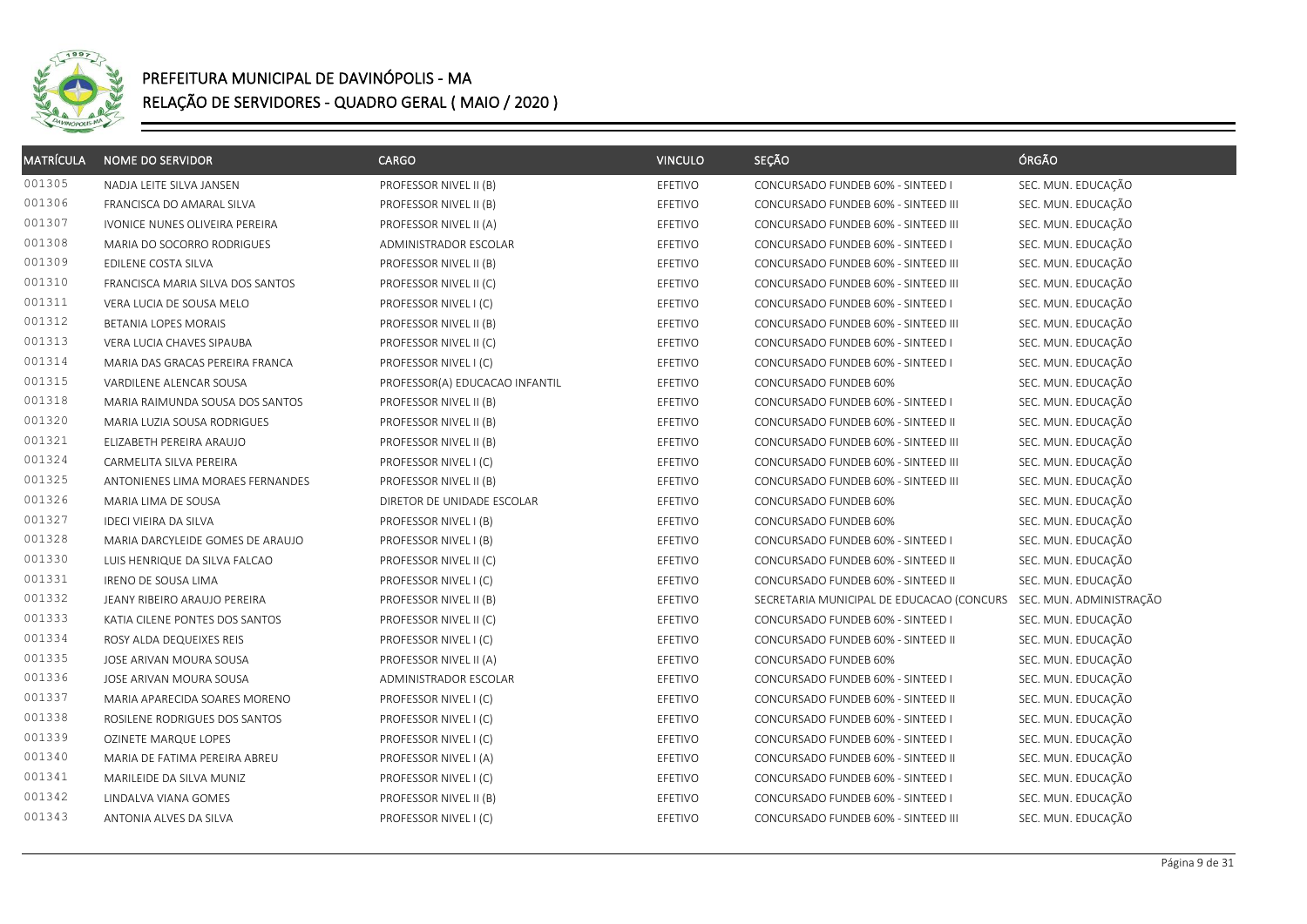

| <b>MATRÍCULA</b> | <b>NOME DO SERVIDOR</b>             | CARGO                       | <b>VINCULO</b> | SEÇÃO                                  | ÓRGÃO                   |
|------------------|-------------------------------------|-----------------------------|----------------|----------------------------------------|-------------------------|
| 001344           | VANUSA DA SILVA SOUSA               | PROFESSOR NIVEL II (B)      | EFETIVO        | CONCURSADO FUNDEB 60% - SINTEED I      | SEC. MUN. EDUCAÇÃO      |
| 001345           | BENEDITO FLORENCIO ALVES            | PROFESSOR NIVEL II (B)      | EFETIVO        | CONCURSADO FUNDEB 60% - SINTEED III    | SEC. MUN. EDUCAÇÃO      |
| 001346           | KATIA CILENE DAS CHAGAS             | PROFESSOR NIVEL II (B)      | EFETIVO        | CONCURSADO FUNDEB 60% - SINTEED I      | SEC. MUN. EDUCAÇÃO      |
| 001347           | ETEVALDO CARNEIRO FERREIRA FILHO    | PROFESSOR NIVEL II (B)      | EFETIVO        | CONCURSADO FUNDEB 60% - SINTEED III    | SEC. MUN. EDUCAÇÃO      |
| 001348           | MARIA ELIZANGELA SILVA DE SOUSA     | PROFESSOR NIVEL II (B)      | EFETIVO        | CONCURSADO FUNDEB 60% - SINTEED I      | SEC. MUN. EDUCAÇÃO      |
| 001349           | MARIA VILMA MOURA DOS SANTOS        | PROFESSOR NIVEL I (C)       | EFETIVO        | CONCURSADO FUNDEB 60% - SINTEED I      | SEC. MUN. EDUCAÇÃO      |
| 001350           | JOAO BATISTA DOS SANTOS             | PROFESSOR NIVEL II (C)      | EFETIVO        | CONCURSADO FUNDEB 60% - SINTEED I      | SEC. MUN. EDUCAÇÃO      |
| 001351           | DOMINGAS VIEIRA DOS SANTOS          | PROFESSOR NIVEL I (C)       | EFETIVO        | CONCURSADO FUNDEB 60% - SINTEED III    | SEC. MUN. EDUCAÇÃO      |
| 001352           | MARIA ELIZA DA SILVA RIEIRO         | INSPETOR(A) ESCOLAR         | EFETIVO        | CONCURSADO FUNDEB 60%                  | SEC. MUN. EDUCAÇÃO      |
| 001353           | ROSILDA DE SOUZA SILVA              | PROFESSOR NIVEL II (C)      | EFETIVO        | CONCURSADO FUNDEB 60% - SINTEED II     | SEC. MUN. EDUCAÇÃO      |
| 001354           | ELZIMAR SILVA SALAZAR               | PROFESSOR ESPECIAL (C)      | EFETIVO        | CONCURSADO FUNDEB 60% - SINTEED III    | SEC. MUN. EDUCAÇÃO      |
| 001355           | MARIA DOS ANJOS DANTAS DA COSTA     | PROFESSOR NIVEL II (B)      | EFETIVO        | CONCURSADO FUNDEB 60% - SINTEED II     | SEC. MUN. EDUCAÇÃO      |
| 001357           | CLEUSON SANTANA SILVA               | PROFESSOR NIVEL II (B)      | EFETIVO        | CONCURSADO FUNDEB 60% - SINTEED III    | SEC. MUN. EDUCAÇÃO      |
| 001359           | FRANCISCO PEREIRA DOS SANTOS NETO   | PROFESSOR NIVEL II (B)      | EFETIVO        | CONCURSADO FUNDEB 60% - SINTEED I      | SEC. MUN. EDUCAÇÃO      |
| 001360           | ROBSON ALVES LOURENCO               | PROFESSOR NIVEL II (B)      | EFETIVO        | CONCURSADO FUNDEB 60% - SINTEED I      | SEC. MUN. EDUCAÇÃO      |
| 001361           | <b>GEUSANE SILVA MATOS</b>          | PROFESSOR NIVEL II (C)      | EFETIVO        | CONCURSADO FUNDEB 60% - SINTEED III    | SEC. MUN. EDUCAÇÃO      |
| 001362           | VALDIR MAGALHAES FORTES             | PROFESSOR NIVEL II (B)      | EFETIVO        | CONCURSADO FUNDEB 60%                  | SEC. MUN. EDUCAÇÃO      |
| 001363           | VALDIR MAGALHAES FORTES             | PROFESSOR NIVEL II (B)      | EFETIVO        | CONCURSADO FUNDEB 60% - SINTEED I      | SEC. MUN. EDUCAÇÃO      |
| 001364           | JACIRA LOPES E SA                   | PROFESSOR NIVEL II (B)      | EFETIVO        | CONCURSADO FUNDEB 60% - SINTEED I      | SEC. MUN. EDUCAÇÃO      |
| 001365           | REBER OLIVEIRA DE ASSUNCAO          | PROFESSOR NIVEL I (B)       | EFETIVO        | CONCURSADO FUNDEB 60% - SINTEED I      | SEC. MUN. EDUCAÇÃO      |
| 001366           | DEUSA MARIA RABELO COSTA            | PROFESSOR NIVEL II (C)      | EFETIVO        | CONCURSADO FUNDEB 60% - SINTEED III    | SEC. MUN. EDUCAÇÃO      |
| 001367           | IONILDE SOUSA SANTOS                | PROFESSOR NIVEL II (C)      | EFETIVO        | CONCURSADO FUNDEB 60% - SINTEED III    | SEC. MUN. EDUCAÇÃO      |
| 001368           | ILMA DOS SANTOS VAZ                 | FISCAL DE TRIBUTOS          | EFETIVO        | DEPARTAMENTO DE TRIBUTOS - CONCURSADOS | SEC. MUN. ADMINISTRAÇÃO |
| 001369           | EDILENE DAGMAR BANDEIRA MOURAO      | SERVICOS GERAIS             | EFETIVO        | CONCURSADO FUNDEB 40%                  | SEC. MUN. EDUCAÇÃO      |
| 001370           | ISABEL LIMA DA SILVA                | COORDENADOR(A) DE VACINA    | COMISSIONADO   | PAB - CONTRATRADO                      | SEC. MUN. SAÚDE         |
| 001371           | ILMA MORAIS DE AZEVEDO              | AUXILIAR ADMINISTRATIVO     | EFETIVO        | <b>FUS - CONCURSADO</b>                | SEC. MUN. SAÚDE         |
| 001373           | NUBIA LAFAETE GOMES DA SILVA        | AGENTE COMUNITARIO DE SAUDE | EFETIVO        | AGENTE COMUNITÁRIO DE SAÚDE - ACS      | SEC. MUN. SAÚDE         |
| 001374           | LINDALVA DA SILVA MORAIS            | TECNICO DE ENFERMAGEM       | EFETIVO        | FUS - CONCURSADO                       | SEC. MUN. SAÚDE         |
| 001375           | ANA MARIA SOUSA DA SILVA            | SERVICOS GERAIS             | CONTRATADO     | PAB - CONTRATRADO                      | SEC. MUN. SAÚDE         |
| 001378           | SILENE MARIA DA SILVA MARINHO       | TECNICO DE ENFERMAGEM       | EFETIVO        | <b>FUS - CONCURSADO</b>                | SEC. MUN. SAÚDE         |
| 001380           | MARIA RAIMUNDA FERREIRA DE ARAUJO   | AGENTE COMUNITARIO DE SAUDE | EFETIVO        | AGENTE COMUNITÁRIO DE SAÚDE - ACS      | SEC. MUN. SAÚDE         |
| 001384           | MARIA ANGELITA FERREIRA DE OLIVEIRA | TECNICO DE ENFERMAGEM       | EFETIVO        | FUS - CONCURSADO                       | SEC. MUN. SAÚDE         |
| 001385           | DORILENE DOS SANTOS ARAUJO          | AUXILIAR ADMINISTRATIVO     | EFETIVO        | FUS - CONCURSADOS I                    | SEC. MUN. SAÚDE         |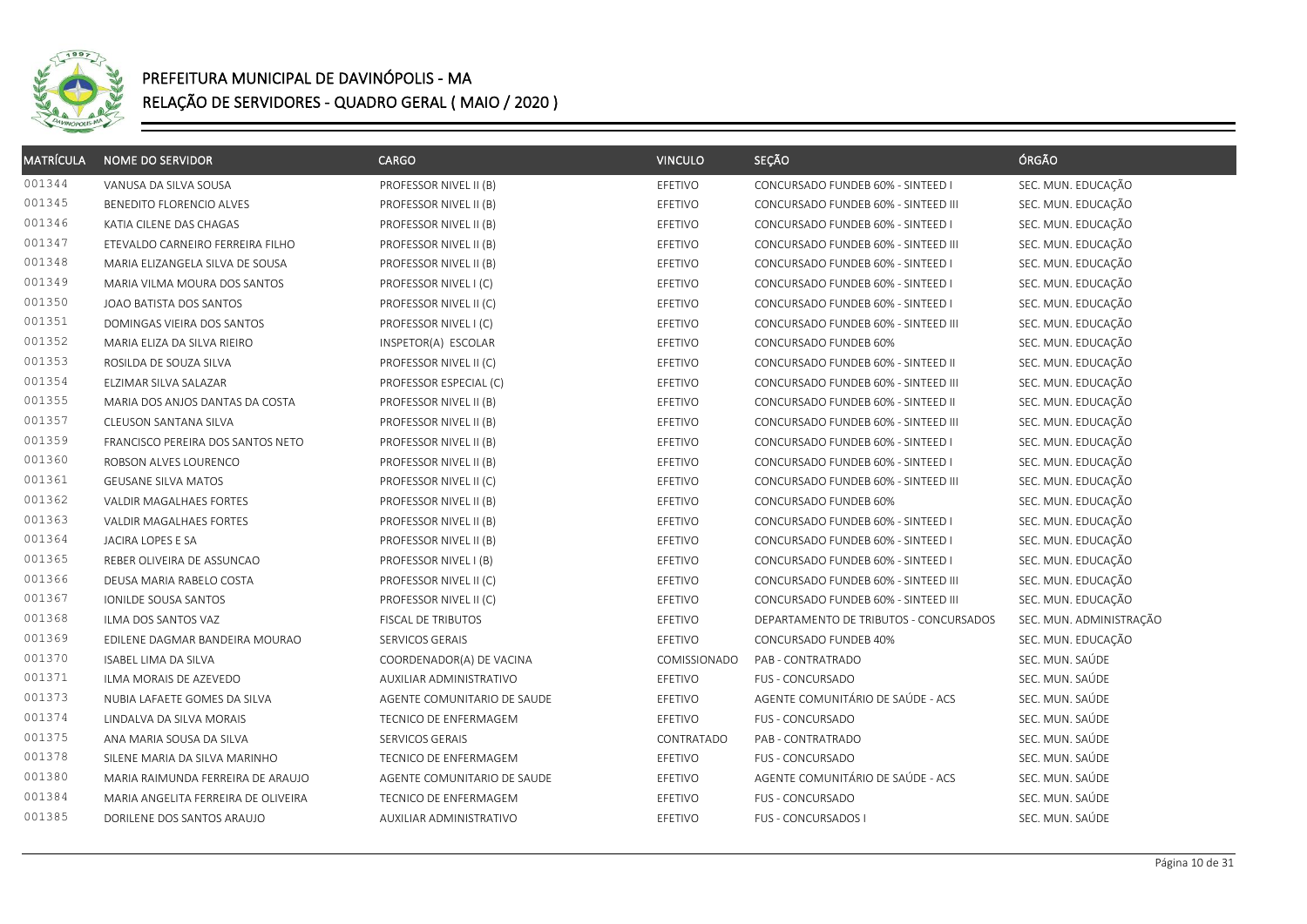

| <b>MATRÍCULA</b> | <b>NOME DO SERVIDOR</b>           | <b>CARGO</b>                   | <b>VINCULO</b> | SEÇÃO                             | ÓRGÃO                   |
|------------------|-----------------------------------|--------------------------------|----------------|-----------------------------------|-------------------------|
| 001386           | PATRICIA DOS SANTOS SILVA QUEIROZ | ENFERMEIRO(A) DA ESF           | EFETIVO        | PSF CONCURSADO                    | SEC. MUN. SAÚDE         |
| 001388           | JOSUE MUNIZ DOS SANTOS            | MOTORISTA                      | EFETIVO        | SEC MUN DE ADMIN - CONCURSADO     | SEC. MUN. ADMINISTRAÇÃO |
| 001389           | MARIA DO SOCORRO DA CONCEICAO     | AGENTE DE ENDEMIAS             | EFETIVO        | <b>AGENTES DE ENDEMIAS</b>        | SEC. MUN. SAÚDE         |
| 001391           | JAIRTON SOUSA SANTOS              | ODONTOLOGO DA ESB              | EFETIVO        | PSB - CONCURSADO                  | SEC. MUN. SAÚDE         |
| 001392           | CLEMILTON BARROSO DA SILVA        | FISCAL DE VIGILANCIA SANITARIA | EFETIVO        | FUS - CONCURSADO                  | SEC. MUN. SAÚDE         |
| 001394           | ANA CELIA BARBOSA DOS SANTOS      | AUXILIAR ADMINISTRATIVO        | EFETIVO        | <b>FUS - CONCURSADOS I</b>        | SEC. MUN. SAÚDE         |
| 001396           | IZAELMA DE SOUSA COSTA            | AGENTE COMUNITARIO DE SAUDE    | EFETIVO        | AGENTE COMUNITÁRIO DE SAÚDE - ACS | SEC. MUN. SAÚDE         |
| 001397           | <b>ISAIAS RODRIGUES LIMA</b>      | AGENTE DE ENDEMIAS             | EFETIVO        | <b>AGENTES DE ENDEMIAS</b>        | SEC. MUN. SAÚDE         |
| 001399           | MARILENE SOUSA                    | SERVICOS GERAIS                | EFETIVO        | FUS - CONCURSADO                  | SEC. MUN. SAÚDE         |
| 001402           | MARIA SONIA LOPES SANTOS          | AGENTE DE ENDEMIAS             | EFETIVO        | FUS - CONCURSADO                  | SEC. MUN. SAÚDE         |
| 001404           | VALDINAR ALMEIDA DO NASCIMENTO    | VIGIA                          | EFETIVO        | SEC MUN DESEN SOCIAL - CONCURSADO | SEC. MUN. ADMINISTRAÇÃO |
| 001406           | FRANCISCA RITA CARDOSO DOS SANTOS | TECNICO DE ENFERMAGEM          | EFETIVO        | <b>FUS - CONCURSADO</b>           | SEC. MUN. SAÚDE         |
| 001407           | ELIAS DE ALMEIDA                  | <b>AGENTE DE ENDEMIAS</b>      | EFETIVO        | <b>AGENTES DE ENDEMIAS</b>        | SEC. MUN. SAÚDE         |
| 001408           | ELIENE BEZERRA LOPES              | TECNICO DE ENFERMAGEM          | CONTRATADO     | <b>FUS - CONTRATADO</b>           | SEC. MUN. SAÚDE         |
| 001411           | ANNE KALINE GUIMARAES GAMA        | ENFERMEIRO(A) DA ESF           | EFETIVO        | PSF CONCURSADO                    | SEC. MUN. SAÚDE         |
| 001412           | MARIA DOS REIS DE SOUSA LOPES     | AGENTE COMUNITARIO DE SAUDE    | EFETIVO        | AGENTE COMUNITÁRIO DE SAÚDE - ACS | SEC. MUN. SAÚDE         |
| 001414           | MARIA DE JESUS FREITAS VIANA      | AGENTE DE ENDEMIAS             | EFETIVO        | <b>AGENTES DE ENDEMIAS</b>        | SEC. MUN. SAÚDE         |
| 001415           | LUIZA RODRIGUES DOS SANTOS        | AGENTE COMUNITARIO DE SAUDE    | EFETIVO        | AGENTE COMUNITÁRIO DE SAÚDE - ACS | SEC. MUN. SAÚDE         |
| 001416           | ROSIMEIRE ROSA DA SILVA           | AGENTE COMUNITARIO DE SAUDE    | EFETIVO        | AGENTE COMUNITÁRIO DE SAÚDE - ACS | SEC. MUN. SAÚDE         |
| 001418           | MARIA TERESA ARAUJO SILVA         | AGENTE COMUNITARIO DE SAUDE    | EFETIVO        | AGENTE COMUNITÁRIO DE SAÚDE - ACS | SEC. MUN. SAÚDE         |
| 001420           | MARIA SALOME BRITO PEREIRA        | AGENTE COMUNITARIO DE SAUDE    | EFETIVO        | AGENTE COMUNITÁRIO DE SAÚDE - ACS | SEC. MUN. SAÚDE         |
| 001421           | VALDIRENE DA SILVA SOUSA          | AGENTE COMUNITARIO DE SAUDE    | EFETIVO        | AGENTE COMUNITÁRIO DE SAÚDE - ACS | SEC. MUN. SAÚDE         |
| 001422           | REJANE DE FRANCA SANTOS           | AGENTE COMUNITARIO DE SAUDE    | EFETIVO        | AGENTE COMUNITÁRIO DE SAÚDE - ACS | SEC. MUN. SAÚDE         |
| 001424           | MARILENE HONOFRE FERREIRA         | AGENTE COMUNITARIO DE SAUDE    | EFETIVO        | AGENTE COMUNITÁRIO DE SAÚDE - ACS | SEC. MUN. SAÚDE         |
| 001425           | MARIA JOSE DE SOUSA               | AGENTE COMUNITARIO DE SAUDE    | EFETIVO        | AGENTE COMUNITÁRIO DE SAÚDE - ACS | SEC. MUN. SAÚDE         |
| 001426           | <b>IVANEIDE CONCEICAO FREITAS</b> | AGENTE COMUNITARIO DE SAUDE    | EFETIVO        | AGENTE COMUNITÁRIO DE SAÚDE - ACS | SEC. MUN. SAÚDE         |
| 001427           | MARIA GORETE LIMA DE SOUSA        | AGENTE COMUNITARIO DE SAUDE    | EFETIVO        | AGENTE COMUNITÁRIO DE SAÚDE - ACS | SEC. MUN. SAÚDE         |
| 001428           | MARIA LINETE DA SILVA             | AGENTE COMUNITARIO DE SAUDE    | EFETIVO        | AGENTE COMUNITÁRIO DE SAÚDE - ACS | SEC. MUN. SAÚDE         |
| 001429           | ADELVAN SILVA DE ALMEIDA          | VIGIA                          | EFETIVO        | FUS - CONCURSADO                  | SEC. MUN. SAÚDE         |
| 001430           | ROSENILDE RODRIGUES MACIEL        | AGENTE COMUNITARIO DE SAUDE    | EFETIVO        | AGENTE COMUNITÁRIO DE SAÚDE - ACS | SEC. MUN. SAÚDE         |
| 001432           | FRANCISCO PEREIRA NUNES           | SERVICOS GERAIS                | COMISSIONADO   | CRAS - CONCURSADO                 | SEC. MUN. ASS. SOCIAL   |
| 001435           | FRANCISCA RODRIGUES SILVA         | SERVICOS GERAIS                | CONTRATADO     | PAB - CONTRATRADO                 | SEC. MUN. SAÚDE         |
| 001436           | LEIDE OLIVEIRA DE MORAES          | TECNICO DE ENFERMAGEM          | EFETIVO        | FUS - CONCURSADOS I               | SEC. MUN. SAÚDE         |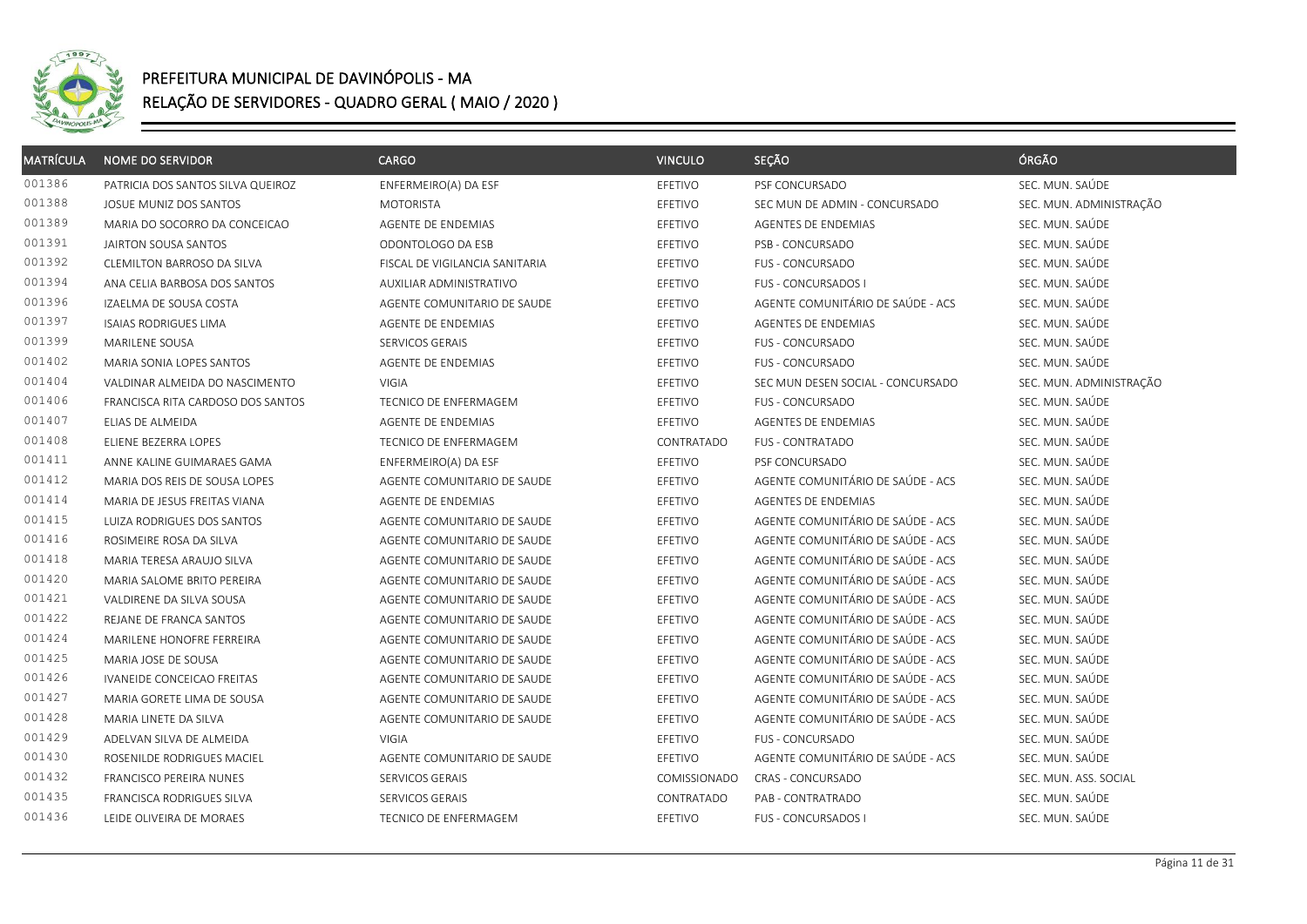

| <b>MATRÍCULA</b> | <b>NOME DO SERVIDOR</b>             | CARGO                                  | <b>VINCULO</b> | SEÇÃO                               | ÓRGÃO                   |
|------------------|-------------------------------------|----------------------------------------|----------------|-------------------------------------|-------------------------|
| 001437           | ADALGISA LEITAO SILVA               | AGENTE COMUNITARIO DE SAUDE            | EFETIVO        | AGENTE COMUNITÁRIO DE SAÚDE - ACS   | SEC. MUN. SAÚDE         |
| 001438           | EVANDRO GOMES DA SILVA              | VIGIA                                  | EFETIVO        | FUS - CONCURSADO                    | SEC. MUN. SAÚDE         |
| 001439           | JOSIVAN SOUSA DOS SANTOS            | TECNICO DE ENFERMAGEM                  | EFETIVO        | FUS - CONCURSADO                    | SEC. MUN. SAÚDE         |
| 001440           | CLAUDIA REGINA OLIVEIRA FREITAS     | ENFERMEIRO(A) DA ESF                   | EFETIVO        | PSF CONCURSADO                      | SEC. MUN. SAÚDE         |
| 001441           | YACIARA CASIMIRO BONFIM             | ENFERMEIRO(A) DA ESF                   | EFETIVO        | PSF CONCURSADO                      | SEC. MUN. SAÚDE         |
| 001442           | NILO RIBAMAR GONCALVES CORREA       | COORDENADOR DE SISTEMAS                | COMISSIONADO   | PAB - NOMEADOS                      | SEC. MUN. SAÚDE         |
| 001443           | MARIA LUCIA LOPES DA SILVA          | TECNICO DE ENFERMAGEM                  | EFETIVO        | FUS - CONCURSADO                    | SEC. MUN. SAÚDE         |
| 001445           | FRANCISCO DE ASSIS OLIVEIRA FILHO   | MEDICO DA ESF                          | EFETIVO        | PSF CONCURSADOS (MEDICOS)           | SEC. MUN. SAÚDE         |
| 001446           | CICERO DA CONCEICAO SOUZA           | TECNICO DE ENFERMAGEM                  | EFETIVO        | PSF CONCURSADO                      | SEC. MUN. SAÚDE         |
| 001447           | DANIELLE DIAS MONTEIRO              | AGENTE DE ENDEMIAS                     | EFETIVO        | <b>AGENTES DE ENDEMIAS</b>          | SEC. MUN. SAÚDE         |
| 001448           | MARCIO ROGERIO BOTELHO MARTINS      | <b>MOTORISTA</b>                       | EFETIVO        | FUS - CONCURSADO                    | SEC. MUN. SAÚDE         |
| 001449           | VANILMA SOUSA DA SILVA              | AUXILIAR ADMINISTRATIVO                | EFETIVO        | CONCURSADO FUNDEB 40%               | SEC. MUN. EDUCAÇÃO      |
| 001451           | CLEIDIANE ALVES CAVALCANTE          | SERVICOS GERAIS                        | EFETIVO        | CONCURSADO FUNDEB 40%               | SEC. MUN. EDUCAÇÃO      |
| 001452           | <b>GERIMARIO BORGES DA SILVA</b>    | <b>MOTORISTA</b>                       | CONTRATADO     | PAB - CONTRATRADO                   | SEC. MUN. SAÚDE         |
| 001453           | LIZANIA SILVA MARQUES               | <b>ASSISTENTE SOCIAL</b>               | EFETIVO        | <b>FUS - CONCURSADOS I</b>          | SEC. MUN. SAÚDE         |
| 001455           | EDNAN DUARTE DA SILVA               | AGENTE COMUNITARIO DE SAUDE            | EFETIVO        | AGENTE COMUNITÁRIO DE SAÚDE - ACS   | SEC. MUN. SAÚDE         |
| 001456           | ANTONIA NEIDE ALVES MORAES DA SILVA | PROFESSOR NIVEL I (B)                  | EFETIVO        | CONCURSADO FUNDEB 60% - SINTEED III | SEC. MUN. EDUCAÇÃO      |
| 001457           | FRANCISCO LOPES OLIVEIRA            | AGENTE COMUNITARIO DE SAUDE            | EFETIVO        | AGENTE COMUNITÁRIO DE SAÚDE - ACS   | SEC. MUN. SAÚDE         |
| 001458           | MARINALVA MORAIS SILVA              | AUXILIAR ADMINISTRATIVO                | CONTRATADO     | PAB - CONTRATRADO                   | SEC. MUN. SAÚDE         |
| 001460           | ARIVELTO SANTOS DA SILVA            | <b>VIGIA</b>                           | CONTRATADO     | SEC MUN DE ADMIN - CONCURSADO       | SEC. MUN. ADMINISTRAÇÃO |
| 001461           | EVANGELINA SOARES MORAES            | SERVICOS GERAIS                        | CONTRATADO     | PAB - CONTRATRADO                   | SEC. MUN. SAÚDE         |
| 001462           | LUCILEIDE SILVA LIMA                | AGENTE COMUNITARIO DE SAUDE            | EFETIVO        | AGENTE COMUNITÁRIO DE SAÚDE - ACS   | SEC. MUN. SAÚDE         |
| 001463           | JANETE LIMA SANTOS                  | TECNICO DE ENFERMAGEM                  | EFETIVO        | FUS - CONCURSADO                    | SEC. MUN. SAÚDE         |
| 001466           | MARIZETH ALVES DA SILVA             | AGENTE COMUNITARIO DE SAUDE            | EFETIVO        | AGENTE COMUNITÁRIO DE SAÚDE - ACS   | SEC. MUN. SAÚDE         |
| 001469           | LUZIANY LEAL BOTELHO                | SERVICOS GERAIS                        | EFETIVO        | SEC MUN DE AGRICULTURA - CONCURSADO | SEC. MUN. ADMINISTRAÇÃO |
| 001470           | VALDIR GOMES DA SILVA               | DIRETOR DE DEP. MUN. DE TRANSITO - DMT | COMISSIONADO   | SEC MUN INFRA-ESTRUTURA - NOMEADO   | SEC. MUN. ADMINISTRAÇÃO |
| 001471           | ANTONIO MATEUS RIBEIRO              | <b>MOTORISTA</b>                       | EFETIVO        | FUS - CONCURSADO                    | SEC. MUN. SAÚDE         |
| 001472           | FRANCISCO ALVES DE ARAUJO           | AGENTE COMUNITARIO DE SAUDE            | EFETIVO        | AGENTE COMUNITÁRIO DE SAÚDE - ACS   | SEC. MUN. SAÚDE         |
| 001473           | JOSE RIBAMAR LOPES DA COSTA         | AGENTE COMUNITARIO DE SAUDE            | EFETIVO        | AGENTE COMUNITÁRIO DE SAÚDE - ACS   | SEC. MUN. SAÚDE         |
| 001474           | REJANIA FERREIRA SILVEIRA SANTOS    | TECNICO DE ENFERMAGEM                  | EFETIVO        | PSF CONCURSADO                      | SEC. MUN. SAÚDE         |
| 001475           | MARIA NATALIA DE OLIVEIRA DINIZ     | AGENTE COMUNITARIO DE SAUDE            | EFETIVO        | AGENTE COMUNITÁRIO DE SAÚDE - ACS   | SEC. MUN. SAÚDE         |
| 001476           | MARLENE ALVES DE MORAIS ALENCAR     | AGENTE COMUNITARIO DE SAUDE            | EFETIVO        | AGENTE COMUNITÁRIO DE SAÚDE - ACS   | SEC. MUN. SAÚDE         |
| 001477           | HELLYANGELA ANDRADE BERTALHA        | FISIOTERAPEUTA                         | EFETIVO        | FUS - CONCURSADOS I                 | SEC. MUN. SAÚDE         |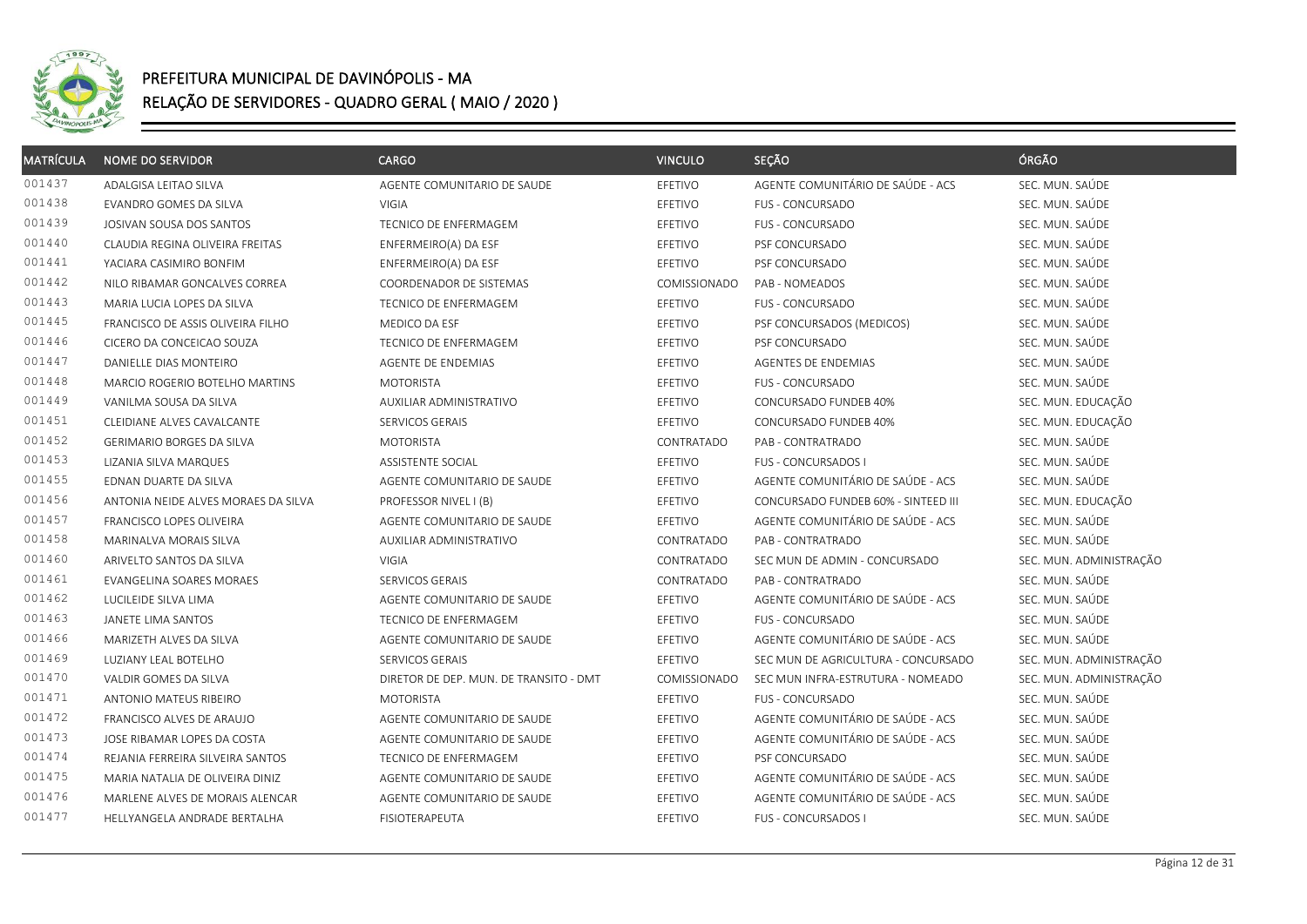

| MATRÍCULA | <b>NOME DO SERVIDOR</b>              | CARGO                       | <b>VINCULO</b> | SEÇÃO                                                             | ÓRGÃO                   |
|-----------|--------------------------------------|-----------------------------|----------------|-------------------------------------------------------------------|-------------------------|
| 001478    | JOSE WILSON RIBEIRO DE SOUSA         | <b>MOTORISTA</b>            | EFETIVO        | SEC MUN DE ADMIN - CONCURSADO                                     | SEC. MUN. ADMINISTRAÇÃO |
| 001479    | MARIA FERREIRA LIMA                  | SERVICOS GERAIS             | EFETIVO        | SEC MUN DE ADMIN - CONCURSADO                                     | SEC. MUN. ADMINISTRAÇÃO |
| 001480    | EVANEIDE RIBEIRO ARAUJO              | PROFESSOR NIVEL II (C)      | EFETIVO        | CONCURSADO FUNDEB 60% - SINTEED III                               | SEC. MUN. EDUCAÇÃO      |
| 001481    | SILVIA CRISTINA SILVA MATOS          | PROFESSOR NIVEL II (C)      | EFETIVO        | SECRETARIA MUNICIPAL DE EDUCACAO (CONCURS                         | SEC. MUN. ADMINISTRAÇÃO |
| 001482    | IRACILDA SOUSA SANTOS ALVES          | SECRETARIA                  | EFETIVO        | CONCURSADO FUNDEB 40% - SINTEED                                   | SEC. MUN. EDUCAÇÃO      |
| 001485    | MARIA IVONEIDE OLIVEIRA DOS REIS     | PROFESSOR NIVEL II (C)      | EFETIVO        | CONCURSADO FUNDEB 60% - SINTEED II                                | SEC. MUN. EDUCAÇÃO      |
| 001489    | ROZANIA SANTANA CARVALHO             | CHEFE DE GABINETE           | EFETIVO        | SEC MUN DESEN SOCIAL - CONCURSADO                                 | SEC. MUN. ADMINISTRAÇÃO |
| 001490    | ANTONIO CARVALHO AGUIAR              | VIGIA                       | EFETIVO        | SEC MUN DE ADMIN - CONCURSADO                                     | SEC. MUN. ADMINISTRAÇÃO |
| 001491    | SANDRA SOBRINHO DA SILVA             | ZELADOR(A)                  | EFETIVO        | SEC MUN DESEN SOCIAL - CONCURSADO                                 | SEC. MUN. ADMINISTRAÇÃO |
| 001492    | ANTONIO NILTON SOUSA SIMAO           | FISCAL DE TRIBUTOS          | EFETIVO        | DEPARTAMENTO DE TRIBUTOS - CONCURSADOS                            | SEC. MUN. ADMINISTRAÇÃO |
| 001493    | CLAUDIA CRISTINA TEIXEIRA DOS SANTOS | DIRETOR (A) ADJUNTO (A)     | COMISSIONADO   | FUNDEB 40% - COMISSIONADOS                                        | SEC. MUN. EDUCAÇÃO      |
| 001494    | NILENE PAULA GOMES XAVIER            | AUXILIAR ADMINISTRATIVO     | <b>EFETIVO</b> | <b>FUS - CONCURSADO</b>                                           | SEC. MUN. SAÚDE         |
| 001495    | OTINIEL DE LIMA MAIA                 | DIRETOR DE RECURSOS HUMANOS | EFETIVO        | SEC MUN DE ADMIN - CONCURSADO                                     | SEC. MUN. ADMINISTRAÇÃO |
| 001499    | EVANDRO RAIZIO SILVA MACIEL          | PROFESSOR NIVEL I (B)       | EFETIVO        | CONCURSADO FUNDEB 60%                                             | SEC. MUN. EDUCAÇÃO      |
| 001500    | HELIO FRANCO DIAS FERREIRA           | VIGIA                       | EFETIVO        | SEC MUN DE ADMIN - CONCURSADO                                     | SEC. MUN. ADMINISTRAÇÃO |
| 001503    | <b>GENIVAL LOPES DA COSTA</b>        | <b>VIGIA</b>                | EFETIVO        | SEC MUN DE ADMIN - CONCURSADO                                     | SEC. MUN. ADMINISTRAÇÃO |
| 001505    | JOSE RAIMUNDO PEREIRA DE SOUSA       | <b>VIGIA</b>                | EFETIVO        | SEC MUN DE ADMIN - CONCURSADO                                     | SEC. MUN. ADMINISTRAÇÃO |
| 001506    | NUBIA ALVES DA SILVA CARVALHO        | CONSELHEIRO TUTELAR         | ELETIVO        | CONSELHO TUTELAR                                                  | SEC. MUN. ASS. SOCIAL   |
| 001507    | MICHELLY NEGREIROS DE SOUSA CHAVES   | FISCAL DE TRIBUTOS          | EFETIVO        | DEPARTAMENTO DE TRIBUTOS - CONCURSADOS                            | SEC. MUN. ADMINISTRAÇÃO |
| 001508    | MANOEL EDUARDO CHAVES SANTOS         | AUXILIAR ADMINISTRATIVO     | EFETIVO        | SEC MUN DE ADMIN - CONCURSADO                                     | SEC. MUN. ADMINISTRAÇÃO |
| 001512    | EDNAN DUARTE DA SILVA                | PROFESSOR NIVEL I (B)       | EFETIVO        | CONCURSADO FUNDEB 60%                                             | SEC. MUN. EDUCAÇÃO      |
| 001514    | FRANCISCO JOSEI RODRIGUES SILVA      | VIGIA NIVEL II              | EFETIVO        | SEC MUN DE AGRICULTURA - CONCURSADO                               | SEC. MUN. ADMINISTRAÇÃO |
| 001515    | GENTIL CANDEIRA DA SILVA FILHO       | VIGIA                       | EFETIVO        | CONCURSADO FUNDEB 40%                                             | SEC. MUN. EDUCAÇÃO      |
| 001516    | ILDEGARDES ALVES DA CUNHA            | VIGIA                       | EFETIVO        | CONCURSADO FUNDEB 40% - SINTEED                                   | SEC. MUN. EDUCAÇÃO      |
| 001517    | JOSEANE FERREIRA DE JESUS SOUSA      | MERENDEIRA NIVEL II         | EFETIVO        | CONCURSADO FUNDEB 40% - SINTEED                                   | SEC. MUN. EDUCAÇÃO      |
| 001518    | MARIA APARECIDA RIBEIRO LIMA         | PROFESSOR NIVEL II (B)      | EFETIVO        | CONCURSADO FUNDEB 60%                                             | SEC. MUN. EDUCAÇÃO      |
| 001522    | EDINELITON GOMES PARENTE             | PROFESSOR NIVEL I (A)       | EFETIVO        | CONCURSADO FUNDEB 60%                                             | SEC. MUN. EDUCAÇÃO      |
| 001523    | FRANCINETE ARAUJO DA CONCEICAO       | PROFESSOR ESPECIAL (C)      | EFETIVO        | CONCURSADO FUNDEB 60%                                             | SEC. MUN. EDUCAÇÃO      |
| 001527    | SARA POLIANE DE BRITO OLIVEIRA       | PROFESSOR(A) NIVEL I        | EFETIVO        | CONCURSADO FUNDEB 60%                                             | SEC. MUN. EDUCAÇÃO      |
| 001528    | SULAMITA RODRIGUES DE MACEDO         | PROFESSOR NIVEL II (C)      | EFETIVO        | SECRETARIA MUNICIPAL DE EDUCACAO (CONCURS SEC. MUN. ADMINISTRAÇÃO |                         |
| 001529    | CRISTIANE DE SOUSA SILVA             | PROFESSOR NIVEL II (B)      | EFETIVO        | CONCURSADO FUNDEB 60%                                             | SEC. MUN. EDUCAÇÃO      |
| 001530    | LUIZA HELENA LIMA MARTINS            | ASSISTENTE SOCIAL           | EFETIVO        | SEC MUN DESEN SOCIAL - CONCURSADO                                 | SEC. MUN. ADMINISTRAÇÃO |
| 001531    | ROMULLO DA SILVA TORRES              | AGENTE DE TRANSITO          | EFETIVO        | SEC MUN INFRA-ESTRUTURA - DEPARTAMENTO DE SEC. MUN. ADMINISTRAÇÃO |                         |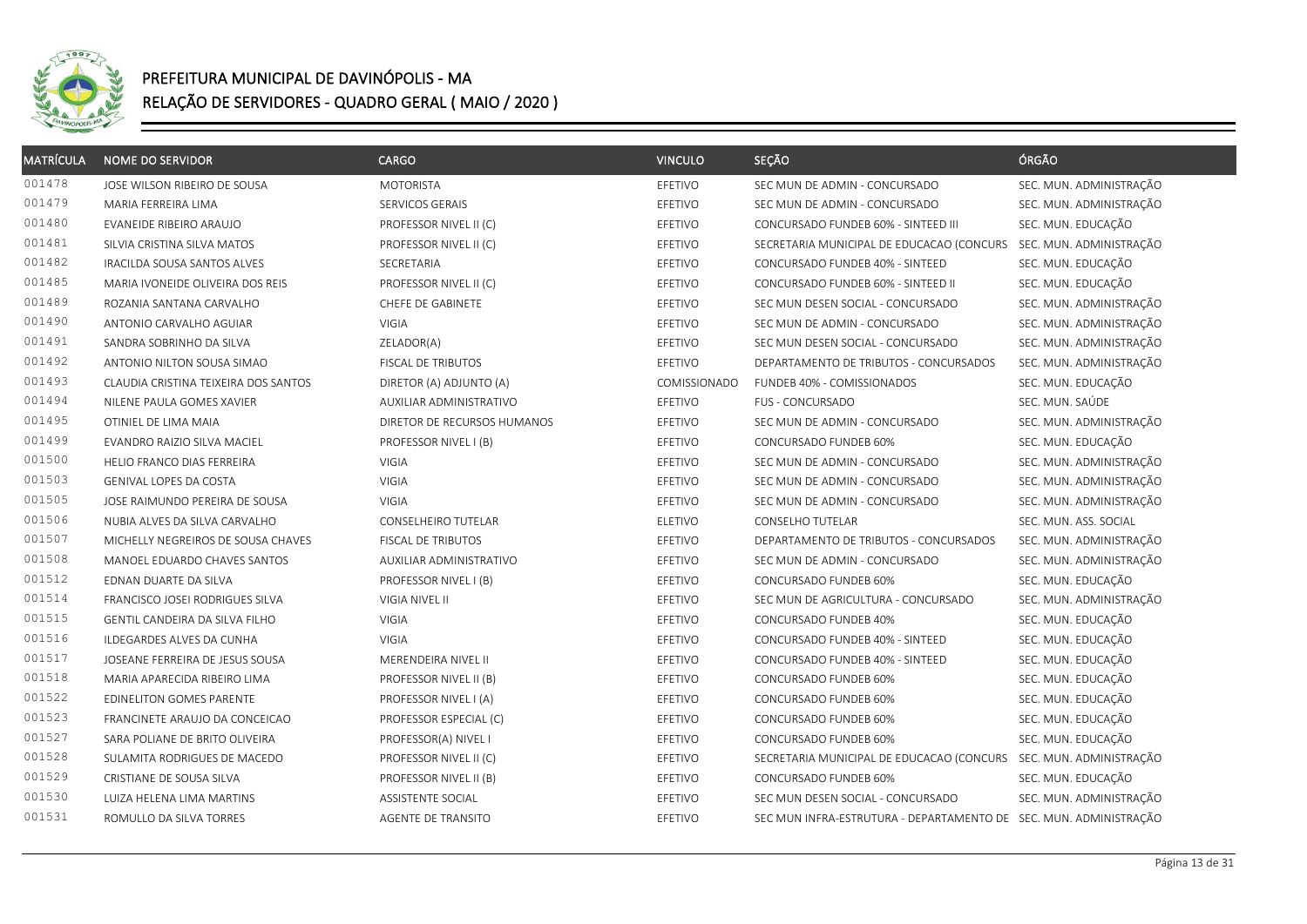

| <b>MATRÍCULA</b> | <b>NOME DO SERVIDOR</b>               | <b>CARGO</b>                         | <b>VINCULO</b>      | SEÇÃO                                                             | ÓRGÃO                   |
|------------------|---------------------------------------|--------------------------------------|---------------------|-------------------------------------------------------------------|-------------------------|
| 001532           | ANA LUCIA OLIVEIRA DOS SANTOS         | AUXILIAR ADMINISTRATIVO              | EFETIVO             | SEC MUN DESEN SOCIAL - CONCURSADO                                 | SEC. MUN. ADMINISTRAÇÃO |
| 001537           | JOSE EVANGELISTA DA SILVA             | ASSESSOR DE GABINETE                 | <b>COMISSIONADO</b> | <b>GABINETE CIVIL</b>                                             | SEC. MUN. ADMINISTRAÇÃO |
| 001539           | LEUCIVAM DE BRITO MATOS               | ASSESSOR(A) DE GABINETE              | <b>COMISSIONADO</b> | <b>GABINETE NOMEADOS</b>                                          | SEC. MUN. ADMINISTRAÇÃO |
| 001542           | ALCIONE MACEDO SANTOS                 | PROFESSOR ESPECIAL (C)               | EFETIVO             | CONCURSADO FUNDEB 60% - SINTEED III                               | SEC. MUN. EDUCAÇÃO      |
| 001544           | ACICLINO BARBOSA SILVA                | DIGITADOR(A)                         | EFETIVO             | <b>FUS - CONCURSADO</b>                                           | SEC. MUN. SAÚDE         |
| 001546           | KALLI COLEHO SILVA                    | AUXILIAR ADMINISTRATIVO              | EFETIVO             | SEC MUN DESEN SOCIAL - CONCURSADO                                 | SEC. MUN. ADMINISTRAÇÃO |
| 001547           | LINDEMBERG OLIVEIRA DE MORAES         | <b>VIGIA</b>                         | EFETIVO             | SEC MUN DESEN SOCIAL - CONCURSADO                                 | SEC. MUN. ADMINISTRAÇÃO |
| 001551           | WALDEIR PINHEIRO COSTA                | AUXILIAR ADMINISTRATIVO              | EFETIVO             | SEC MUN DESEN SOCIAL - CONCURSADO                                 | SEC. MUN. ADMINISTRAÇÃO |
| 001552           | ANTONIO FRANCISCO CLEMENTE DOS SANTOS | MOTORISTA DE MAQUINAS PESADA         | EFETIVO             | SEC MUN DE ADMIN - CONCURSADO                                     | SEC. MUN. ADMINISTRAÇÃO |
| 001553           | ELINALVA MENDES BEZERRA LEAL          | AUXILIAR DE SERVICOS GERAIS NIVEL II | EFETIVO             | CONCURSADO FUNDEB 40%                                             | SEC. MUN. EDUCAÇÃO      |
| 001554           | EUDERLAN SILVA VIEIRA                 | AGENTE DE TRANSITO                   | EFETIVO             | SEC MUN INFRA-ESTRUTURA - DEPARTAMENTO DE SEC. MUN. ADMINISTRAÇÃO |                         |
| 001555           | EVANDRO DOS SANTOS SILVA              | <b>ELETRICISTA</b>                   | EFETIVO             | SEC MUN DE ADMIN - CONCURSADO                                     | SEC. MUN. ADMINISTRAÇÃO |
| 001556           | FRANCIMAR DE OLIVEIRA                 | SERVICOS GERAIS                      | EFETIVO             | SEC MUN INFRA-ESTRUTURA - CONCURSADO                              | SEC. MUN. ADMINISTRAÇÃO |
| 001557           | FRANCISCO ARAUJO PINTO                | VIGIA                                | EFETIVO             | CONCURSADO FUNDEB 40%                                             | SEC. MUN. EDUCAÇÃO      |
| 001558           | JOSE CLESIO DA SILVA OLIVEIRA         | GARI                                 | EFETIVO             | SEC MUN INFRA-ESTRUTURA - LIMPEZA PÚBLICA                         | SEC. MUN. ADMINISTRAÇÃO |
| 001559           | MARCIA TEIXEIRA RIGHY                 | SERVICOS GERAIS                      | EFETIVO             | CONCURSADO FUNDEB 40%                                             | SEC. MUN. EDUCAÇÃO      |
| 001562           | ROSANA GARCIA DA SILVA                | PROFESSOR NIVEL II (B)               | EFETIVO             | CONCURSADO FUNDEB 60% - SINTEED I                                 | SEC. MUN. EDUCAÇÃO      |
| 001563           | DEUSELENA BATISTA DO NASCIMENTO       | AUXILIAR ADMINISTRATIVO              | EFETIVO             | SEC MUN DE AGRICULTURA - CONCURSADO                               | SEC. MUN. ADMINISTRAÇÃO |
| 001567           | VERONICE MOTA DOS SANTOS              | ASSESSOR ADMINISTRATIVO              | COMISSIONADO        | FUNDEB 40% CONTRATADOS (GRUPO EDU)                                | SEC. MUN. EDUCAÇÃO      |
| 001568           | CHRISTIANE FREITAS CHAVES             | <b>BIOQUIMICO</b>                    | EFETIVO             | FUS - CONCURSADO                                                  | SEC. MUN. SAÚDE         |
| 001570           | JANILEIDE DE OLIVEIRA PEREIRA         | TECNICO DE ENFERMAGEM                | EFETIVO             | <b>FUS - CONCURSADO</b>                                           | SEC. MUN. SAÚDE         |
| 001576           | THIAGO MONTEIRO DOS SANTOS            | AUXILIAR ADMINISTRATIVO              | EFETIVO             | CRAS - CONCURSADO                                                 | SEC. MUN. ASS. SOCIAL   |
| 001577           | NIVALDO DA CONCEICAO DA SILVA         | <b>INSPETOR</b>                      | EFETIVO             | FUS - CONCURSADO                                                  | SEC. MUN. SAÚDE         |
| 001578           | LEILA CHAVES DA SILVA                 | <b>NUTRICIONISTA</b>                 | EFETIVO             | CONCURSADO FUNDEB 40%                                             | SEC. MUN. EDUCAÇÃO      |
| 001579           | ROGERIO DOS SANTOS GOMES              | PROFESSOR NIVEL II (B)               | EFETIVO             | CONCURSADO FUNDEB 60%                                             | SEC. MUN. EDUCAÇÃO      |
| 001581           | ANTONIO RIBEIRO VALE                  | CARPINTEIRO                          | EFETIVO             | CONCURSADO FUNDEB 40%                                             | SEC. MUN. EDUCAÇÃO      |
| 001585           | GEISIEL SILVA DE SOUSA                | VIGIA                                | EFETIVO             | CONCURSADO FUNDEB 40%                                             | SEC. MUN. EDUCAÇÃO      |
| 001586           | JECILENE BRAGA CORDEIRO               | AUXILIAR ADMINISTRATIVO              | EFETIVO             | <b>CRAS - CONCURSADO</b>                                          | SEC. MUN. ASS. SOCIAL   |
| 001589           | ELIZETE DIAS MONTEIRO                 | SECRETARIA                           | EFETIVO             | <b>CONSELHO TUTELAR</b>                                           | SEC. MUN. ASS. SOCIAL   |
| 001590           | KARLA YSABELLA DE CARVALHO MARREIROS  | ASSISTENTE SOCIAL                    | EFETIVO             | CRAS - CONCURSADO                                                 | SEC. MUN. ASS. SOCIAL   |
| 001592           | GILMAKSON SILVA FREIRE                | <b>INSPETOR DE TRANSITO</b>          | EFETIVO             | SEC MUN INFRA-ESTRUTURA - DEPARTAMENTO DE SEC. MUN. ADMINISTRAÇÃO |                         |
| 001594           | FRANCINEIDE ARAUJO DE MOURA           | TECNICO DE ENFERMAGEM                | CONTRATADO          | <b>FUS - CONTRATADO</b>                                           | SEC. MUN. SAÚDE         |
| 001596           | RUBERVALDO CAVALCANTE DE CARVALHO     | ASSESSOR(A) DE GABINETE              | COMISSIONADO        | <b>GABINETE CIVIL</b>                                             | SEC. MUN. ADMINISTRAÇÃO |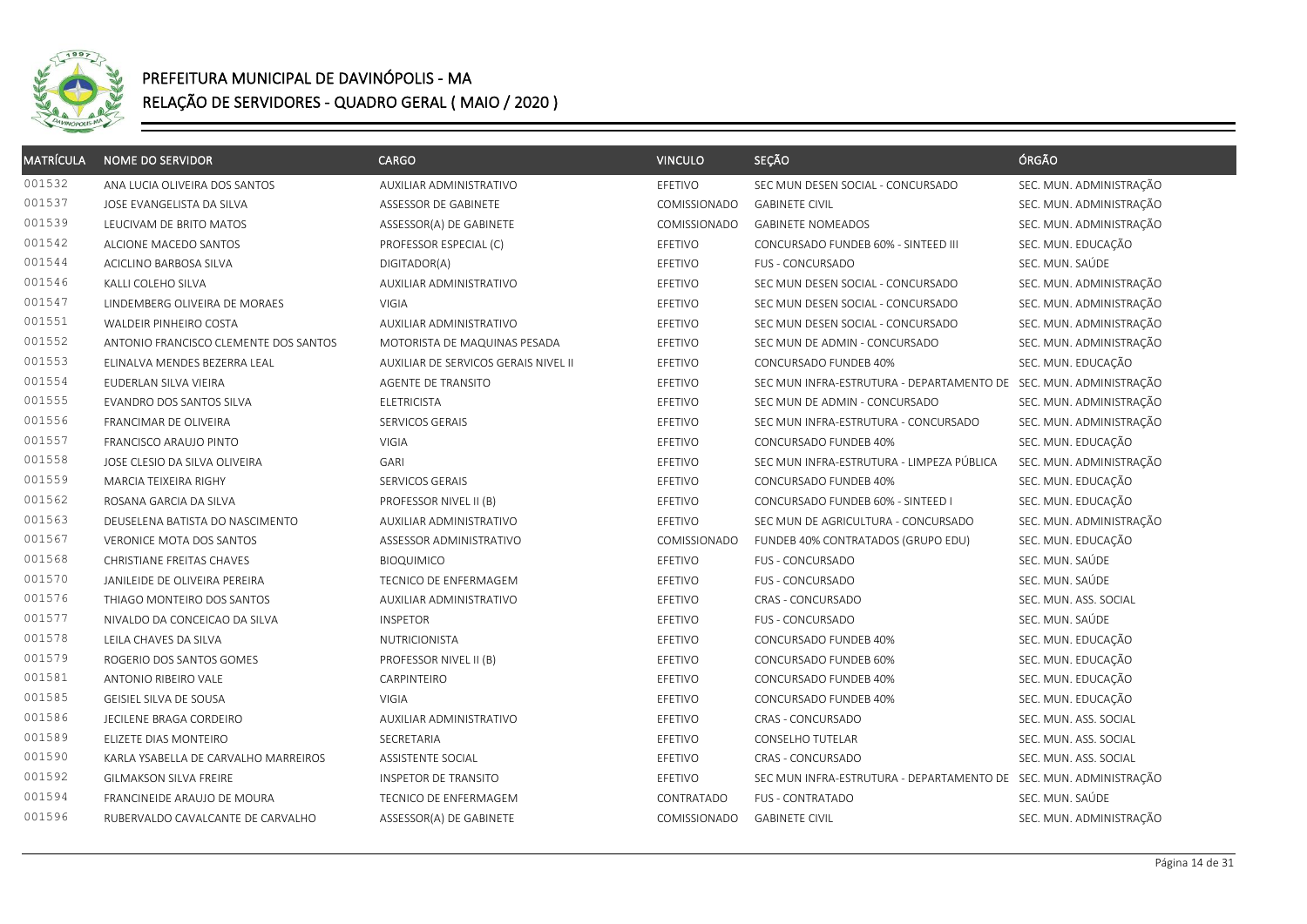

| <b>MATRÍCULA</b> | <b>NOME DO SERVIDOR</b>          | <b>CARGO</b>                        | <b>VINCULO</b> | SEÇÃO                                                             | ÓRGÃO                   |
|------------------|----------------------------------|-------------------------------------|----------------|-------------------------------------------------------------------|-------------------------|
| 001597           | SILVANIA QUEIROZ DA SILVA        | PORTEIRO(A)                         | CONTRATADO     | FUNDEB 40% CONTRATADOS (GRUPO EDU)                                | SEC. MUN. EDUCAÇÃO      |
| 001599           | MARIA ROGEANIA DA SILVA LIMA     | ASSISTENTE SOCIAL                   | EFETIVO        | CRAS - CONCURSADO                                                 | SEC. MUN. ASS. SOCIAL   |
| 001600           | REGEA GARCIA DA SILVA            | <b>AUXILIAR ADMINISTRATIVO</b>      | EFETIVO        | SEC MUN DE ADMIN - CONCURSADO                                     | SEC. MUN. ADMINISTRAÇÃO |
| 001601           | EDITE DOS REIS SANTIAGO SILVA    | AUXILIAR ADMINISTRATIVO             | EFETIVO        | SEC MUN DE ADMIN - CONCURSADO                                     | SEC. MUN. ADMINISTRAÇÃO |
| 001603           | WIRLAND OLIVEIRA DE MORAES       | AUXILIAR ADMINISTRATIVO             | EFETIVO        | SEC MUN DESEN SOCIAL - CONCURSADO                                 | SEC. MUN. ADMINISTRAÇÃO |
| 001605           | FRANCISCO SILVA DE JESUS LACERDA | <b>ELETRICISTA</b>                  | EFETIVO        | SEC MUN DE ADMIN - CONCURSADO                                     | SEC. MUN. ADMINISTRAÇÃO |
| 001612           | MARINALVA SILVA LIMA             | PROFESSOR NIVEL II (B)              | EFETIVO        | SECRETARIA MUNICIPAL DE EDUCACAO (CONCURS                         | SEC. MUN. ADMINISTRAÇÃO |
| 001613           | <b>JOSE HORLANDO</b>             | ZELADOR(A)                          | EFETIVO        | SEC MUN DE AGRICULTURA - CONCURSADO                               | SEC. MUN. ADMINISTRAÇÃO |
| 001614           | JOSECLEIA SOUSA VALE             | PROFESSOR NIVEL II (A)              | EFETIVO        | CONCURSADO FUNDEB 60% - SINTEED I                                 | SEC. MUN. EDUCAÇÃO      |
| 001615           | ELDA LISBOA DA SILVA             | ZELADOR(A) NIVEL II                 | EFETIVO        | CONCURSADO FUNDEB 40%                                             | SEC. MUN. EDUCAÇÃO      |
| 001616           | VALCIRENE ARAUJO SILVA           | AUXILIAR ADMINISTRATIVO             | EFETIVO        | CRAS - CONCURSADO                                                 | SEC. MUN. ASS. SOCIAL   |
| 001619           | NAZIO CRUZ CUNHA                 | VIGIA                               | EFETIVO        | <b>FUS - CONCURSADOS I</b>                                        | SEC. MUN. SAÚDE         |
| 001620           | FRANCISCO OLIVEIRA DA SILVA      | <b>VIGIA</b>                        | EFETIVO        | <b>FUS - CONCURSADO</b>                                           | SEC. MUN. SAÚDE         |
| 001621           | MERYDALVA DA COSTA DE ALMEIDA    | PROFESSOR NIVEL I (C)               | EFETIVO        | CONCURSADO FUNDEB 60% - SINTEED I                                 | SEC. MUN. EDUCAÇÃO      |
| 001622           | LUCELIA SILVA VALE               | PROFESSOR ESPECIAL (A)              | EFETIVO        | CONCURSADO FUNDEB 60% - SINTEED II                                | SEC. MUN. EDUCAÇÃO      |
| 001623           | EDNA CELIA ALVES PEREIRA         | DIRETOR(A) ADJUNTO(A)               | COMISSIONADO   | FUNDEB 40% CONTRATADOS (GRUPO EDU)                                | SEC. MUN. EDUCAÇÃO      |
| 001625           | DULCIVANIA G. C. P. DA FONSECA   | CIRURGIÃO DENTISTA - CLINICO GERAL  | CONTRATADO     | PSB - CONTRATADO                                                  | SEC. MUN. SAÚDE         |
| 001631           | DJANILSON MACEDO SANTOS          | COORDENADOR DE ENDEMIAS             | CONTRATADO     | <b>FUS - CONTRATADO</b>                                           | SEC. MUN. SAÚDE         |
| 001632           | PAULO ANDRE DOS SANTOS           | COORDENADOR DE VIGILANCIA SANITARIA | COMISSIONADO   | PAB - NOMEADOS                                                    | SEC. MUN. SAÚDE         |
| 001634           | RAIMUNDO ALVES DE SOUSA          | <b>VIGIA</b>                        | CONTRATADO     | PAB - CONTRATRADO                                                 | SEC. MUN. SAÚDE         |
| 001635           | CLELIA BARROSO DA SILVA          | AUXILIAR ADMINISTRATIVO             | EFETIVO        | SEC MUN INFRA-ESTRUTURA - DEPARTAMENTO DE SEC. MUN. ADMINISTRAÇÃO |                         |
| 001636           | MARIA FERREIRA DOS SANTOS        | AGENTE COMUNITARIO DE SAUDE         | EFETIVO        | AGENTE COMUNITÁRIO DE SAÚDE - ACS                                 | SEC. MUN. SAÚDE         |
| 001637           | ZAIRA BARROS DA SILVA            | AGENTE COMUNITARIO DE SAUDE         | EFETIVO        | AGENTE COMUNITÁRIO DE SAÚDE - ACS                                 | SEC. MUN. SAÚDE         |
| 001638           | LENICE PEREIRA DOS SANTOS        | AGENTE COMUNITARIO DE SAUDE         | EFETIVO        | AGENTE COMUNITÁRIO DE SAÚDE - ACS                                 | SEC. MUN. SAÚDE         |
| 001639           | POLLYANNA PEREIRA PELOSO         | ODONTOLOGO DA ESB                   | EFETIVO        | PSB - CONCURSADO                                                  | SEC. MUN. SAÚDE         |
| 001640           | IVANICLEUSON BOTELHO IGREJA      | ENFERMEIRO(A) DA ESF                | EFETIVO        | PSF CONCURSADO                                                    | SEC. MUN. SAÚDE         |
| 001641           | MARGARIDA TEODORA BRAGAGNOLO     | ENFERMEIRO(A) DA ESF                | EFETIVO        | <b>FUS - CONCURSADOS I</b>                                        | SEC. MUN. SAÚDE         |
| 001643           | NAIDE DE OLIVEIRA                | AGENTE COMUNITARIO DE SAUDE         | EFETIVO        | AGENTE COMUNITÁRIO DE SAÚDE - ACS                                 | SEC. MUN. SAÚDE         |
| 001646           | MARIA ELIDIANE MORAIS DA SILVA   | PROFESSOR NIVEL I (B)               | EFETIVO        | CONCURSADO FUNDEB 60%                                             | SEC. MUN. EDUCAÇÃO      |
| 001647           | ROGERIO DOS SANTOS GOMES         | PROFESSOR NIVEL I (A)               | EFETIVO        | CONCURSADO FUNDEB 60% - SINTEED I                                 | SEC. MUN. EDUCAÇÃO      |
| 001648           | FRANCISCA MAGNA DA SILVA         | TECNICO DE ENFERMAGEM               | COMISSIONADO   | PSF NOMEADO                                                       | SEC. MUN. SAÚDE         |
| 001653           | IVANUSA NUNES OLIVEIRA LOPES     | PROFESSOR NIVEL II (C)              | EFETIVO        | CONCURSADO FUNDEB 60% - SINTEED II                                | SEC. MUN. EDUCAÇÃO      |
| 001654           | MARIA MARTA DE SOUSA LIMA        | DIRETORA DE BIBLIOTECA              | CONTRATADO     | SEC MUN DE ADMIN - CONTRATADO                                     | SEC. MUN. ADMINISTRAÇÃO |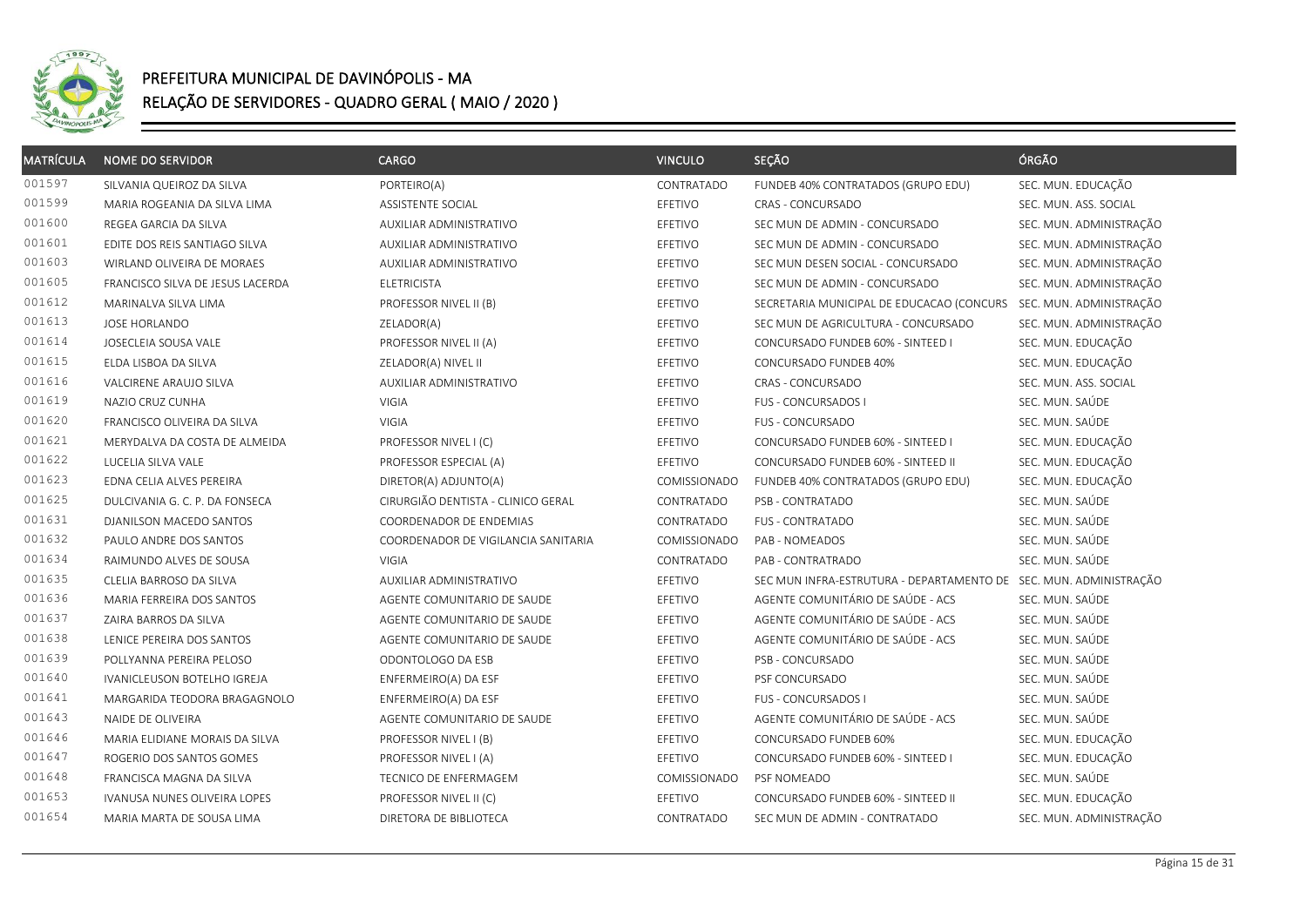

| <b>MATRÍCULA</b> | <b>NOME DO SERVIDOR</b>            | <b>CARGO</b>                   | <b>VINCULO</b> | SEÇÃO                              | ÓRGÃO                   |
|------------------|------------------------------------|--------------------------------|----------------|------------------------------------|-------------------------|
| 001661           | MARIA DE JESUS BRAGA LOPES         | PROFESSOR(A)                   | CONTRATADO     | FUNDEB 60% - CONTRATADOS           | SEC. MUN. EDUCAÇÃO      |
| 001663           | MASCIENE ALENCAR OLIVEIRA          | PROFESSOR(A) AUXILIAR          | CONTRATADO     | FUNDEB 40% CONTRATADOS (GRUPO EDU) | SEC. MUN. EDUCAÇÃO      |
| 001664           | IZANILDA FERREIRA BARROS           | PROFESSOR(A) AUXILIAR          | CONTRATADO     | FUNDEB 40% CONTRATADOS (GRUPO EDU) | SEC. MUN. EDUCAÇÃO      |
| 001665           | VANIA DE SOUSA MARTINS             | PROFESSOR(A)                   | CONTRATADO     | FUNDEB 60% - CONTRATADOS           | SEC. MUN. EDUCAÇÃO      |
| 001667           | RODRIGO SOUSA LIMA                 | PROFESSOR(A)                   | CONTRATADO     | FUNDEB 60% - CONTRATADOS           | SEC. MUN. EDUCAÇÃO      |
| 001668           | MARIENE ALENCAR OLIVEIRA           | PROFESSOR(A) EDUCACAO INFANTIL | EFETIVO        | CONCURSADO FUNDEB 60%              | SEC. MUN. EDUCAÇÃO      |
| 001669           | ELIENE DA CONCEICAO SOUSA          | PROFESSOR(A)                   | CONTRATADO     | FUNDEB 60% - CONTRATADOS           | SEC. MUN. EDUCAÇÃO      |
| 001671           | ROSANGELA DA CUNHA MOREIRA         | DIRETOR DE UNIDADE ESCOLAR     | COMISSIONADO   | FUNDEB 40% CONTRATADOS (GRUPO EDU) | SEC. MUN. EDUCAÇÃO      |
| 001672           | MARIA DIOGO LOPES                  | PROFESSOR(A)                   | CONTRATADO     | FUNDEB 60% - CONTRATADOS           | SEC. MUN. EDUCAÇÃO      |
| 001674           | CLERIZANGELA VIEIRA DA SILVA SOUSA | SECRETARIA                     | COMISSIONADO   | FUNDEB 40% CONTRATADOS (GRUPO EDU) | SEC. MUN. EDUCAÇÃO      |
| 001682           | LUCILENE GOMES SOUSA               | PROFESSOR(A)                   | CONTRATADO     | FUNDEB 60% - CONTRATADOS           | SEC. MUN. EDUCAÇÃO      |
| 001684           | FRANCILENE SILVA DE SOUSA          | SECRETARIO (A) ADJUNTO (A)     | COMISSIONADO   | SEC MUN MEIO AMBIENTE - NOMEADO    | SEC. MUN. ADMINISTRAÇÃO |
| 001685           | SANDRA OLIVEIRA DE ARAUJO          | PROFESSOR(A)                   | CONTRATADO     | FUNDEB 60% - CONTRATADOS           | SEC. MUN. EDUCAÇÃO      |
| 001686           | MARLENE ALENCAR OLIVEIRA           | PROFESSOR(A)                   | CONTRATADO     | FUNDEB 60% - CONTRATADOS           | SEC. MUN. EDUCAÇÃO      |
| 001687           | EUDA IRES SILVA                    | PROFESSOR(A)                   | CONTRATADO     | FUNDEB 60% - CONTRATADOS           | SEC. MUN. EDUCAÇÃO      |
| 001690           | TAYLANE NUNES SILVA                | PROFESSOR(A) AUXILIAR          | CONTRATADO     | FUNDEB 40% CONTRATADOS (GRUPO EDU) | SEC. MUN. EDUCAÇÃO      |
| 001691           | DOURACY GUIMARAES SILVA            | DIRETOR DE UNIDADE ESCOLAR     | COMISSIONADO   | FUNDEB 40% - COMISSIONADOS         | SEC. MUN. EDUCAÇÃO      |
| 001694           | DANIELE CUNHA SILVA                | DIRETOR DE UNIDADE ESCOLAR     | COMISSIONADO   | FUNDEB 40% - COMISSIONADOS         | SEC. MUN. EDUCAÇÃO      |
| 001695           | EDILENE MARQUES ARAUJO             | PROFESSOR(A)                   | CONTRATADO     | FUNDEB 60% - CONTRATADOS           | SEC. MUN. EDUCAÇÃO      |
| 001697           | MARIA REGINA BOTELHO MARTINS       | ORIENTADOR(A) SOCIAL           | EFETIVO        | SEC MUN DESEN SOCIAL - NOMEADO     | SEC. MUN. ADMINISTRAÇÃO |
| 001698           | GILVANI PEREIRA DA SILVA           | PROFESSOR(A) AUXILIAR          | CONTRATADO     | FUNDEB 40% CONTRATADOS (GRUPO EDU) | SEC. MUN. EDUCAÇÃO      |
| 001699           | GISELDA SILVA MATOS                | PROFESSOR(A) AUXILIAR          | CONTRATADO     | FUNDEB 40% CONTRATADOS (GRUPO EDU) | SEC. MUN. EDUCAÇÃO      |
| 001700           | MARIA IOLETE DO NASCIMENTO JESUS   | PROFESSOR(A)                   | CONTRATADO     | FUNDEB 60% - CONTRATADOS           | SEC. MUN. EDUCAÇÃO      |
| 001702           | JANDIARA DA SILVA FRANCA           | PROFESSOR(A)                   | CONTRATADO     | FUNDEB 60% - CONTRATADOS           | SEC. MUN. EDUCAÇÃO      |
| 001704           | ROSA MARIA OLIVEIRA SILVA          | DIRETOR(A) ADJUNTO(A)          | COMISSIONADO   | FUNDEB 40% CONTRATADOS (GRUPO EDU) | SEC. MUN. EDUCAÇÃO      |
| 001705           | ELIZETE RIO SILVA                  | PROFESSOR(A)                   | CONTRATADO     | FUNDEB 60% - CONTRATADOS           | SEC. MUN. EDUCAÇÃO      |
| 001706           | MARIA DAS GRACAS ALMEIDA TEIXEIRA  | PROFESSOR(A) AUXILIAR          | CONTRATADO     | FUNDEB 40% CONTRATADOS (GRUPO EDU) | SEC. MUN. EDUCAÇÃO      |
| 001707           | VERINEIDE DA SILVA SOUSA           | DIRETOR DE UNIDADE ESCOLAR     | CONTRATADO     | FUNDEB 40% CONTRATADOS (GRUPO EDU) | SEC. MUN. EDUCAÇÃO      |
| 001709           | MAYLSON SILVA DOS ANJOS            | PROFESSOR(A)                   | CONTRATADO     | FUNDEB 60% - CONTRATADOS           | SEC. MUN. EDUCAÇÃO      |
| 001715           | MARIA CONCEBIDA ROCHA DE PAULA     | TECNICO DE ENFERMAGEM          | COMISSIONADO   | PAB - NOMEADOS                     | SEC. MUN. SAÚDE         |
| 001717           | MIRANILDES S. VELOSO DE SOUSA      | PROFESSOR(A)                   | CONTRATADO     | FUNDEB 60% - CONTRATADOS           | SEC. MUN. EDUCAÇÃO      |
| 001725           | SANDRA CONCEICAO DE MORAES         | PROFESSOR(A)                   | CONTRATADO     | FUNDEB 60% - CONTRATADOS           | SEC. MUN. EDUCAÇÃO      |
| 001728           | ROSIMAR FERNANDES SILVA            | MERENDEIRA                     | CONTRATADO     | FUNDEB 40% CONTRATADOS (GRUPO EDU) | SEC. MUN. EDUCAÇÃO      |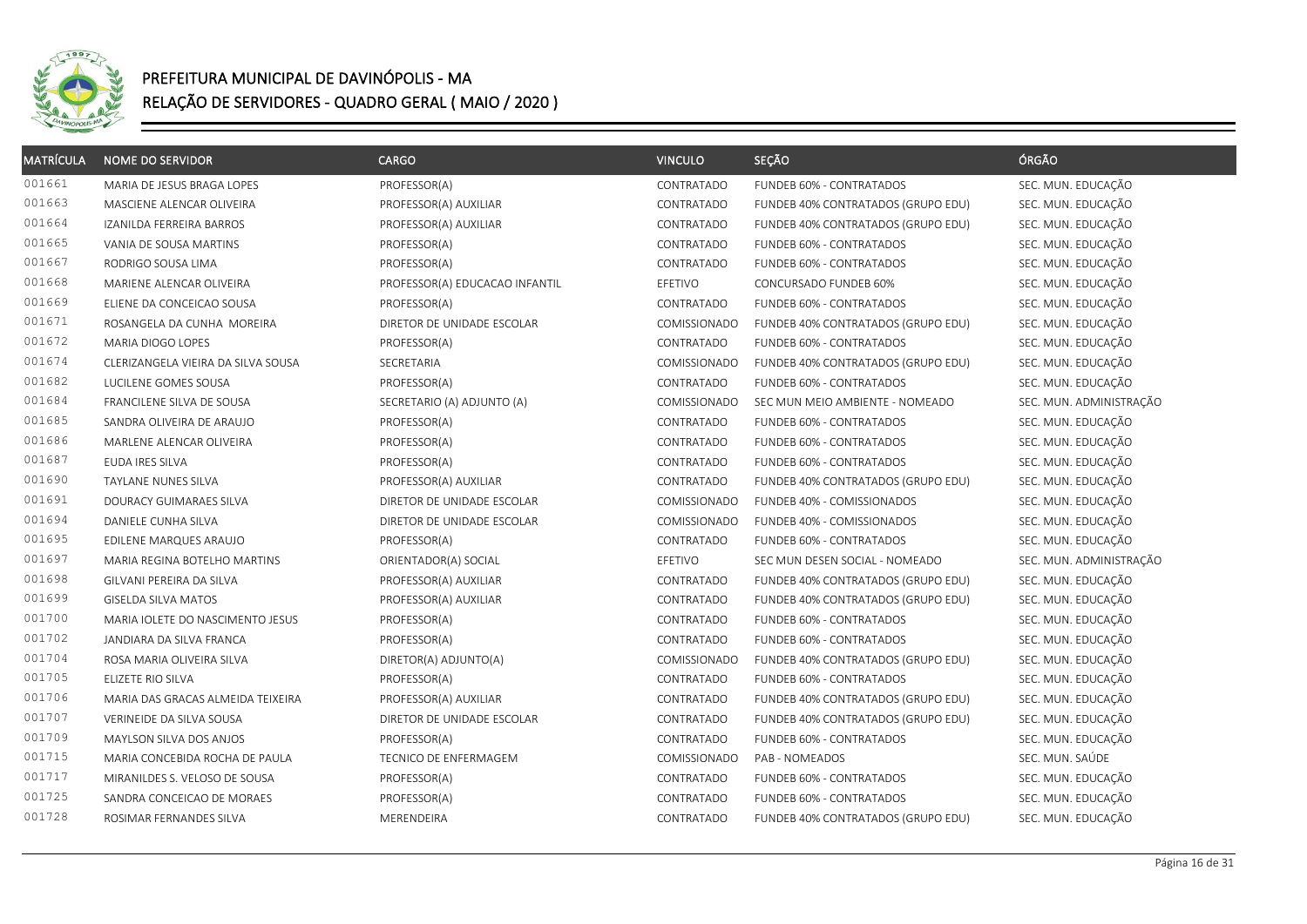

| <b>MATRÍCULA</b> | <b>NOME DO SERVIDOR</b>            | <b>CARGO</b>                 | <b>VINCULO</b> | SEÇÃO                              | ÓRGÃO                   |
|------------------|------------------------------------|------------------------------|----------------|------------------------------------|-------------------------|
| 001730           | JULIA LIMA DA SILVA                | SERVICOS GERAIS              | CONTRATADO     | FUNDEB 40% CONTRATADOS (GRUPO EDU) | SEC. MUN. EDUCAÇÃO      |
| 001734           | CLAUDINEIA LIMA DE SOUSA           | PROFESSOR(A) AUXILIAR        | CONTRATADO     | FUNDEB 40% CONTRATADOS (GRUPO EDU) | SEC. MUN. EDUCAÇÃO      |
| 001737           | ANTONIO CHARLES SOUSA SANTOS       | VIGIA                        | EFETIVO        | CONSELHO TUTELAR                   | SEC. MUN. ASS. SOCIAL   |
| 001738           | MISRAEL EVANGELISTA CARNEIRO       | VIGIA                        | CONTRATADO     | FUNDEB 40% CONTRATADOS (GRUPO EDU) | SEC. MUN. EDUCAÇÃO      |
| 001748           | MARIA DE LOURDES ALVES RODRIGUES   | ZELADOR(A)                   | CONTRATADO     | PAB - CONTRATRADO                  | SEC. MUN. SAÚDE         |
| 001750           | ZILMA NUNES DA SILVA               | ZELADOR(A)                   | CONTRATADO     | FUNDEB 40% CONTRATADOS (GRUPO EDU) | SEC. MUN. EDUCAÇÃO      |
| 001754           | RAIMUNDA GOMES DA SILVA NETA       | MERENDEIRA                   | CONTRATADO     | FUNDEB 40% CONTRATADOS (GRUPO EDU) | SEC. MUN. EDUCAÇÃO      |
| 001755           | MARINETE FRANCISCA SILVA DE SOUSA  | ZELADOR(A)                   | CONTRATADO     | FUNDEB 40% CONTRATADOS (GRUPO EDU) | SEC. MUN. EDUCAÇÃO      |
| 001760           | JOSE LOURENCO VASCONCELOS          | CHEFE DE SERVICOS            | COMISSIONADO   | <b>GABINETE CIVIL</b>              | SEC. MUN. ADMINISTRAÇÃO |
| 001771           | ALEXANDRE BARROS VIEIRA            | VIGIA                        | CONTRATADO     | <b>CRAS - CONTRATADO</b>           | SEC. MUN. ASS. SOCIAL   |
| 001772           | RAIMUNDO DE SOUSA LIRA             | VIGIA                        | CONTRATADO     | FUNDEB 40% CONTRATADOS (GRUPO EDU) | SEC. MUN. EDUCAÇÃO      |
| 001774           | CRISTIANA PASSOS DIAS              | PROFESSOR(A)                 | CONTRATADO     | FUNDEB 60% - CONTRATADOS           | SEC. MUN. EDUCAÇÃO      |
| 001775           | ADRIANA DE ARAUJO SOARES MOURA     | SERVICOS GERAIS              | EFETIVO        | <b>CONSELHO TUTELAR</b>            | SEC. MUN. ASS. SOCIAL   |
| 001779           | JOSE MAGALHAES DE ARAUJO           | <b>VIGIA</b>                 | CONTRATADO     | FUNDEB 40% CONTRATADOS (GRUPO EDU) | SEC. MUN. EDUCAÇÃO      |
| 001781           | PAULO PAIVA DE SOUSA               | DIRETOR DE UNIDADE ESCOLAR   | COMISSIONADO   | FUNDEB 40% - COMISSIONADOS         | SEC. MUN. EDUCAÇÃO      |
| 001794           | MARIA FRANCISCA PEREIRA NETA SILVA | SERVICOS GERAIS              | CONTRATADO     | SEC MUN DE ADMIN - CONTRATADO      | SEC. MUN. ADMINISTRAÇÃO |
| 001798           | JOAO FRANCISCO MOURA SILVA         | DIRETOR DE DEPARTAMENTO      | COMISSIONADO   | SEC MUN DE ADMIN - NOMEADO         | SEC. MUN. ADMINISTRAÇÃO |
| 001799           | JOSE MARQUES DA SILVA FILHO        | CHEFE DE SECAO               | COMISSIONADO   | SEC MUN DE ADMIN - NOMEADO         | SEC. MUN. ADMINISTRAÇÃO |
| 001812           | SILVILENE SILVA MATOS              | MERENDEIRA                   | EFETIVO        | CONCURSADO FUNDEB 40%              | SEC. MUN. EDUCAÇÃO      |
| 001813           | RAILDA DUARTE DE PINHO             | ZELADOR(A) NIVEL II          | EFETIVO        | CONCURSADO FUNDEB 40% - SINTEED    | SEC. MUN. EDUCAÇÃO      |
| 001815           | MARLENE GOMES DE OLIVEIRA BARBOSA  | MERENDEIRA                   | EFETIVO        | CONCURSADO FUNDEB 40%              | SEC. MUN. EDUCAÇÃO      |
| 001816           | MARCIA SANTOS FEITOZA              | ZELADOR(A) NIVEL II          | EFETIVO        | CONCURSADO FUNDEB 40% - SINTEED    | SEC. MUN. EDUCAÇÃO      |
| 001817           | JONAS WERBETH RODRIGUES DOS SANTOS | VIGIA                        | EFETIVO        | CONCURSADO FUNDEB 40%              | SEC. MUN. EDUCAÇÃO      |
| 001818           | CICERO COSTA SANTOS                | VIGIA NIVEL II               | EFETIVO        | CONCURSADO FUNDEB 40%              | SEC. MUN. EDUCAÇÃO      |
| 001819           | ANTONILDA MELO DE SOUSA            | ZELADOR(A) NIVEL II          | EFETIVO        | CONCURSADO FUNDEB 40% - SINTEED    | SEC. MUN. EDUCAÇÃO      |
| 001820           | ADRIANA DA SILVA BARBOSA           | ZELADOR(A) NIVEL II          | EFETIVO        | CONCURSADO FUNDEB 40% - SINTEED    | SEC. MUN. EDUCAÇÃO      |
| 001828           | MARIA DE JESUS DOS SANTOS SILVA    | PROFESSOR(A)                 | CONTRATADO     | FUNDEB 60% - CONTRATADOS           | SEC. MUN. EDUCAÇÃO      |
| 001837           | MARCOS VINICIOS SOARES             | AUXILIAR ADMINISTRATIVO      | CONTRATADO     | SEC MUN DE ADMIN - CONTRATADO      | SEC. MUN. ADMINISTRAÇÃO |
| 001841           | BENEDITO COSTA DE SA               | <b>VIGIA</b>                 | CONTRATADO     | FUNDEB 40% CONTRATADOS (GRUPO EDU) | SEC. MUN. EDUCAÇÃO      |
| 001842           | IRENE GONCALVES FERREIRA           | ZELADOR(A)                   | CONTRATADO     | <b>FUS - CONTRATADO</b>            | SEC. MUN. SAÚDE         |
| 001847           | CARLOS ANDRE DE SOUSA MELO         | AUXILIAR ADMINISTRATIVO      | COMISSIONADO   | <b>CONSELHO TUTELAR</b>            | SEC. MUN. ASS. SOCIAL   |
| 001853           | MARIA LUCIENE SANTOS MAIA          | ASSESSOR DE SERVICOS SOCIAIS | COMISSIONADO   | CRAS - NOMEADO                     | SEC. MUN. ASS. SOCIAL   |
| 001857           | ANDRE DA CONCEICAO PEREIRA         | VIGIA                        | CONTRATADO     | FUS - CONTRATADO                   | SEC. MUN. SAÚDE         |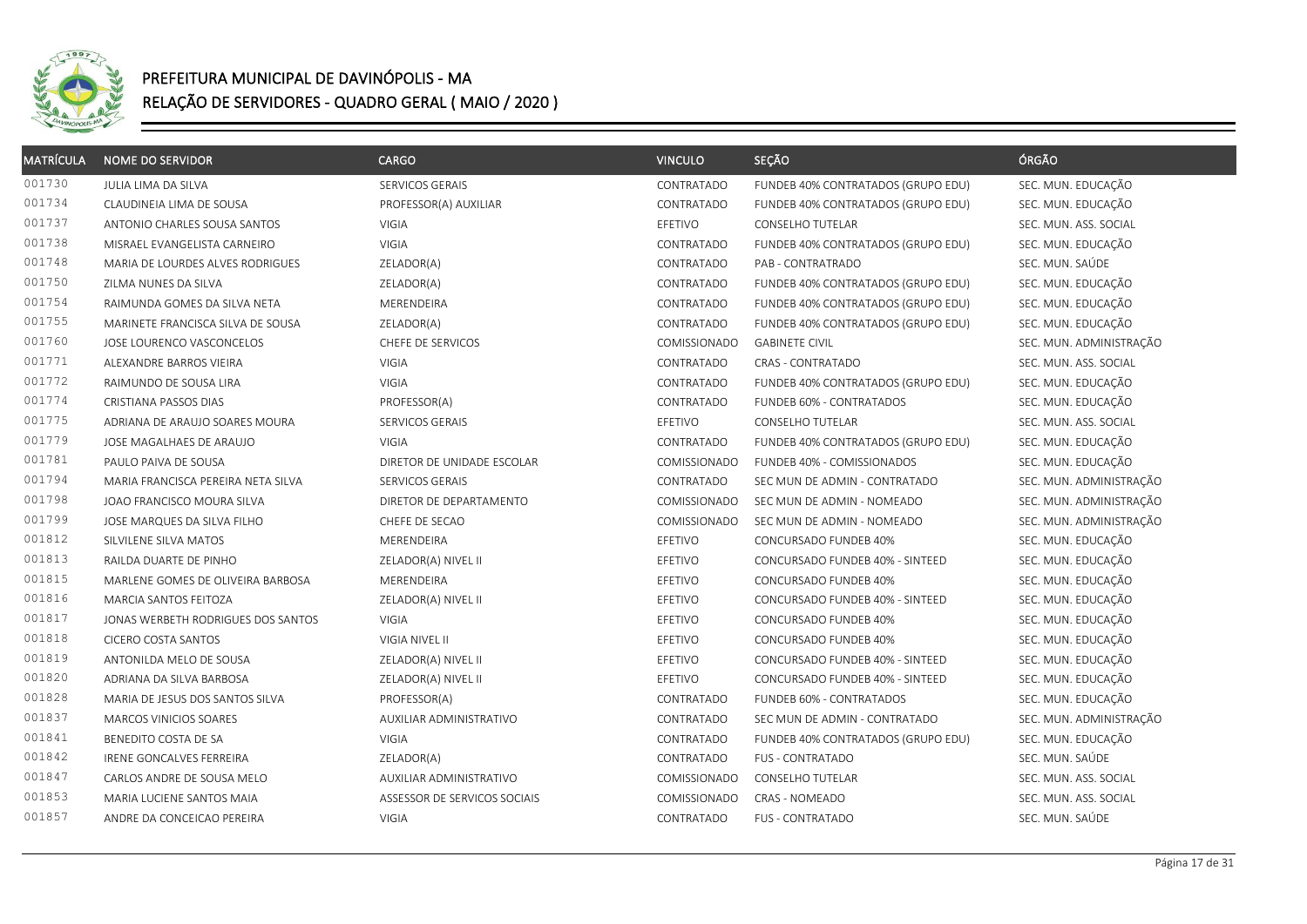

| <b>MATRÍCULA</b> | <b>NOME DO SERVIDOR</b>             | <b>CARGO</b>                   | <b>VINCULO</b> | SEÇÃO                              | ÓRGÃO                   |
|------------------|-------------------------------------|--------------------------------|----------------|------------------------------------|-------------------------|
| 001866           | MARIA DE LOURDES SILVA LIMA         | SERVICOS GERAIS                | CONTRATADO     | SEC MUN DESEN SOCIAL - CONTRATADO  | SEC. MUN. ADMINISTRAÇÃO |
| 001873           | ANA CASSIA OLIVEIRA FERNANDES       | ASSESSOR DE SECRETARIA         | COMISSIONADO   | SEC MUN DE ADMIN - NOMEADO         | SEC. MUN. ADMINISTRAÇÃO |
| 001875           | SANDRA SILVA MORAIS                 | <b>AUXILIAR ADMINISTRATIVO</b> | EFETIVO        | SEC MUN DESEN SOCIAL - CONCURSADO  | SEC. MUN. ADMINISTRAÇÃO |
| 001876           | TATIANNY BRITO MELO                 | ZELADOR (A)                    | EFETIVO        | CONSELHO TUTELAR                   | SEC. MUN. ASS. SOCIAL   |
| 001881           | RAIMUNDO DO NASCIMENTO OLIVEIRA     | <b>VIGIA</b>                   | CONTRATADO     | FUNDEB 40% CONTRATADOS (GRUPO EDU) | SEC. MUN. EDUCAÇÃO      |
| 001885           | ALBERTO MELO DOS SANTOS             | AUXILIAR ADMINISTRATIVO        | EFETIVO        | CONCURSADO FUNDEB 40%              | SEC. MUN. EDUCAÇÃO      |
| 001886           | JOSE DE RIBAMAR CAMARA              | <b>VIGIA</b>                   | CONTRATADO     | FUNDEB 40% CONTRATADOS (GRUPO EDU) | SEC. MUN. EDUCAÇÃO      |
| 001891           | ANTONIO DA CONCEICAO SOUSA          | <b>VIGIA</b>                   | CONTRATADO     | FUNDEB 40% CONTRATADOS (GRUPO EDU) | SEC. MUN. EDUCAÇÃO      |
| 001892           | ERIKA SOUSA COSTA                   | PROFESSOR(A) AUXILIAR          | CONTRATADO     | FUNDEB 40% CONTRATADOS (GRUPO EDU) | SEC. MUN. EDUCAÇÃO      |
| 001893           | APARECIDA PEREIRA DOS SANTOS        | PROFESSOR(A)                   | CONTRATADO     | FUNDEB 60% - CONTRATADOS           | SEC. MUN. EDUCAÇÃO      |
| 001895           | CLAUDIANA CAVALCANTE                | PROFESSOR(A) AUXILIAR          | CONTRATADO     | FUNDEB 40% CONTRATADOS (GRUPO EDU) | SEC. MUN. EDUCAÇÃO      |
| 001896           | FRANCISCA DOS SANTOS SILVA          | TECNICO DE ENFERMAGEM          | COMISSIONADO   | PSF NOMEADO                        | SEC. MUN. SAÚDE         |
| 001897           | LUSINETE APARECIDA DA SILVA ALMEIDA | AUXILIAR EM SAUDE BUCAL        | CONTRATADO     | PSB - CONTRATADO                   | SEC. MUN. SAÚDE         |
| 001900           | GILVAN DOS SANTOS NUNES             | PROFESSOR(A)                   | COMISSIONADO   | FUNDEB 60% - CONTRATADOS           | SEC. MUN. EDUCAÇÃO      |
| 001904           | IARA ARAUJO SILVA DUTRA             | PROFESSOR(A)                   | CONTRATADO     | FUNDEB 60% - CONTRATADOS           | SEC. MUN. EDUCAÇÃO      |
| 001907           | MARILENE CUNHA SILVA                | ZELADOR(A)                     | COMISSIONADO   | SEC MUN DE ADMIN - NOMEADO         | SEC. MUN. ADMINISTRAÇÃO |
| 001918           | LEVIR VIRGINIO DE CARVALHO          | VIGIA                          | EFETIVO        | CONCURSADO FUNDEB 40% - SINTEED    | SEC. MUN. EDUCAÇÃO      |
| 001919           | PATRICIA FEITOSA LIMA               | MERENDEIRA                     | EFETIVO        | CONCURSADO FUNDEB 40% - SINTEED    | SEC. MUN. EDUCAÇÃO      |
| 001920           | LUIS DE FRANCA MARTINS NETO         | ASSESSOR ADMINISTRATIVO        | COMISSIONADO   | SEC MUN DE ADMIN - NOMEADO         | SEC. MUN. ADMINISTRAÇÃO |
| 001922           | MARIA LUCI SOARES PAULINO           | TECNICO DE ENFERMAGEM          | COMISSIONADO   | PSF NOMEADO                        | SEC. MUN. SAÚDE         |
| 001928           | ALESSANDRA NASCIMENTO SILVA         | AUXILIAR ADMINISTRATIVO        | EFETIVO        | CONCURSADO FUNDEB 40% - SINTEED    | SEC. MUN. EDUCAÇÃO      |
| 001930           | MARIA DO CEU ALVES RIBEIRO          | CHEFE DE SECAO                 | CONTRATADO     | SEC MUN INFRA-ESTRUTURA - NOMEADO  | SEC. MUN. ADMINISTRAÇÃO |
| 001933           | ANTONIO PEREIRA DE ARAUJO           | VIGIA                          | CONTRATADO     | FUS - CONTRATADO                   | SEC. MUN. SAÚDE         |
| 001934           | DOMINGOS CARLOS DA SILVA MOREIRA    | VIGIA                          | CONTRATADO     | FUNDEB 40% CONTRATADOS (GRUPO EDU) | SEC. MUN. EDUCAÇÃO      |
| 001936           | NASCIMENTO PEREIRA GOMES            | VIGIA                          | CONTRATADO     | FUNDEB 40% CONTRATADOS (GRUPO EDU) | SEC. MUN. EDUCAÇÃO      |
| 001938           | ODINE NASCIMENTO ARAUJO             | TECNICO DE ENFERMAGEM          | CONTRATADO     | <b>FUS - CONTRATADO</b>            | SEC. MUN. SAÚDE         |
| 001942           | GILCIMARA ALMEIDA COSTA             | COORDENADOR(A) FB              | COMISSIONADO   | PAB - CONTRATRADO                  | SEC. MUN. SAÚDE         |
| 001944           | DIANA DA MOTA SANTOS                | SECRETARIO DE UNIDADE ESCOLAR  | CONTRATADO     | FUNDEB 40% CONTRATADOS (GRUPO EDU) | SEC. MUN. EDUCAÇÃO      |
| 001952           | LINOCI BRITO NUNES                  | SECRETARIA                     | CONTRATADO     | FUNDEB 40% CONTRATADOS (GRUPO EDU) | SEC. MUN. EDUCAÇÃO      |
| 001954           | LUZIANE DA SILVA CONCEICAO          | PROFESSOR(A)                   | CONTRATADO     | FUNDEB 60% - CONTRATADOS           | SEC. MUN. EDUCAÇÃO      |
| 001955           | MARACLENE DUARTE DE SOUSA           | PROFESSOR(A)                   | CONTRATADO     | FUNDEB 60% - CONTRATADOS           | SEC. MUN. EDUCAÇÃO      |
| 001960           | ANDREA PAULA LIMA                   | PROFESSOR(A) AUXILIAR          | CONTRATADO     | FUNDEB 40% CONTRATADOS (GRUPO EDU) | SEC. MUN. EDUCAÇÃO      |
| 001966           | APARECIDA DO NASCIMENTO RODRIGUES   | SERVICOS GERAIS                | COMISSIONADO   | PSF NOMEADO                        | SEC. MUN. SAÚDE         |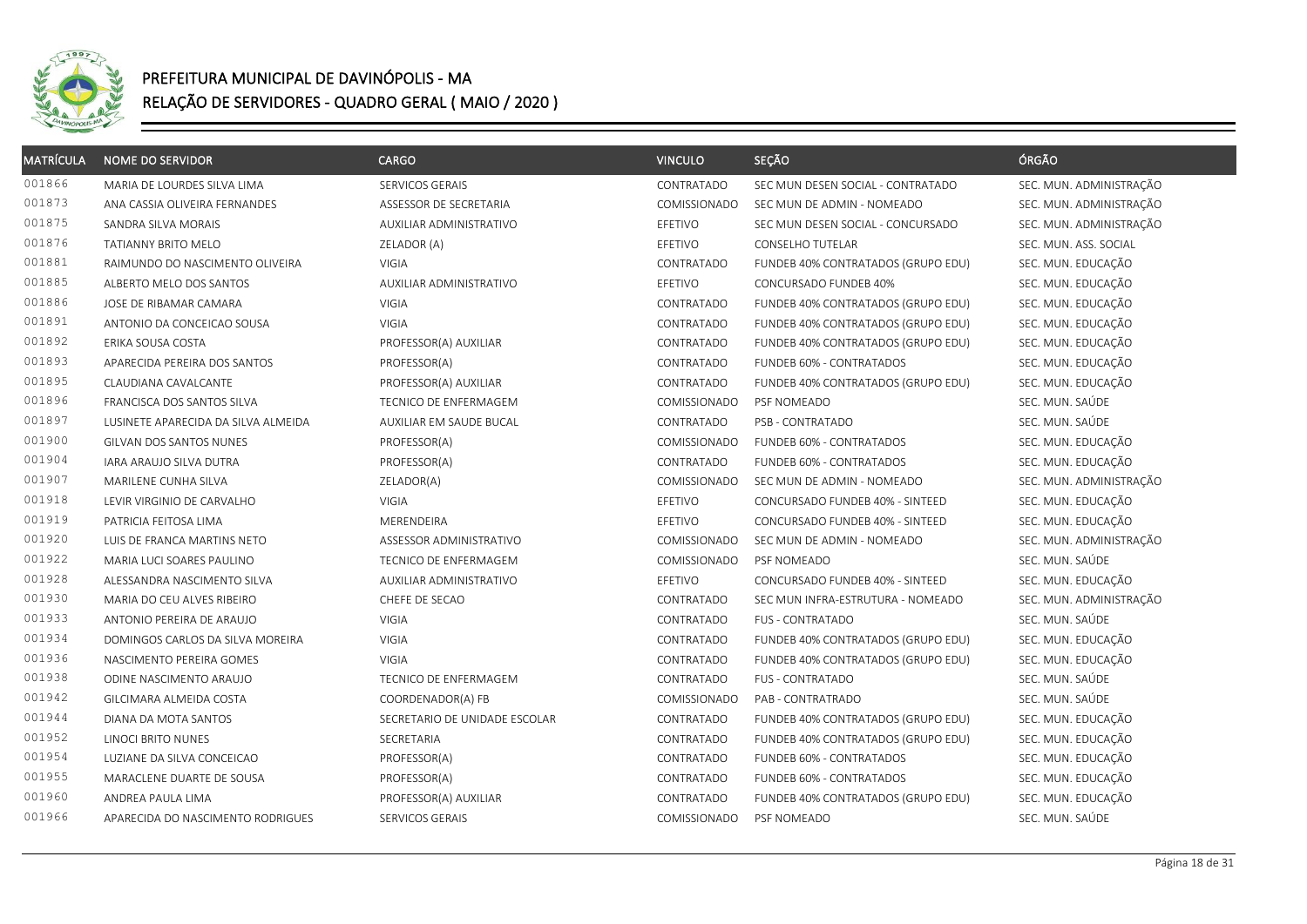

| <b>MATRÍCULA</b> | <b>NOME DO SERVIDOR</b>             | <b>CARGO</b>                | <b>VINCULO</b> | SEÇÃO                                     | ÓRGÃO                   |
|------------------|-------------------------------------|-----------------------------|----------------|-------------------------------------------|-------------------------|
| 001967           | ALEX SANDRA OLIVEIRA SOBRINHO       | PROFESSOR(A)                | CONTRATADO     | FUNDEB 60% - CONTRATADOS                  | SEC. MUN. EDUCAÇÃO      |
| 001979           | WANDERSON MARQUES DE SOUSA GOMES    | PROFESSOR(A)                | CONTRATADO     | FUNDEB 60% - CONTRATADOS                  | SEC. MUN. EDUCAÇÃO      |
| 001980           | FERNANDA DOS SANTOS ARAUJO          | PROFESSOR(A) AUXILIAR       | CONTRATADO     | FUNDEB 40% CONTRATADOS (GRUPO EDU)        | SEC. MUN. EDUCAÇÃO      |
| 001981           | IRENILDE SANTOS DE SOUSA            | AUXILIAR DE BIBLIOTECA      | CONTRATADO     | FUNDEB 40% - COMISSIONADOS                | SEC. MUN. EDUCAÇÃO      |
| 001988           | MARIA APARECIDA DANTAS DA COSTA     | ZELADOR(A)                  | CONTRATADO     | FUNDEB 40% CONTRATADOS (GRUPO EDU)        | SEC. MUN. EDUCAÇÃO      |
| 001989           | ANTONIA LEILA DE ALENCAR SOARES     | AUXILIAR ADMINISTRATIVO     | CONTRATADO     | SEC MUN DE ADMIN - CONTRATADO             | SEC. MUN. ADMINISTRAÇÃO |
| 001996           | PAULO FERNANDES SILVA               | <b>MOTORISTA</b>            | CONTRATADO     | FUNDEB 40% CONTRATADOS (GRUPO EDU)        | SEC. MUN. EDUCAÇÃO      |
| 001998           | TAINARA DA CONCEICAO SILVA BRITO    | PROFESSOR(A) AUXILIAR       | CONTRATADO     | FUNDEB 40% CONTRATADOS (GRUPO EDU)        | SEC. MUN. EDUCAÇÃO      |
| 001999           | EULANIO SIPAUBA VIEIRA              | <b>MOTORISTA</b>            | CONTRATADO     | <b>FUS - CONTRATADO</b>                   | SEC. MUN. SAÚDE         |
| 002001           | WALLAS SILVA BANDEIRA               | ENFERMEIRA                  | COMISSIONADO   | <b>FUS - CONTRATADO</b>                   | SEC. MUN. SAÚDE         |
| 002011           | JOEL MACEDO DA SILVA                | SECRETARIO DE AGRICULTURA   | COMISSIONADO   | SEC MUN DE AGRICULTURA                    | SEC. MUN. ADMINISTRAÇÃO |
| 002018           | VALDEMIR ARAUJO PEREIRA             | CONTROLADOR                 | COMISSIONADO   | SECRETARIA MUN DE CONTROLE INTERNO        | SEC. MUN. ADMINISTRAÇÃO |
| 002019           | MARIA GENECY FERREIRA MAXIMO        | PROFESSOR(A)                | CONTRATADO     | FUNDEB 60% - CONTRATADOS                  | SEC. MUN. EDUCAÇÃO      |
| 002021           | MARTA ALVES DE SOUSA                | SECRETARIA                  | CONTRATADO     | FUNDEB 40% CONTRATADOS (GRUPO EDU)        | SEC. MUN. EDUCAÇÃO      |
| 002029           | WALISSON DE ARAUJO PEREIRA          | DIRETOR (A) ADJUNTO (A)     | CONTRATADO     | FUNDEB 40% - COMISSIONADOS                | SEC. MUN. EDUCAÇÃO      |
| 002031           | ELIVANUZA ALVES DA SILVA            | AGENTE COMUNITARIO DE SAUDE | EFETIVO        | AGENTE COMUNITÁRIO DE SAÚDE - ACS         | SEC. MUN. SAÚDE         |
| 002039           | FRANCILENE FERREIRA DE MORAES       | PROFESSOR(A) AUXILIAR       | CONTRATADO     | FUNDEB 40% CONTRATADOS (GRUPO EDU)        | SEC. MUN. EDUCAÇÃO      |
| 002045           | EDINA DE SOUSA SILVA                | ZELADOR (A)                 | CONTRATADO     | FUNDEB 40% CONTRATADOS (GRUPO EDU)        | SEC. MUN. EDUCAÇÃO      |
| 002048           | NOEME DOS SANTOS ARAUJO             | ZELADOR(A)                  | CONTRATADO     | <b>FUS - CONTRATADO</b>                   | SEC. MUN. SAÚDE         |
| 002053           | ADAO SILVA FRANCA                   | COORDENADOR DE DIVISAO      | COMISSIONADO   | SEC MUN DE ADMIN - NOMEADO                | SEC. MUN. ADMINISTRAÇÃO |
| 002058           | JAILSON MATOS DA SILVA              | PROFESSOR(A)                | EFETIVO        | CONCURSADO FUNDEB 60%                     | SEC. MUN. EDUCAÇÃO      |
| 002063           | FRANCISCA NASCIMENTO CARVALHO       | ZELADOR(A)                  | CONTRATADO     | <b>FUS - CONTRATADO</b>                   | SEC. MUN. SAÚDE         |
| 002066           | KAROLINE SOARES BORGES              | SECRETARIA                  | CONTRATADO     | SEC MUN DESEN SOCIAL - CONTRATADO         | SEC. MUN. ADMINISTRAÇÃO |
| 002068           | ZEDEQUIAS MENDES MACHADO            | <b>MOTORISTA</b>            | COMISSIONADO   | SEC MUN DE ADMIN - NOMEADO                | SEC. MUN. ADMINISTRAÇÃO |
| 002071           | MANOEL GONCALVES DE AZEVEDO         | <b>VIGIA</b>                | CONTRATADO     | <b>FUS - CONTRATADO</b>                   | SEC. MUN. SAÚDE         |
| 002077           | LUCILENE PORTELA PRADO              | GESTOR(A) DE CONTRATOS      | COMISSIONADO   | SEC MUN DE ADMIN - NOMEADO                | SEC. MUN. ADMINISTRAÇÃO |
| 002080           | KARINA KELLY MOTA XAVIER            | AUXILIAR ADMINISTRATIVO     | CONTRATADO     | PAB - CONTRATRADO                         | SEC. MUN. SAÚDE         |
| 002083           | GORETHE GOMES DA SILVA              | ZELADOR (A)                 | CONTRATADO     | FUNDEB 40% CONTRATADOS (GRUPO EDU)        | SEC. MUN. EDUCAÇÃO      |
| 002088           | MARIA DO SOCORRO RODRIGUES OLIVEIRA | ASSISTENTE ADMINISTRATIVO   | EFETIVO        | SEC MUN DE ADMIN - CONCURSADO             | SEC. MUN. ADMINISTRAÇÃO |
| 002092           | ANTONIA RODRIGUES DOS SANTOS        | ZELADOR (A)                 | CONTRATADO     | FUNDEB 40% CONTRATADOS (GRUPO EDU)        | SEC. MUN. EDUCAÇÃO      |
| 002099           | YARA DA SILVA SOUSA                 | TECNICO DE ENFERMAGEM       | CONTRATADO     | PAB - CONTRATRADO                         | SEC. MUN. SAÚDE         |
| 002104           | IRAILDE DA SILVA BARBOSA ANDRADE    | <b>CONSELHEIRO TUTELAR</b>  | <b>ELETIVO</b> | CONSELHO TUTELAR                          | SEC. MUN. ASS. SOCIAL   |
| 002105           | JAIRO WELLITON RODRIGUES DOS SANTOS | <b>GARI</b>                 | EFETIVO        | SEC MUN INFRA-ESTRUTURA - LIMPEZA PÚBLICA | SEC. MUN. ADMINISTRAÇÃO |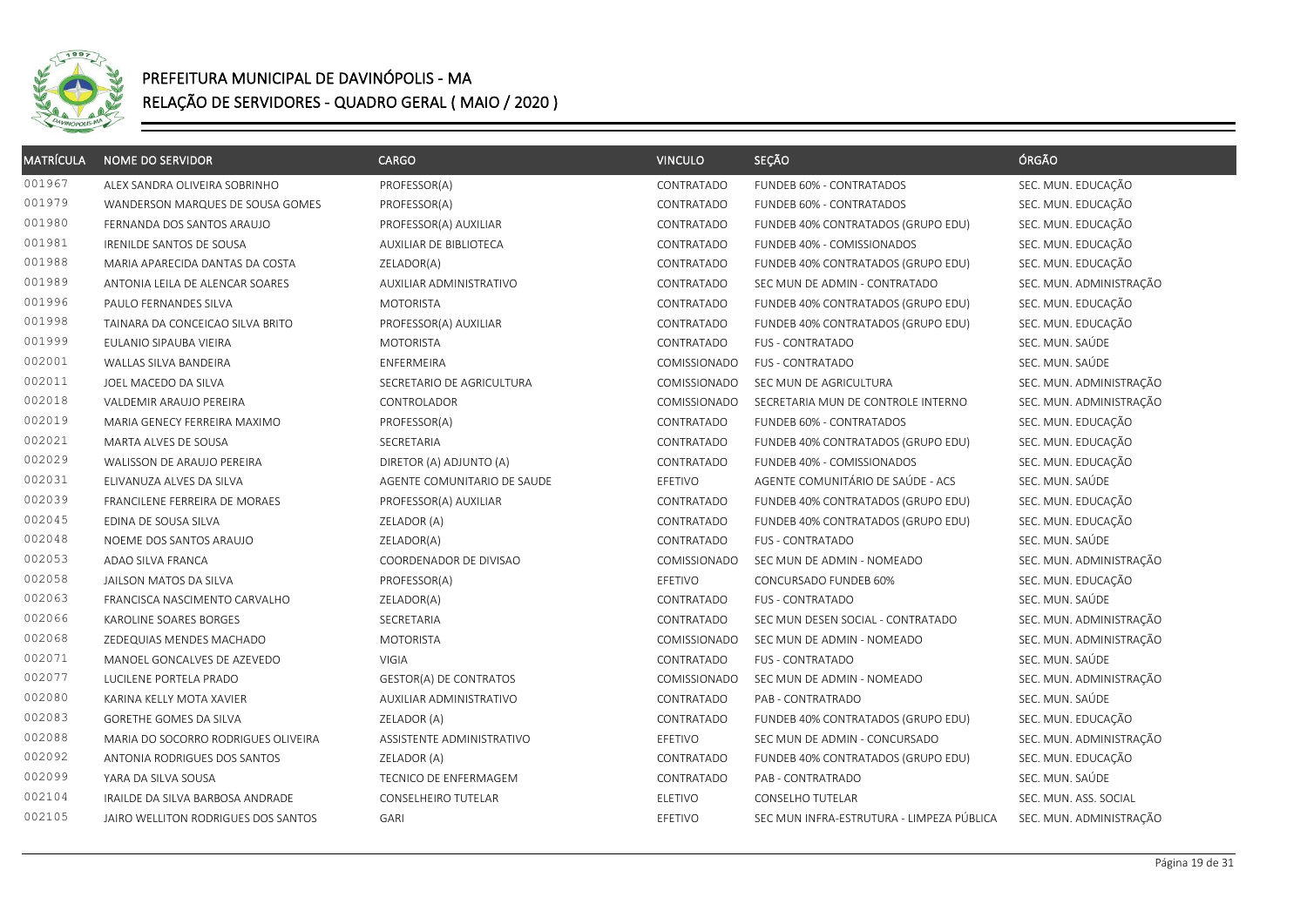

| <b>MATRÍCULA</b> | <b>NOME DO SERVIDOR</b>           | <b>CARGO</b>                       | <b>VINCULO</b> | SEÇÃO                                    | ÓRGÃO                   |
|------------------|-----------------------------------|------------------------------------|----------------|------------------------------------------|-------------------------|
| 002108           | ELIZETE MOURA DO NASCIMENTO       | AUXILIAR DE LABORATORIO            | EFETIVO        | <b>FUS - CONCURSADO</b>                  | SEC. MUN. SAÚDE         |
| 002111           | LEANE DUARTE DE PINHO             | SERVICOS GERAIS                    | EFETIVO        | SEC MUN DE ADMIN - CONCURSADO            | SEC. MUN. ADMINISTRAÇÃO |
| 002114           | WALLEF DE SOUSA CALDAS            | DIGITADOR(A)                       | EFETIVO        | <b>FUS - CONCURSADO</b>                  | SEC. MUN. SAÚDE         |
| 002117           | BRUNO SARAIVA DE SOUSA            | PROFESSOR NIVEL II (A)             | EFETIVO        | CONCURSADO FUNDEB 60%                    | SEC. MUN. EDUCAÇÃO      |
| 002118           | CAMILA MIRANDA MOTA FERRAZ        | PROFESSOR NIVEL II (A)             | EFETIVO        | CONCURSADO FUNDEB 60%                    | SEC. MUN. EDUCAÇÃO      |
| 002119           | EDUARDO BALBINO DE ARAUJO         | PROFESSOR(A) EDUCACAO INFANTIL     | EFETIVO        | CONCURSADO FUNDEB 60%                    | SEC. MUN. EDUCAÇÃO      |
| 002120           | ELIU LEAL LIMA                    | PROFESSOR NIVEL II (A)             | EFETIVO        | CONCURSADO FUNDEB 60%                    | SEC. MUN. EDUCAÇÃO      |
| 002121           | <b>GUSTAVO SILVA DE FRANCA</b>    | CONTADOR                           | EFETIVO        | SEC MUN DE ADMIN - CONCURSADO            | SEC. MUN. ADMINISTRAÇÃO |
| 002123           | LUCELLYO ALBUQUERQUE DUCAS        | PROFESSOR NIVEL II (A)             | EFETIVO        | CONCURSADO FUNDEB 60%                    | SEC. MUN. EDUCAÇÃO      |
| 002127           | TERESA ANGELICA DE AMORIM ALVES   | MERENDEIRA NIVEL II                | EFETIVO        | CONCURSADO FUNDEB 40%                    | SEC. MUN. EDUCAÇÃO      |
| 002129           | ANTONIO NONATO DE OLIVEIRA FILHO  | VIGIA                              | EFETIVO        | CONCURSADO FUNDEB 40%                    | SEC. MUN. EDUCAÇÃO      |
| 002130           | BRUNO SILVA DE SOUSA              | ZELADOR(A)                         | EFETIVO        | CONCURSADO FUNDEB 40%                    | SEC. MUN. EDUCAÇÃO      |
| 002131           | CINTIA RODRIGUES COSTA            | MERENDEIRA                         | EFETIVO        | CONCURSADO FUNDEB 40%                    | SEC. MUN. EDUCAÇÃO      |
| 002134           | ELEN CRISTINA ALMEIDA CRUZ        | COORDENADORA DO SETOR DE LICITACAO | EFETIVO        | SEC MUN DE ADMIN - CONCURSADO            | SEC. MUN. ADMINISTRAÇÃO |
| 002135           | FRANCISCO LEANDRO DA SILVA SANTOS | <b>VIGIA</b>                       | EFETIVO        | SEC MUN DESEN SOCIAL - CONCURSADO        | SEC. MUN. ADMINISTRAÇÃO |
| 002137           | GILVANIA DA SILVA SABINO          | MERENDEIRA                         | EFETIVO        | CONCURSADO FUNDEB 40%                    | SEC. MUN. EDUCAÇÃO      |
| 002138           | PAULA VANESSA DE MELO PEREIRA     | SECRETARIO DE UNIDADE ESCOLAR      | EFETIVO        | CONCURSADO FUNDEB 40%                    | SEC. MUN. EDUCAÇÃO      |
| 002139           | FRANCISCA CARVALHO CAVALCANTE     | PROFESSOR(A) AUXILIAR              | CONTRATADO     | FUNDEB 40% CONTRATADOS (GRUPO EDU)       | SEC. MUN. EDUCAÇÃO      |
| 002140           | VALDECI PEREIRA FERNANDES         | VIGIA                              | CONTRATADO     | FUNDEB 40% CONTRATADOS (GRUPO EDU)       | SEC. MUN. EDUCAÇÃO      |
| 002142           | RAIMUNDO FERREIRA DE SOUSA        | <b>VIGIA</b>                       | CONTRATADO     | FUNDEB 40% CONTRATADOS (GRUPO EDU)       | SEC. MUN. EDUCAÇÃO      |
| 002144           | BRUNA AGNA SOUZA GOMES            | ASSISTENTE ADMINISTRATIVO          | CONTRATADO     | FUNDEB 40% - COMISSIONADOS               | SEC. MUN. EDUCAÇÃO      |
| 002145           | RAIMUNDA ALVES COSTA              | PROFESSOR(A)                       | CONTRATADO     | FUNDEB 40% CONTRATADOS (GRUPO EDU)       | SEC. MUN. EDUCAÇÃO      |
| 002146           | ANTONIA IRANI E SILVA             | DIRETOR (A) ADJUNTO (A)            | CONTRATADO     | FUNDEB 40% CONTRATADOS (GRUPO EDU)       | SEC. MUN. EDUCAÇÃO      |
| 002149           | MARCIA ALVES DE SOUSA ARAUJO      | ORIENTADOR(A) SOCIAL               | CONTRATADO     | SERVIÇO DE CONVIVÊN E FORTAL DE VINCULOS | SEC. MUN. ASS. SOCIAL   |
| 002155           | ADNAELMA GOMES DE ARAUJO          | ENFERMEIRO(A) DA ESF               | COMISSIONADO   | PSF NOMEADO                              | SEC. MUN. SAÚDE         |
| 002157           | FERNANDA BARROSO PEREIRA DA SILVA | ZELADOR(A)                         | EFETIVO        | CONCURSADO FUNDEB 40%                    | SEC. MUN. EDUCAÇÃO      |
| 002158           | KERLANE SANTOS DE SOUSA           | MERENDEIRA NIVEL II                | EFETIVO        | CONCURSADO FUNDEB 40%                    | SEC. MUN. EDUCAÇÃO      |
| 002159           | RAYMAKSON VIEIRA DE CARVALHO      | PROFESSOR NIVEL II (A)             | EFETIVO        | CONCURSADO FUNDEB 60%                    | SEC. MUN. EDUCAÇÃO      |
| 002160           | KARMEM MIRELLA HANORATA CABRAL    | <b>BIOQUIMICO</b>                  | EFETIVO        | FUS - CONCURSADO                         | SEC. MUN. SAÚDE         |
| 002161           | SAMUEL MARTINS DE SALES           | PROFESSOR(A) NIVEL I               | EFETIVO        | CONCURSADO FUNDEB 60%                    | SEC. MUN. EDUCAÇÃO      |
| 002162           | ELIANE DA SILVA MIRANDA           | PROFESSOR NIVEL II (A)             | EFETIVO        | CONCURSADO FUNDEB 60%                    | SEC. MUN. EDUCAÇÃO      |
| 002163           | MARIANA DE SOUSA SILVA            | PROFESSOR(A) NIVEL I               | EFETIVO        | CONCURSADO FUNDEB 60%                    | SEC. MUN. EDUCAÇÃO      |
| 002164           | RUBENS DE ARAUJO SOUZA            | MOTORISTA                          | EFETIVO        | CONCURSADO FUNDEB 40%                    | SEC. MUN. EDUCAÇÃO      |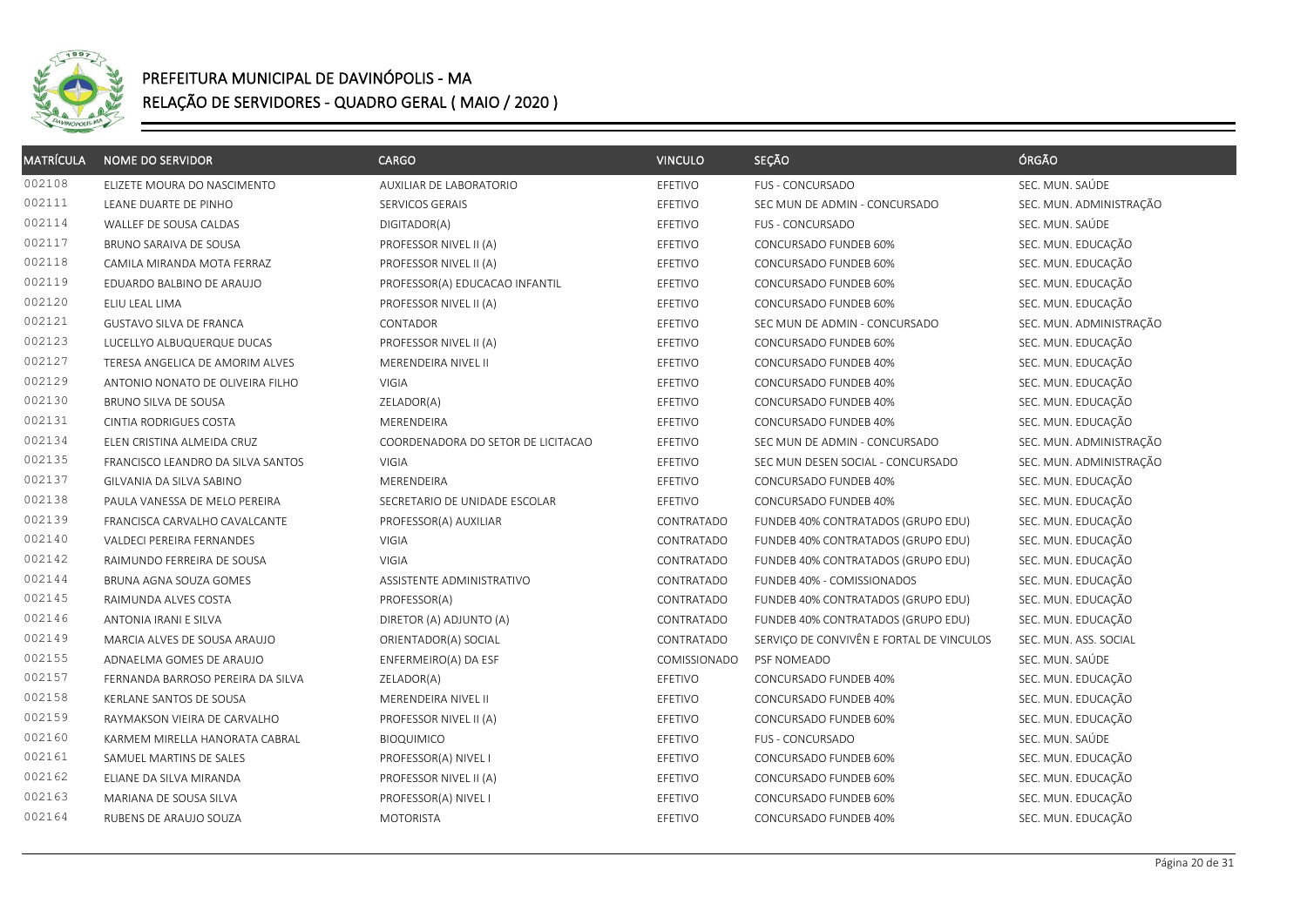

| <b>MATRÍCULA</b> | <b>NOME DO SERVIDOR</b>            | <b>CARGO</b>                   | <b>VINCULO</b> | SEÇÃO                                     | ÓRGÃO                   |
|------------------|------------------------------------|--------------------------------|----------------|-------------------------------------------|-------------------------|
| 002174           | RADIGE RODRIGUES BARBOSA           | <b>ADVOGADO</b>                | CONTRATADO     | <b>CRAS - CONTRATADO</b>                  | SEC. MUN. ASS. SOCIAL   |
| 002175           | ARTEMIZA SOUSA PINHO               | PROFESSOR(A)                   | CONTRATADO     | FUNDEB 60% - CONTRATADOS                  | SEC. MUN. EDUCAÇÃO      |
| 002176           | JOSE PAULO DA SILVA CARVALHO       | <b>VIGIA</b>                   | CONTRATADO     | FUNDEB 40% CONTRATADOS (GRUPO EDU)        | SEC. MUN. EDUCAÇÃO      |
| 002178           | REJANIA BEZERRA DA SILVA           | ZELADOR (A)                    | CONTRATADO     | FUNDEB 40% CONTRATADOS (GRUPO EDU)        | SEC. MUN. EDUCAÇÃO      |
| 002180           | SIMONE FERREIRA DOS SANTOS         | AGENTE COMUNITARIO DE SAUDE    | COMISSIONADO   | PSF NOMEADO                               | SEC. MUN. SAÚDE         |
| 002183           | MANOEL DA CRUZ SOUSA               | <b>VIGIA</b>                   | CONTRATADO     | SEC MUN DE ADMIN - CONTRATADO             | SEC. MUN. ADMINISTRAÇÃO |
| 002186           | SANDRA VIEIRA DA COSTA             | SERVICOS GERAIS                | CONTRATADO     | PAB - CONTRATRADO                         | SEC. MUN. SAÚDE         |
| 002188           | IVONETE NUNES OLIVEIRA             | PROFESSOR NIVEL II (C)         | EFETIVO        | CONCURSADO FUNDEB 60%                     | SEC. MUN. EDUCAÇÃO      |
| 002193           | MARIA VALDEMIRA DE ARAUJO DA SILVA | SECRETARIA                     | EFETIVO        | CONSELHO TUTELAR                          | SEC. MUN. ASS. SOCIAL   |
| 002194           | MARIA DO SOCORRO ALENCAR SILVA     | PROFESSOR(A) NIVEL I 40H       | EFETIVO        | CONCURSADO FUNDEB 60%                     | SEC. MUN. EDUCAÇÃO      |
| 002196           | FRANCISCA COSTA DE ARAUJO          | MERENDEIRA                     | CONTRATADO     | FUNDEB 40% CONTRATADOS (GRUPO EDU)        | SEC. MUN. EDUCAÇÃO      |
| 002198           | RAIMUNDO NONATO GUIMARAES ALMEIDA  | <b>VIGIA</b>                   | COMISSIONADO   | SEC MUN INFRA-ESTRUTURA - NOMEADO         | SEC. MUN. ADMINISTRAÇÃO |
| 002200           | HATOS LUIZ SOUZA OLIVEIRA          | PROFESSOR(A)                   | CONTRATADO     | FUNDEB 60% - CONTRATADOS                  | SEC. MUN. EDUCAÇÃO      |
| 002201           | RAIMUNDO TRAJANNO DA SILVA         | <b>VIGIA</b>                   | EFETIVO        | CONCURSADO FUNDEB 40%                     | SEC. MUN. EDUCAÇÃO      |
| 002202           | SIDINY DE SOUSA SANTOS             | VIGIA NIVEL II                 | EFETIVO        | CONCURSADO FUNDEB 40%                     | SEC. MUN. EDUCAÇÃO      |
| 002203           | JEAN CARLOS BARBOSA DE SOUSA       | ANALISTA DE FOLHA DE PAGAMENTO | COMISSIONADO   | SEC MUN DE ADMIN - NOMEADO                | SEC. MUN. ADMINISTRAÇÃO |
| 002204           | JOAO BATISTA GOMES                 | ASSESSOR(A) DE GABINETE        | COMISSIONADO   | SEC MUN DE ADMIN - NOMEADO                | SEC. MUN. ADMINISTRAÇÃO |
| 002205           | SIRLENNY ALVES DOS REIS            | PROFESSOR(A) AUXILIAR          | CONTRATADO     | FUNDEB 40% CONTRATADOS (GRUPO EDU)        | SEC. MUN. EDUCAÇÃO      |
| 002208           | KELLY ANNE LIMA FERREIRA BATISTA   | SECRETARIO (A) ADJUNTO (A)     | COMISSIONADO   | SECRETARIA MUNICIPAL DE AGRICULTURA (NOME | SEC. MUN. ADMINISTRAÇÃO |
| 002209           | RAQUEL LOPES DOS SANTOS            | ASSISTENTE ADMINISTRATIVO      | CONTRATADO     | PAB - CONTRATRADO                         | SEC. MUN. SAÚDE         |
| 002210           | JOHN TRINDADE GUIMARAES            | ASSISTENTE ADMINISTRATIVO      | CONTRATADO     | PAB - CONTRATRADO                         | SEC. MUN. SAÚDE         |
| 002214           | JESSICA FURTADO PEREIRA OLIVEIRA   | AGENTE COMUNITARIO DE SAUDE    | EFETIVO        | AGENTE COMUNITÁRIO DE SAÚDE - ACS         | SEC. MUN. SAÚDE         |
| 002215           | JOEL FERREIRA COSTA                | <b>VIGIA</b>                   | CONTRATADO     | FUNDEB 40% CONTRATADOS (GRUPO EDU)        | SEC. MUN. EDUCAÇÃO      |
| 002217           | ANAILTON PEREIRA DA SILVA          | <b>MOTORISTA</b>               | CONTRATADO     | <b>FUS - CONTRATADO</b>                   | SEC. MUN. SAÚDE         |
| 002218           | JOSE EDILSON SOUSA SILVA           | ASSESSOR DE SEGURANCA          | COMISSIONADO   | <b>GABINETE NOMEADOS</b>                  | SEC. MUN. ADMINISTRAÇÃO |
| 002220           | ADRIANA MIRANDA DE ARAUJO          | PROFESSOR(A)                   | CONTRATADO     | FUNDEB 60% - CONTRATADOS                  | SEC. MUN. EDUCAÇÃO      |
| 002222           | ALESSANDRA LIVINALLE DOS SANTOS    | PROFESSOR(A) AUXILIAR          | CONTRATADO     | FUNDEB 40% CONTRATADOS (GRUPO EDU)        | SEC. MUN. EDUCAÇÃO      |
| 002223           | <b>VALERIA PEREIRA SANTOS</b>      | PROFESSOR(A)                   | CONTRATADO     | FUNDEB 60% - CONTRATADOS                  | SEC. MUN. EDUCAÇÃO      |
| 002224           | ANA PAULA AGUIAR PORTELA           | FARMACEUTICO (A)               | COMISSIONADO   | PSF NOMEADO                               | SEC. MUN. SAÚDE         |
| 002225           | ELZA LIDIA NEGREIROS DE SOUSA      | <b>TECNICO DE ENFERMAGEM</b>   | CONTRATADO     | PAB - CONTRATRADO                         | SEC. MUN. SAÚDE         |
| 002227           | MARIA AMELIA ALMEIDA FERREIRA      | ORIENTADOR(A) SOCIAL           | CONTRATADO     | CRAS - CONTRATADO                         | SEC. MUN. ASS. SOCIAL   |
| 002228           | GERIA MARCIA DE MOURA SOARES       | ASSISTENTE SOCIAL              | COMISSIONADO   | NUCLEO DE APOIO A SAUDE DA FAMILIA (NASF) | SEC. MUN. SAÚDE         |
| 002229           | MARCOS HENRIQUE ALMEIDA LIMA       | <b>EDUCADOR FISICO</b>         | COMISSIONADO   | NUCLEO DE APOIO A SAUDE DA FAMILIA (NASF) | SEC. MUN. SAÚDE         |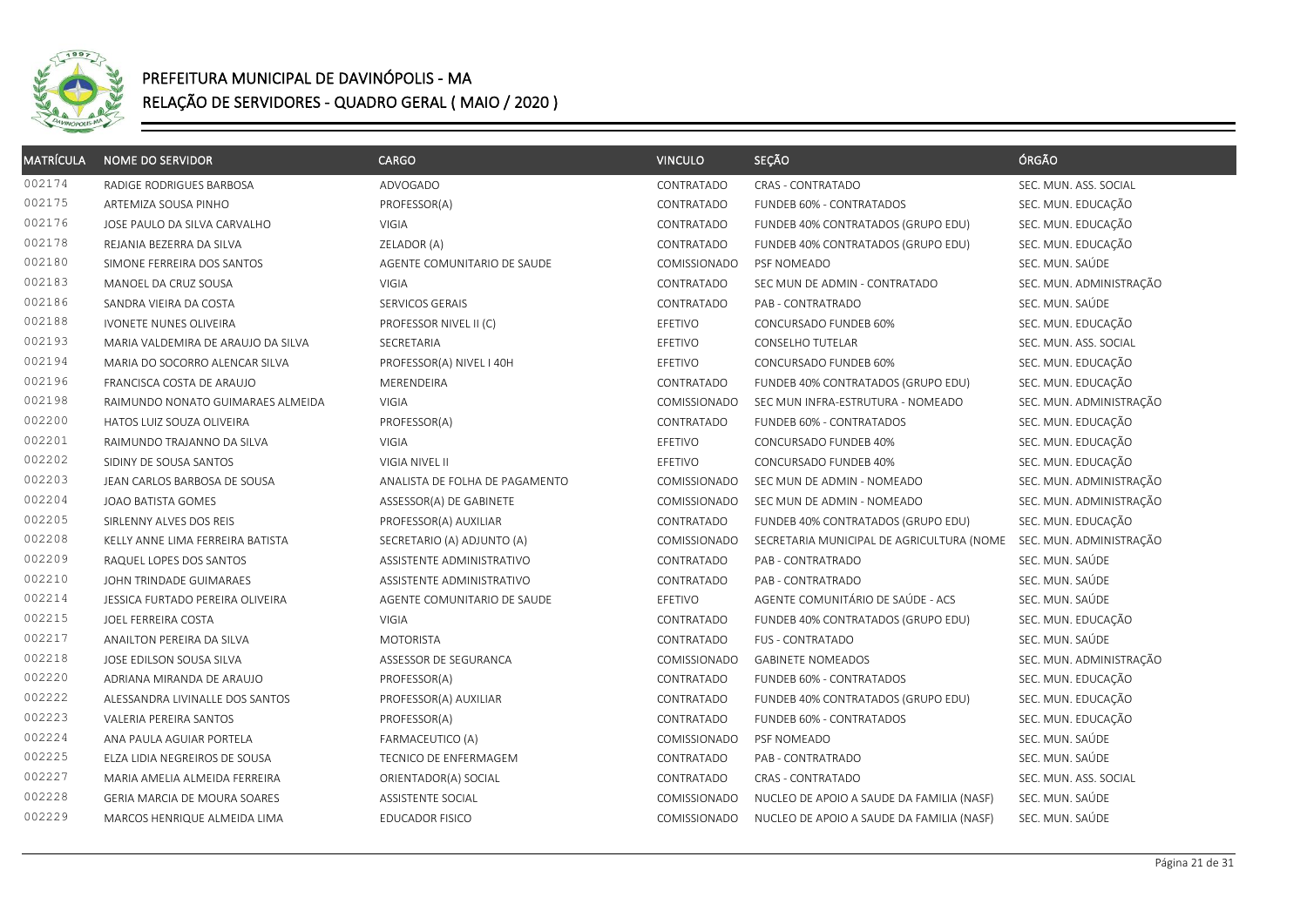

| <b>MATRÍCULA</b> | <b>NOME DO SERVIDOR</b>                  | <b>CARGO</b>                   | <b>VINCULO</b> | SEÇÃO                                    | ÓRGÃO                   |
|------------------|------------------------------------------|--------------------------------|----------------|------------------------------------------|-------------------------|
| 002230           | JAQUELINE FREIRE                         | CHEFE DE SECAO                 | CONTRATADO     | PROGRAMA CRIANÇA FELIZ                   | SEC. MUN. ASS. SOCIAL   |
| 002231           | JACKELINE PEREIRA COELHO SILVA           | PROFESSOR NIVEL I (A)          | EFETIVO        | CONCURSADO FUNDEB 60% - SINTEED I        | SEC. MUN. EDUCAÇÃO      |
| 002232           | GREIZIELLE ALMEIDA CRUZ                  | SECRETARIO (A) ADJUNTO (A)     | COMISSIONADO   | SEC MUN DESEN SOCIAL - NOMEADO           | SEC. MUN. ADMINISTRAÇÃO |
| 002233           | RENATA KELLY CARON                       | <b>FONOAUDIOLOGO</b>           | COMISSIONADO   | <b>FUS - CONCURSADO</b>                  | SEC. MUN. SAÚDE         |
| 002234           | ADRIANA MARIA DE SOUSA                   | OUVIDOR(A)                     | COMISSIONADO   | PAB - NOMEADOS                           | SEC. MUN. SAÚDE         |
| 002235           | KETTY ANNE FARIAS DA SILVA               | <b>FISIOTERAPEUTA</b>          | COMISSIONADO   | <b>FUS - CONTRATADO</b>                  | SEC. MUN. SAÚDE         |
| 002237           | EILANE RIBEIRO SILVA                     | SERVICOS GERAIS                | CONTRATADO     | FUNDEB 40% CONTRATADOS (GRUPO EDU)       | SEC. MUN. EDUCAÇÃO      |
| 002241           | ANTONIO CESAR ALVES DA SILVA             | VIGIA                          | CONTRATADO     | <b>FUS - CONTRATADO</b>                  | SEC. MUN. SAÚDE         |
| 002242           | GLEIDE VANIA DA SILVA GONCALVES          | PROFESSOR NIVEL II (A)         | EFETIVO        | CONCURSADO FUNDEB 60%                    | SEC. MUN. EDUCAÇÃO      |
| 002243           | ADAO ARAUJO DE MOURA                     | VIGIA NOTURNO                  | CONTRATADO     | SEC MUN DE ADMIN - CONTRATADO            | SEC. MUN. ADMINISTRAÇÃO |
| 002244           | RODRIGO TELLES                           | <b>ASSESSOR JURIDICO</b>       | COMISSIONADO   | SEC MUN DE ADMIN - NOMEADO               | SEC. MUN. ADMINISTRAÇÃO |
| 002245           | LARISSA DE SOUSA MELO                    | ORIENTADOR(A) SOCIAL           | CONTRATADO     | SERVIÇO DE CONVIVÊN E FORTAL DE VINCULOS | SEC. MUN. ASS. SOCIAL   |
| 002246           | THAIS DAS CHAGAS NUNES                   | ORIENTADOR(A) SOCIAL           | CONTRATADO     | PROGRAMA CRIANÇA FELIZ                   | SEC. MUN. ASS. SOCIAL   |
| 002247           | MAIARA FERREIRA DE ALMEIDA               | ORIENTADOR(A) SOCIAL           | CONTRATADO     | PROGRAMA CRIANÇA FELIZ                   | SEC. MUN. ASS. SOCIAL   |
| 002248           | ANTONIA OLIVEIRA DE SOUSA                | ORIENTADOR(A) SOCIAL           | CONTRATADO     | PROGRAMA CRIANCA FELIZ                   | SEC. MUN. ASS. SOCIAL   |
| 002249           | DENISE PEREIRA SILVA                     | ORIENTADOR(A) SOCIAL           | CONTRATADO     | PROGRAMA CRIANÇA FELIZ                   | SEC. MUN. ASS. SOCIAL   |
| 002250           | ALICE LIMA DE SOUSA                      | SECRETARIO DE UNIDADE ESCOLAR  | CONTRATADO     | FUNDEB 40% CONTRATADOS (GRUPO EDU)       | SEC. MUN. EDUCAÇÃO      |
| 002254           | GISELE FURTADO PEREIRA                   | TECNICO DE ENFERMAGEM          | COMISSIONADO   | PSF NOMEADO                              | SEC. MUN. SAÚDE         |
| 002255           | RAMIRES CABRAL DOS SANTOS                | TECNICO DE ENFERMAGEM          | CONTRATADO     | PAB - CONTRATRADO                        | SEC. MUN. SAÚDE         |
| 002259           | JOSE DE RIBAMAR MENDONCA CORREA SOBRINHO | DIGITADOR(A)                   | CONTRATADO     | SEC MUN DESEN SOCIAL - CONTRATADO        | SEC. MUN. ADMINISTRAÇÃO |
| 002260           | RENATO LOURENCO DA SILVA                 | <b>TRATORISTA</b>              | CONTRATADO     | SEC MUN DE AGRICULTURA - CONTRATADO      | SEC. MUN. ADMINISTRAÇÃO |
| 002262           | TAINARA OLIVEIRA DA CONCEICAO FREITAS    | MERENDEIRA                     | EFETIVO        | CONCURSADO FUNDEB 40%                    | SEC. MUN. EDUCAÇÃO      |
| 002263           | THAMIRES SOUZA DA SILVA                  | MERENDEIRA                     | EFETIVO        | CONCURSADO FUNDEB 40%                    | SEC. MUN. EDUCAÇÃO      |
| 002265           | CRISTIANE RODRIGUES FERREIRA             | PROFESSOR(A) EDUCACAO INFANTIL | EFETIVO        | CONCURSADO FUNDEB 60%                    | SEC. MUN. EDUCAÇÃO      |
| 002266           | EDEVALDO TEIXEIRA CHAGAS                 | PROFESSOR NIVEL I (A)          | EFETIVO        | CONCURSADO FUNDEB 60%                    | SEC. MUN. EDUCAÇÃO      |
| 002267           | ESVETILANA BONFIM BEZERRA                | PROFESSOR NIVEL I (A)          | EFETIVO        | CONCURSADO FUNDEB 60%                    | SEC. MUN. EDUCAÇÃO      |
| 002268           | FERNANDO LOPES MOTA SILVA                | PROFESSOR(A)                   | EFETIVO        | CONCURSADO FUNDEB 60%                    | SEC. MUN. EDUCAÇÃO      |
| 002269           | <b>GEANE PASSOS FERREIRA</b>             | PROFESSOR NIVEL I (A)          | EFETIVO        | CONCURSADO FUNDEB 60%                    | SEC. MUN. EDUCAÇÃO      |
| 002270           | LILIA LEIA FERREIRA SOARES               | PROFESSOR ESPECIAL (C)         | EFETIVO        | CONCURSADO FUNDEB 60%                    | SEC. MUN. EDUCAÇÃO      |
| 002271           | LYVIA MAYRA FERREIRA DE MELO             | PROFESSOR NIVEL I (A)          | EFETIVO        | CONCURSADO FUNDEB 60%                    | SEC. MUN. EDUCAÇÃO      |
| 002272           | MELKE ARAUJO FEITOSA MOURA               | PROFESSOR(A)                   | EFETIVO        | CONCURSADO FUNDEB 60%                    | SEC. MUN. EDUCAÇÃO      |
| 002273           | VILMA PINHEIRO DE SOUZA                  | PROFESSOR NIVEL I (A)          | EFETIVO        | CONCURSADO FUNDEB 60%                    | SEC. MUN. EDUCAÇÃO      |
| 002274           | ALZIRA MACEDO SANTOS                     | SERVICOS GERAIS                | EFETIVO        | CONCURSADO FUNDEB 40%                    | SEC. MUN. EDUCAÇÃO      |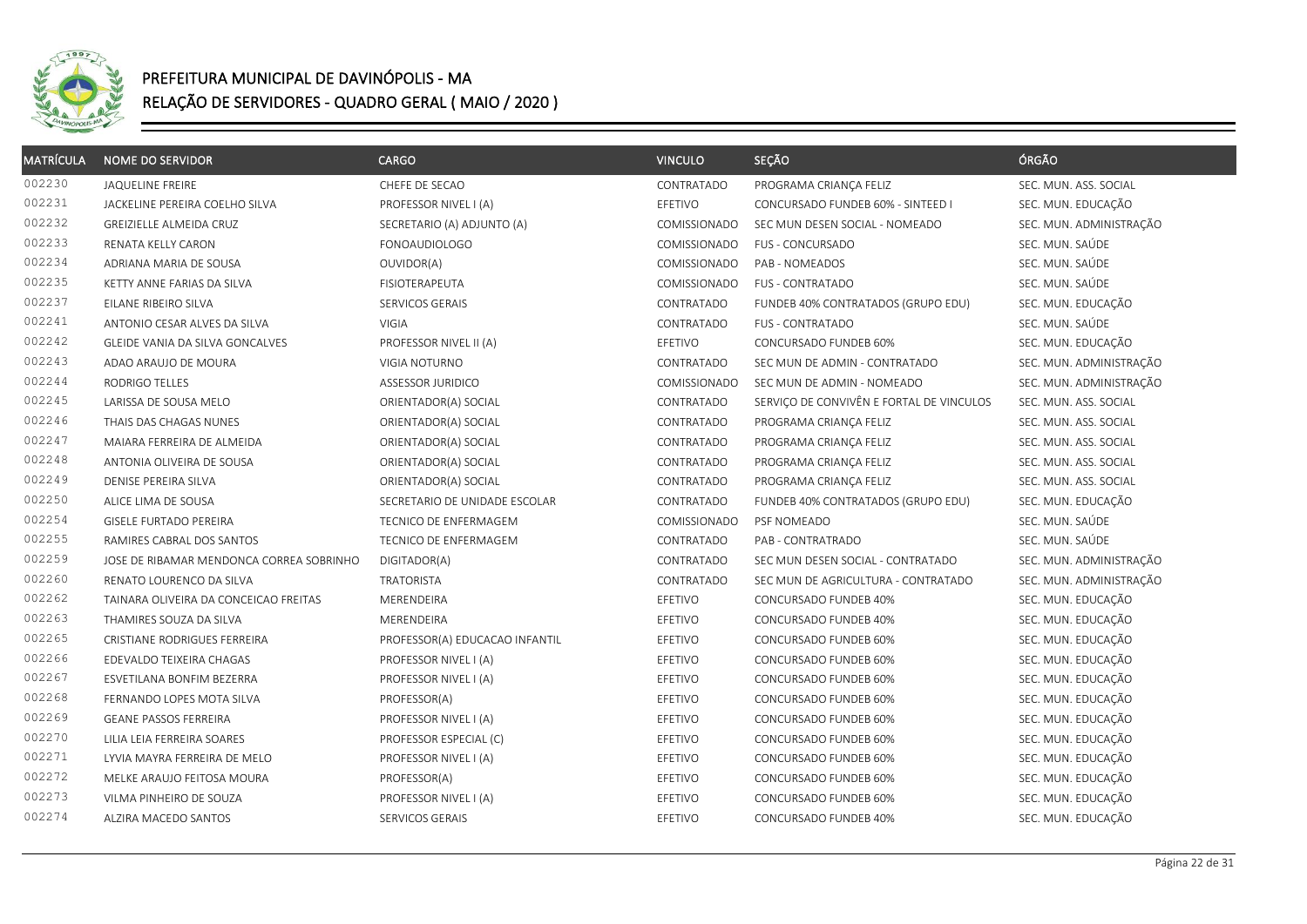

| <b>MATRÍCULA</b> | <b>NOME DO SERVIDOR</b>                  | <b>CARGO</b>                       | <b>VINCULO</b> | SEÇÃO                                    | ÓRGÃO                   |
|------------------|------------------------------------------|------------------------------------|----------------|------------------------------------------|-------------------------|
| 002276           | MAYARA MOREIRA DA SILVA BRITO            | SERVICOS GERAIS                    | EFETIVO        | CONCURSADO FUNDEB 40%                    | SEC. MUN. EDUCAÇÃO      |
| 002277           | SILVANETE SANTOS SILVA                   | MERENDEIRA                         | EFETIVO        | CONCURSADO FUNDEB 40%                    | SEC. MUN. EDUCAÇÃO      |
| 002278           | TANIA RAKEL COSTA ARAUJO                 | <b>VIGIA</b>                       | EFETIVO        | CONCURSADO FUNDEB 40%                    | SEC. MUN. EDUCAÇÃO      |
| 002279           | EDINALVA DE ALMEIDA DOS SANTOS           | TECNICO DE ENFERMAGEM              | CONTRATADO     | PAB - CONTRATRADO                        | SEC. MUN. SAÚDE         |
| 002281           | CARLOS AUGUSTO DE SOUSA MELO             | DIGITADOR(A)                       | CONTRATADO     | <b>FUS - CONTRATADO</b>                  | SEC. MUN. SAÚDE         |
| 002282           | PATRYCIA DO CARMO CARVALHO               | DIGITADOR(A)                       | CONTRATADO     | PAB - CONTRATRADO                        | SEC. MUN. SAÚDE         |
| 002283           | ELDIA MARIA DA ROCHA CRUZ                | <b>RECEPCIONISTA</b>               | CONTRATADO     | <b>FUS - CONTRATADO</b>                  | SEC. MUN. SAÚDE         |
| 002284           | FRANCILEIDE ALMEIDA DA SILVA COSTA       | CHEFE DE SECAO                     | CONTRATADO     | <b>FUS - CONTRATADO</b>                  | SEC. MUN. SAÚDE         |
| 002285           | MANOEL FERREIRA PEREIRA                  | PROFESSOR NIVEL I (A)              | EFETIVO        | CONCURSADO FUNDEB 60%                    | SEC. MUN. EDUCAÇÃO      |
| 002286           | LUCIANA PAULINO OLIVEIRA                 | PROFESSOR(A) AUXILIAR              | CONTRATADO     | FUNDEB 40% CONTRATADOS (GRUPO EDU)       | SEC. MUN. EDUCAÇÃO      |
| 002288           | CRISTINA COSTA LIRA                      | ZELADOR (A)                        | CONTRATADO     | SEC MUN DE ADMIN - CONTRATADO            | SEC. MUN. ADMINISTRAÇÃO |
| 002289           | TATIELLY SILVA SOUSA                     | TECNICO DE ENFERMAGEM              | COMISSIONADO   | PSF NOMEADO                              | SEC. MUN. SAÚDE         |
| 002292           | AKILENO DE ALMEIDA CARDOSO               | <b>VIGIA</b>                       | CONTRATADO     | PAB - CONTRATRADO                        | SEC. MUN. SAÚDE         |
| 002293           | DEBORA RAIANA SOUSA GUIMARAES            | CIRURGIÃO DENTISTA - CLINICO GERAL | CONTRATADO     | PSB - CONTRATADO                         | SEC. MUN. SAÚDE         |
| 002294           | SIRLEIDE OLIVEIRA LIMA                   | PROFESSOR(A) AUXILIAR              | CONTRATADO     | FUNDEB 40% CONTRATADOS (GRUPO EDU)       | SEC. MUN. EDUCAÇÃO      |
| 002295           | ROSANGELA OLIVEIRA DO NASCIMENTO CARDOSO | ZELADOR (A)                        | CONTRATADO     | FUS - CONTRATADO                         | SEC. MUN. SAÚDE         |
| 002297           | ABIA MARIA RIBEIRO SANTANA               | PROFESSOR(A) AUXILIAR              | CONTRATADO     | FUNDEB 40% CONTRATADOS (GRUPO EDU)       | SEC. MUN. EDUCAÇÃO      |
| 002299           | <b>GLESIO SILVA AUTO</b>                 | VIGIA NOTURNO                      | CONTRATADO     | SEC MUN INFRA-ESTRUTURA - CONTRATADO     | SEC. MUN. ADMINISTRAÇÃO |
| 002300           | NILCEIA MADEIRA COIMBRA FERREIRA         | ASSESSOR DE SECRETARIA             | COMISSIONADO   | SEC MUN DE ADMIN - NOMEADO               | SEC. MUN. ADMINISTRAÇÃO |
| 002302           | THAIS COSTA SILVA SOUSA                  | CHEFE DE SECAO                     | CONTRATADO     | <b>FUS - CONTRATADO</b>                  | SEC. MUN. SAÚDE         |
| 002303           | CARLAN MACEDO OLIVEIRA                   | VIGIA NOTURNO                      | CONTRATADO     | FUNDEB 40% CONTRATADOS (GRUPO EDU)       | SEC. MUN. EDUCAÇÃO      |
| 002304           | FRANCIELE DA SILVA COIMBRA               | PROFESSOR(A)                       | CONTRATADO     | FUNDEB 60% - CONTRATADOS                 | SEC. MUN. EDUCAÇÃO      |
| 002305           | ALAINE PINTO DA SILVA RODRIGUES          | TECNICO DE ENFERMAGEM              | CONTRATADO     | <b>FUS - CONTRATADO</b>                  | SEC. MUN. SAÚDE         |
| 002306           | MARCELA SANTANA LOPES                    | SERVICOS GERAIS                    | CONTRATADO     | <b>FUS - CONTRATADO</b>                  | SEC. MUN. SAÚDE         |
| 002307           | JEFFESON ANTONIO DE SOUSA SANTOS         | CIRURGIÃO DENTISTA - CLINICO GERAL | CONTRATADO     | PSB - CONTRATADO                         | SEC. MUN. SAÚDE         |
| 002308           | KATIA SEVERINA NASCIMENTO ALENCAR        | CIRURGIÃO DENTISTA - CLINICO GERAL | CONTRATADO     | PSB - CONTRATADO                         | SEC. MUN. SAÚDE         |
| 002309           | CLAUDEANE SOUSA ARAUJO                   | AUXILIAR EM SAUDE BUCAL            | CONTRATADO     | PSB - CONTRATADO                         | SEC. MUN. SAÚDE         |
| 002310           | CLEONICE DE SOUSA FERREIRA               | AUXILIAR ADMINISTRATIVO            | CONTRATADO     | <b>FUS - CONTRATADO</b>                  | SEC. MUN. SAÚDE         |
| 002311           | LUANNA BRYZZA MARINHO LAGO               | PEDAGOGO(A)                        | CONTRATADO     | PROGRAMA BOLSA FAMILIA                   | SEC. MUN. ASS. SOCIAL   |
| 002312           | ZILMA PEREIRA LIMA MARTINS               | OFICINEIRO(A)                      | CONTRATADO     | SERVIÇO DE CONVIVÊN E FORTAL DE VINCULOS | SEC. MUN. ASS. SOCIAL   |
| 002313           | DULCINEIA DE OLIVEIRA BEZERRA            | AUXILIAR EM SAUDE BUCAL            | CONTRATADO     | PSB - CONTRATADO                         | SEC. MUN. SAÚDE         |
| 002317           | SAMARA CAVALCANTE PORTO TINTO            | COORDENADOR(A) PSF                 |                | <b>FUS - CONTRATADO</b>                  | SEC. MUN. SAÚDE         |
| 002320           | LIDIANE LOPES ALENCAR                    | SECRETARIO (A) ADJUNTO (A)         | CONTRATADO     | SECRETARIA DE SAÚDE - NOMEADO            | SEC. MUN. SAÚDE         |
|                  |                                          |                                    |                |                                          |                         |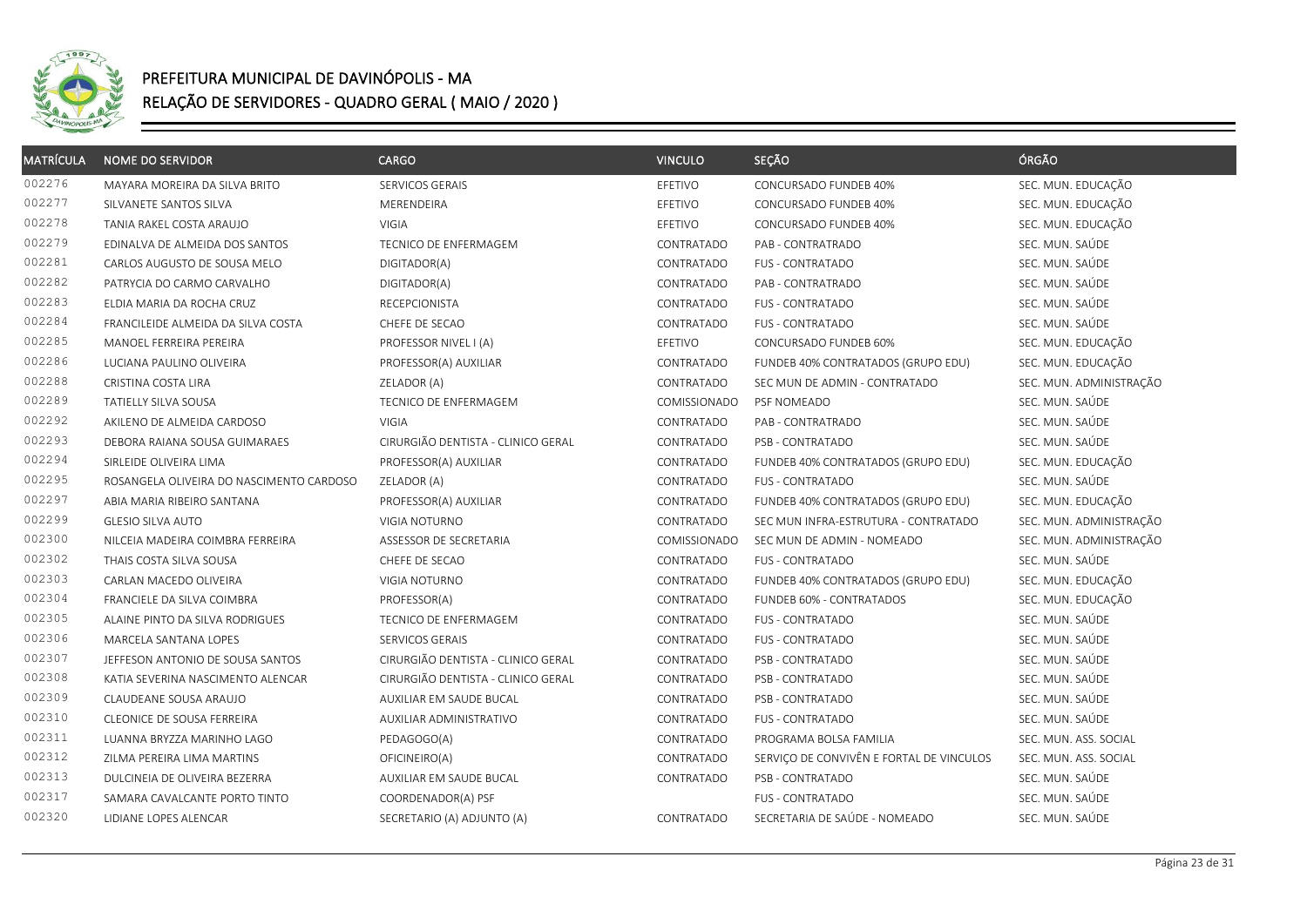

| <b>MATRÍCULA</b> | <b>NOME DO SERVIDOR</b>               | <b>CARGO</b>                     | <b>VINCULO</b>      | SEÇÃO                                | ÓRGÃO                   |
|------------------|---------------------------------------|----------------------------------|---------------------|--------------------------------------|-------------------------|
| 002321           | <b>GERRUDSON FERREIRA DOS SANTOS</b>  | <b>INSPETOR DE TRANSITO</b>      | CONTRATADO          | SEC MUN INFRA-ESTRUTURA - CONTRATADO | SEC. MUN. ADMINISTRAÇÃO |
| 002322           | LUIZ NILDO ALENCAR DE LIMA            | <b>ASSESSOR JURIDICO</b>         | <b>COMISSIONADO</b> | SEC MUN DE ADMIN - NOMEADO           | SEC. MUN. ADMINISTRAÇÃO |
| 002326           | EVANETE SAMPAIO DA LUZ                | PROFESSOR(A) EDUCACAO INFANTIL   | EFETIVO             | CONCURSADO FUNDEB 60%                | SEC. MUN. EDUCAÇÃO      |
| 002328           | VIVIA MOREIRA RODRIGUES               | TECNICO DE ENFERMAGEM            | CONTRATADO          | <b>FUS - CONTRATADO</b>              | SEC. MUN. SAÚDE         |
| 002330           | LUCIANA FEITOSA MONTEIRO              | <b>ENFERMEIRA</b>                | CONTRATADO          | PLANTONISTAS                         | SEC. MUN. SAÚDE         |
| 002334           | DINALIANA ERICA DO NASCIMENTO MOREIRA | SECRETARIA DE ASSISTENCIA SOCIAL | CONTRATADO          | SEC MUN DESEN SOCIAL - NOMEADO       | SEC. MUN. ADMINISTRAÇÃO |
| 002335           | RAIMUNDO NONATO DE ALMEIDA DOS SANTOS | PREFEITO MUNICIPAL               | ELETIVO             | PREFEITO                             | SEC. MUN. ADMINISTRAÇÃO |
| 002337           | SANGELA CONCEICAO DE SOUSA            | ZELADOR (A)                      | CONTRATADO          | SEC MUN INFRA-ESTRUTURA - CONTRATADO | SEC. MUN. ADMINISTRAÇÃO |
| 002338           | SAMUEL RODRIGUES OLIVEIRA             | DIRETOR DE DEPARTAMENTO          | CONTRATADO          | SEC MUN DE ADMIN - CONTRATADO        | SEC. MUN. ADMINISTRAÇÃO |
| 002339           | SONIA DOS SANTOS MACHADO              | SERVICOS GERAIS                  | CONTRATADO          | SEC MUN DE ADMIN - CONTRATADO        | SEC. MUN. ADMINISTRAÇÃO |
| 002340           | CAMILA SANTANA DE SOUSA               | SERVICOS GERAIS                  | CONTRATADO          | SEC MUN DE ADMIN - CONTRATADO        | SEC. MUN. ADMINISTRAÇÃO |
| 002341           | ALDELI CALADO SILVA                   | SERVICOS GERAIS                  | CONTRATADO          | SEC MUN DE ADMIN - CONTRATADO        | SEC. MUN. ADMINISTRAÇÃO |
| 002342           | BENTO BARBOZA DE MIRANDA              | VIGIA NOTURNO                    | CONTRATADO          | SEC MUN DE ADMIN - CONTRATADO        | SEC. MUN. ADMINISTRAÇÃO |
| 002344           | MIQUEIAS VIEIRA SANTOS                | SECRETARIO (A) ADJUNTO (A)       | CONTRATADO          | SEC MUN DE ADMIN - NOMEADO           | SEC. MUN. ADMINISTRAÇÃO |
| 002345           | RAIMUNDO NONATO RABELO DOS ANJOS      | ASSESSOR DE SEGURANCA            | CONTRATADO          | SEC MUN DE ADMIN - CONTRATADO        | SEC. MUN. ADMINISTRAÇÃO |
| 002346           | SERGIO WEVERTON ALVES LEITE SILVA     | SECRETARIO DE CULTURA            | CONTRATADO          | SECRETARA MUNICIPAL DE CULTURA       | SEC. MUN. ADMINISTRAÇÃO |
| 002350           | ANDRESSA LORRANA LOURENCO VIEIRA      | PROFESSOR(A) AUXILIAR            | CONTRATADO          | FUNDEB 40% CONTRATADOS (GRUPO EDU)   | SEC. MUN. EDUCAÇÃO      |
| 002351           | ELIOMAR SILVA SALAZAR                 | PROFESSOR(A)                     | CONTRATADO          | FUNDEB 60% - CONTRATADOS             | SEC. MUN. EDUCAÇÃO      |
| 002352           | GLEICYANNE CRISTINA SILVA MATOS       | PROFESSOR(A)                     | CONTRATADO          | FUNDEB 60% - CONTRATADOS             | SEC. MUN. EDUCAÇÃO      |
| 002354           | JASCIELMA RODRIGUES DA SILVA          | PROFESSOR(A) AUXILIAR            | CONTRATADO          | FUNDEB 40% CONTRATADOS (GRUPO EDU)   | SEC. MUN. EDUCAÇÃO      |
| 002356           | TATIANE DAS CHAGAS NUNES              | AUXILIAR ADMINISTRATIVO          | CONTRATADO          | SEC MUN DESEN SOCIAL - CONTRATADO    | SEC. MUN. ADMINISTRAÇÃO |
| 002358           | RAIANE VIANA DE LIMA                  | DIRETOR DE DEPARTAMENTO          | <b>COMISSIONADO</b> | FUNDEB 40% - COMISSIONADOS           | SEC. MUN. EDUCAÇÃO      |
| 002359           | JOANICE DOS ANJOS BARBOSA             | ZELADOR (A)                      | CONTRATADO          | <b>FUS - CONTRATADO</b>              | SEC. MUN. SAÚDE         |
| 002360           | CATIA DAIANE REIS DE CASTRO           | ZELADOR (A)                      | CONTRATADO          | FUNDEB 40% CONTRATADOS (GRUPO EDU)   | SEC. MUN. EDUCAÇÃO      |
| 002361           | JUCELIA SANTOS YAMAMOTO               | ZELADOR (A)                      | CONTRATADO          | FUNDEB 40% CONTRATADOS (GRUPO EDU)   | SEC. MUN. EDUCAÇÃO      |
| 002364           | JOSE ALDO APOLINARIO PINHEIRO         | VIGIA                            | CONTRATADO          | FUNDEB 40% CONTRATADOS (GRUPO EDU)   | SEC. MUN. EDUCAÇÃO      |
| 002366           | IVANETE SANTOS DE ARAUJO              | TECNICO DE ENFERMAGEM            | CONTRATADO          | PAB - CONTRATRADO                    | SEC. MUN. SAÚDE         |
| 002367           | <b>CASSIMIRO ALVES LEITE</b>          | <b>VIGIA</b>                     | CONTRATADO          | FUNDEB 40% CONTRATADOS (GRUPO EDU)   | SEC. MUN. EDUCAÇÃO      |
| 002368           | KARLENE DE SOUSA ALENCAR              | ZELADOR (A)                      | CONTRATADO          | FUNDEB 40% CONTRATADOS (GRUPO EDU)   | SEC. MUN. EDUCAÇÃO      |
| 002369           | ELIENE DA CONCEICAO SILVA             | ZELADOR (A)                      | CONTRATADO          | FUNDEB 40% CONTRATADOS (GRUPO EDU)   | SEC. MUN. EDUCAÇÃO      |
| 002370           | MARIA DO SOCORRO DOS SANTOS           | SECRETARIO DE UNIDADE ESCOLAR    | CONTRATADO          | FUNDEB 40% CONTRATADOS (GRUPO EDU)   | SEC. MUN. EDUCAÇÃO      |
| 002371           | ELZILENE DA CONCEICAO RIBEIRO         | ZELADOR (A)                      | CONTRATADO          | FUNDEB 40% CONTRATADOS (GRUPO EDU)   | SEC. MUN. EDUCAÇÃO      |
| 002372           | FRANCISCO ALVES DE MESQUITA           | VIGIA                            | CONTRATADO          | FUNDEB 40% CONTRATADOS (GRUPO EDU)   | SEC. MUN. EDUCAÇÃO      |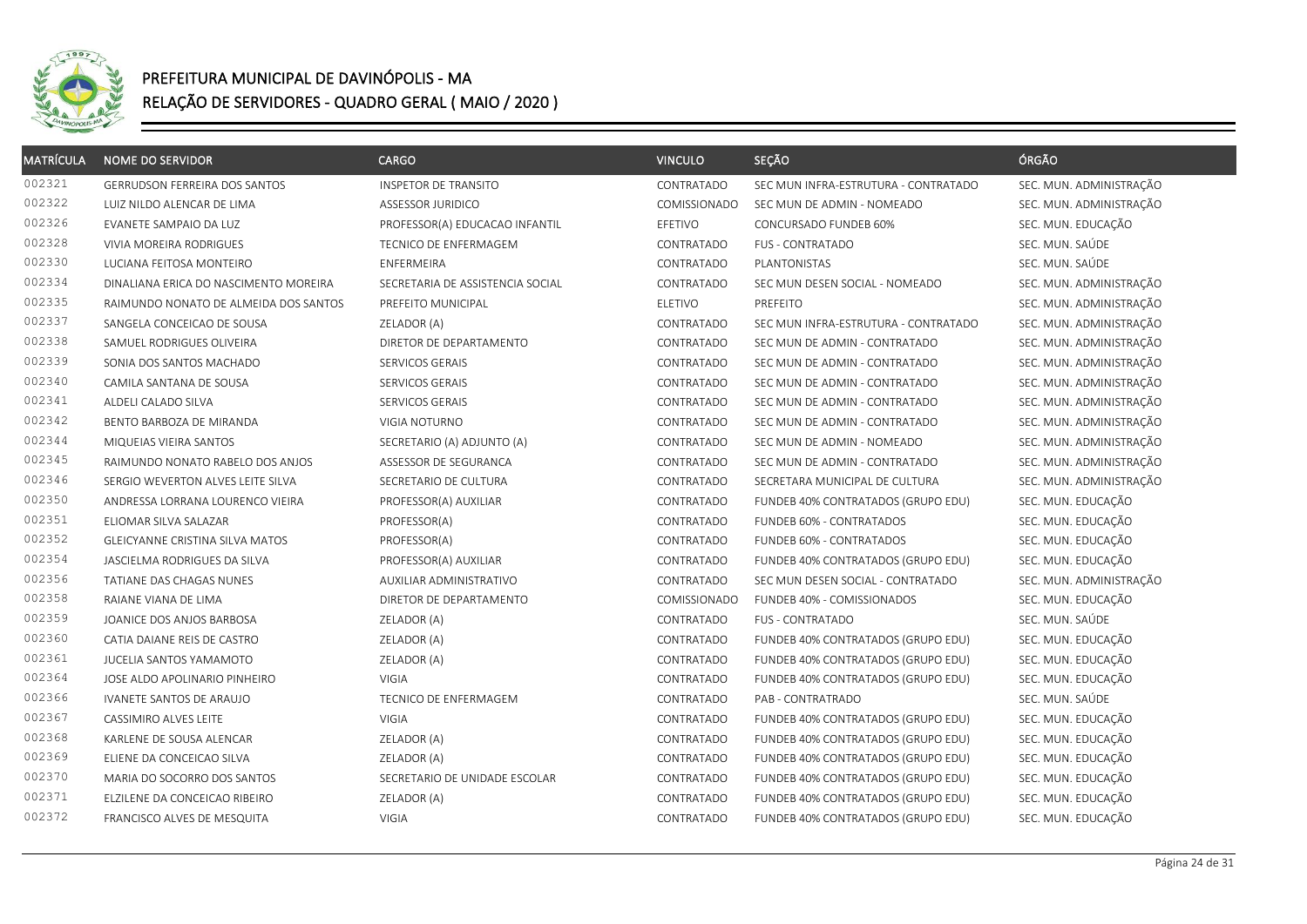

| <b>MATRÍCULA</b> | <b>NOME DO SERVIDOR</b>               | <b>CARGO</b>                           | <b>VINCULO</b> | SEÇÃO                                | ÓRGÃO                   |
|------------------|---------------------------------------|----------------------------------------|----------------|--------------------------------------|-------------------------|
| 002373           | ANTONIO MATEUS LEAL ARAUJO            | COORDENADOR DO ORCAMENTO PARTICIPATIVO | COMISSIONADO   | <b>GABINETE NOMEADOS</b>             | SEC. MUN. ADMINISTRAÇÃO |
| 002374           | LUANA DE FREITAS LEITE                | PROFESSOR(A) AUXILIAR                  | CONTRATADO     | FUNDEB 40% CONTRATADOS (GRUPO EDU)   | SEC. MUN. EDUCAÇÃO      |
| 002375           | <b>GABRIELA BRAGA DA SILVA MENDES</b> | SECRETARIA                             | CONTRATADO     | SEC MUN DESEN SOCIAL - NOMEADO       | SEC. MUN. ADMINISTRAÇÃO |
| 002378           | <b>GUILHERME FERNANDES MARINHO</b>    | ASSISTENTE ADMINISTRATIVO              | COMISSIONADO   | SECRETARIA DE FINANCAS - GABINETE    | SEC. MUN. ADMINISTRAÇÃO |
| 002379           | CAMILA DAIANY REGO ALVES              | DIGITADOR(A)                           | CONTRATADO     | PAB - CONTRATRADO                    | SEC. MUN. SAÚDE         |
| 002380           | MARIA FERNANDA XAVIER SANTOS          | RECEPCIONISTA                          | CONTRATADO     | <b>FUS - CONTRATADO</b>              | SEC. MUN. SAÚDE         |
| 002382           | ERISVALDO DA SILVA MEDEIROS           | VIGIA                                  | CONTRATADO     | FUNDEB 40% CONTRATADOS (GRUPO EDU)   | SEC. MUN. EDUCAÇÃO      |
| 002383           | MARIA CLAUDIA SILVA ARAUJO            | ADVOGADO                               | CONTRATADO     | <b>CRAS - CONTRATADO</b>             | SEC. MUN. ASS. SOCIAL   |
| 002384           | RAIMARA DE SOUSA SANTOS SIPAUBA       | TECNICO DE ENFERMAGEM                  | CONTRATADO     | PAB - CONTRATRADO                    | SEC. MUN. SAÚDE         |
| 002385           | JHONES DOS SANTOS SILVA               | <b>TRATORISTA</b>                      | CONTRATADO     | SEC MUN DE AGRICULTURA - CONTRATADO  | SEC. MUN. ADMINISTRAÇÃO |
| 002386           | WALDIR DE SOUSA                       | VIGIA                                  | CONTRATADO     | <b>FUS - CONTRATADO</b>              | SEC. MUN. SAÚDE         |
| 002387           | RAYCIENE DE SOUSA COSTA               | CIRURGIÃO DENTISTA - CLINICO GERAL     | EFETIVO        | PSB - CONTRATADO                     | SEC. MUN. SAÚDE         |
| 002388           | ANTONIO RONALDO SOUSA DA SLVA         | <b>VIGIA</b>                           | CONTRATADO     | FUNDEB 40% CONTRATADOS (GRUPO EDU)   | SEC. MUN. EDUCAÇÃO      |
| 002389           | DORIVANIA ARAUJO SOUSA                | PROFESSOR(A) AUXILIAR                  | CONTRATADO     | FUNDEB 40% CONTRATADOS (GRUPO EDU)   | SEC. MUN. EDUCAÇÃO      |
| 002390           | JUCILENE DA SILVA LACERDA             | PROFESSOR(A)                           | CONTRATADO     | FUNDEB 60% - CONTRATADOS             | SEC. MUN. EDUCAÇÃO      |
| 002391           | LEONARDO VICTOR BARBOSA SIMAO         | AUXILIAR ADMINISTRATIVO                | CONTRATADO     | LIMPEZA PUBLICA - CONTRATADOS        | SEC. MUN. ADMINISTRAÇÃO |
| 002393           | RAFAEL LOPES DOS SANTOS               | <b>GARI</b>                            | CONTRATADO     | LIMPEZA PUBLICA - CONTRATADOS        | SEC. MUN. ADMINISTRAÇÃO |
| 002394           | FRANCIDALVA PEREIRA COSTA             | MARGARIDA                              | CONTRATADO     | LIMPEZA PUBLICA - CONTRATADOS        | SEC. MUN. ADMINISTRAÇÃO |
| 002395           | ROSINETE DA CONCEICAO SILVA AMORIM    | MARGARIDA                              | CONTRATADO     | LIMPEZA PUBLICA - CONTRATADOS        | SEC. MUN. ADMINISTRAÇÃO |
| 002396           | RENATO BARBOSA DA SILVA               | GARI                                   | CONTRATADO     | LIMPEZA PUBLICA - CONTRATADOS        | SEC. MUN. ADMINISTRAÇÃO |
| 002397           | JOSIVALDO MARTINS COSTA AMORIM        | <b>GARI</b>                            | CONTRATADO     | LIMPEZA PUBLICA - CONTRATADOS        | SEC. MUN. ADMINISTRAÇÃO |
| 002398           | MANOEL NESSI DE PINHO                 | <b>MOTORISTA</b>                       | CONTRATADO     | LIMPEZA PUBLICA - CONTRATADOS        | SEC. MUN. ADMINISTRAÇÃO |
| 002400           | JEFERSON DA SILVA FREITAS             | GARI                                   | CONTRATADO     | LIMPEZA PUBLICA - CONTRATADOS        | SEC. MUN. ADMINISTRAÇÃO |
| 002401           | MELANE DANTAS DA SILVA                | AUXILIAR ADMINISTRATIVO                | CONTRATADO     | LIMPEZA PUBLICA - CONTRATADOS        | SEC. MUN. ADMINISTRAÇÃO |
| 002402           | LUANNA LORRANE DE JESUS SANTOS PONTES | AUXILIAR EM SAUDE BUCAL                | CONTRATADO     | PSB - CONTRATADO                     | SEC. MUN. SAÚDE         |
| 002405           | LEYANE DOS SANTOS NUNES               | ORIENTADOR(A) SOCIAL                   | CONTRATADO     | SEC MUN DESEN SOCIAL - CONTRATADO    | SEC. MUN. ADMINISTRAÇÃO |
| 002406           | FRANCINALDO NASCIMENTO COSTA          | <b>MOTORISTA</b>                       | CONTRATADO     | <b>FUS - CONTRATADO</b>              | SEC. MUN. SAÚDE         |
| 002407           | ADRIANO CAVALCANTE DA SILVA           | CHEFE DE SERVICOS                      | CONTRATADO     | FUNDEB 40% - COMISSIONADOS           | SEC. MUN. EDUCAÇÃO      |
| 002409           | KARINE DA SILVA NASCIMENTO            | AGENTE COMUNITARIO DE SAUDE            | CONTRATADO     | AGENTE COMUNITÁRIO DE SAÚDE - ACS    | SEC. MUN. SAÚDE         |
| 002410           | SHELLEN LARISSA ALVES BEZERRA         | <b>TECNICO DE ENFERMAGEM</b>           | CONTRATADO     | <b>FUS - CONTRATADO</b>              | SEC. MUN. SAÚDE         |
| 002411           | VALERIA SANTANA DE SOUSA              | ASSISTENTE ADMINISTRATIVO              | CONTRATADO     | <b>GABINETE CIVIL</b>                | SEC. MUN. ADMINISTRAÇÃO |
| 002412           | <b>VERLENE MARINHO BARROS</b>         | CHEFE DE SERVICOS                      | CONTRATADO     | SEC MUN INFRA-ESTRUTURA - CONTRATADO | SEC. MUN. ADMINISTRAÇÃO |
| 002414           | ADRIELE DOS SANTOS DA SILVA           | AUXILIAR DE LABORATORIO                | CONTRATADO     | PAB - CONTRATRADO                    | SEC. MUN. SAÚDE         |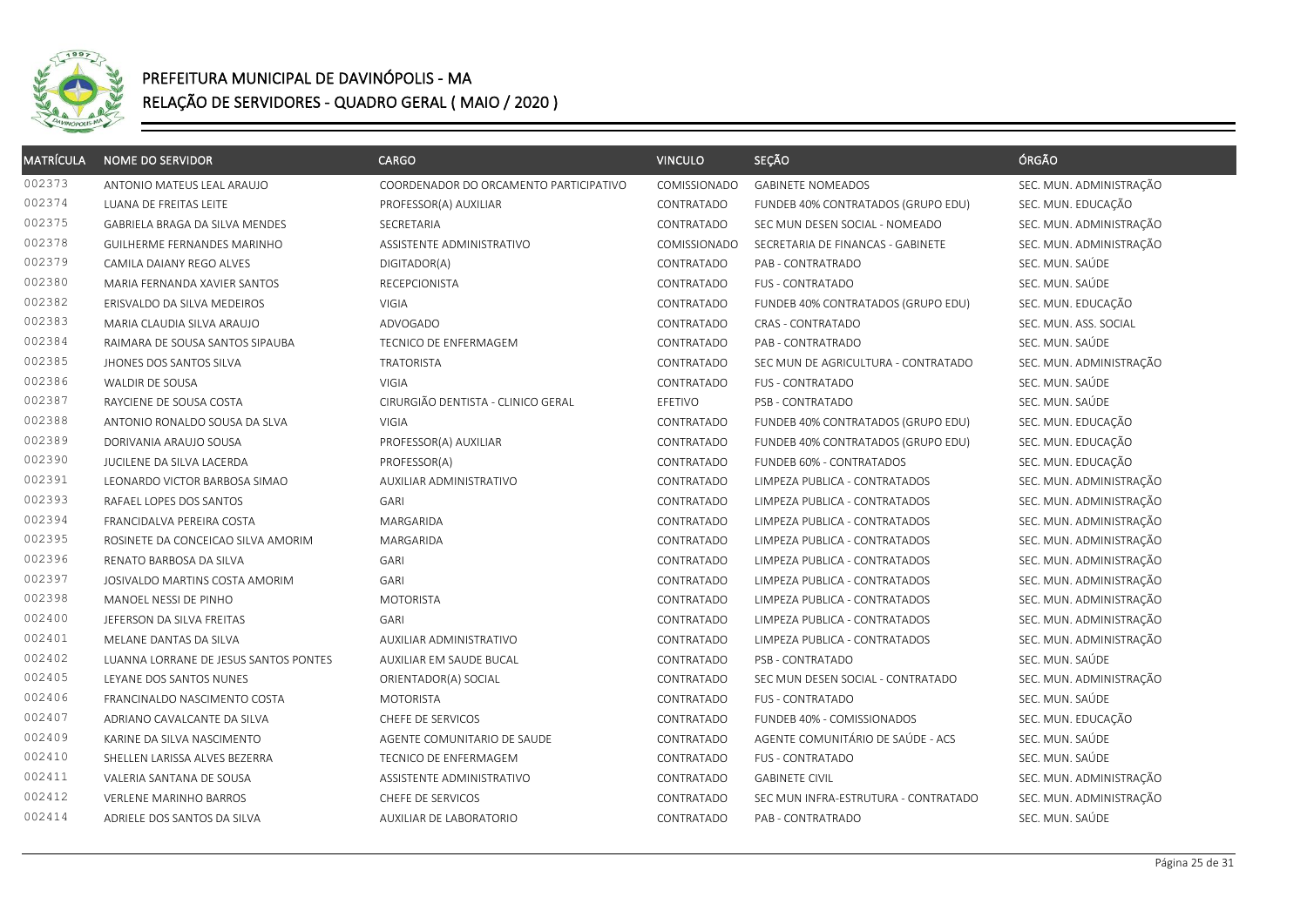

| <b>MATRÍCULA</b> | <b>NOME DO SERVIDOR</b>               | <b>CARGO</b>                             | <b>VINCULO</b>      | SEÇÃO                              | ÓRGÃO                   |
|------------------|---------------------------------------|------------------------------------------|---------------------|------------------------------------|-------------------------|
| 002415           | MARIA ANTONIA LOPES SANTOS            | RECEPCIONISTA                            | CONTRATADO          | PAB - CONTRATRADO                  | SEC. MUN. SAÚDE         |
| 002416           | RAIMUNDO NONATO SOUSA SIMAO           | CHEFE DE GABINETE                        | <b>COMISSIONADO</b> | <b>GABINETE NOMEADOS</b>           | SEC. MUN. ADMINISTRAÇÃO |
| 002418           | ELISON CRUZ DE SOUSA                  | <b>MOTORISTA</b>                         | CONTRATADO          | PAB - CONTRATRADO                  | SEC. MUN. SAÚDE         |
| 002419           | VITORIA DE SOUSA NETA                 | TÉCNICO E AUXILIAR EM FISIOTERAPIA E REA | CONTRATADO          | <b>FUS - CONTRATADO</b>            | SEC. MUN. SAÚDE         |
| 002420           | DIMARIA RODRIGUES DO NASCIMENTO SILVA | SERVICOS GERAIS                          | CONTRATADO          | PAB - CONTRATRADO                  | SEC. MUN. SAÚDE         |
| 002421           | ANTONIO FRANCISCO BORGES              | <b>VIGIA</b>                             | CONTRATADO          | LIMPEZA PUBLICA - CONTRATADOS      | SEC. MUN. ADMINISTRAÇÃO |
| 002423           | CLAUDIO LUZ DOS ANJOS                 | APONTADOR DE MÃO DE OBRA                 | CONTRATADO          | LIMPEZA PUBLICA - CONTRATADOS      | SEC. MUN. ADMINISTRAÇÃO |
| 002424           | BRUNA SOUSA FERREIRA                  | PROFESSOR(A) AUXILIAR                    | CONTRATADO          | FUNDEB 40% CONTRATADOS (GRUPO EDU) | SEC. MUN. EDUCAÇÃO      |
| 002425           | <b>FRANCISCO FERREIRA</b>             | VIGIA                                    | CONTRATADO          | FUNDEB 40% CONTRATADOS (GRUPO EDU) | SEC. MUN. EDUCAÇÃO      |
| 002426           | JOSE WILSON PINTO FERREIRA            | VIGIA                                    | CONTRATADO          | CRAS - CONTRATADO                  | SEC. MUN. ASS. SOCIAL   |
| 002427           | FRANCISCO COSTA LEITE                 | VIGIA NOTURNO                            | CONTRATADO          | CRAS - CONTRATADO                  | SEC. MUN. ASS. SOCIAL   |
| 002428           | WELLINGTON DA COSTA LIMA              | ASSISTENTE ADMINISTRATIVO                | COMISSIONADO        | SEC MUN DE ADMIN - NOMEADO         | SEC. MUN. ADMINISTRAÇÃO |
| 002429           | <b>IDERLENE MATOS SANTOS</b>          | PROFESSOR(A)                             | CONTRATADO          | FUNDEB 60% - CONTRATADOS           | SEC. MUN. EDUCAÇÃO      |
| 002430           | ELISANGELA DA SILVA ARAUJO MORAES     | <b>TECNICO DE ENFERMAGEM</b>             | CONTRATADO          | <b>FUS - CONTRATADO</b>            | SEC. MUN. SAÚDE         |
| 002433           | GILCELENE OLIVEIRA VIEIRA             | DIRETOR DE UNIDADE ESCOLAR               | COMISSIONADO        | FUNDEB 40% CONTRATADOS (GRUPO EDU) | SEC. MUN. EDUCAÇÃO      |
| 002434           | RAFAELA CRISTINA DOS ANJOS PEREIRA    | PROFESSOR(A) AUXILIAR                    | CONTRATADO          | FUNDEB 40% CONTRATADOS (GRUPO EDU) | SEC. MUN. EDUCAÇÃO      |
| 002436           | JOSE RIBEIRO DE OLIVEIRA              | <b>MOTORISTA</b>                         | CONTRATADO          | LIMPEZA PUBLICA - CONTRATADOS      | SEC. MUN. ADMINISTRAÇÃO |
| 002437           | MARIA IRENICE OLIVEIRA NASCIMENTO     | PROFESSOR(A) AUXILIAR                    | COMISSIONADO        | FUNDEB 40% CONTRATADOS (GRUPO EDU) | SEC. MUN. EDUCAÇÃO      |
| 002438           | CRISTINA TAYNARA MAIA RODRIGUES       | AUXILIAR ADMINISTRATIVO                  | <b>COMISSIONADO</b> | SEC MUN INFRA-ESTRUTURA - NOMEADO  | SEC. MUN. ADMINISTRAÇÃO |
| 002439           | MAYANY NASCIMENTO CARNEIRO            | ASSESSOR ADMINISTRATIVO                  | COMISSIONADO        | SEC MUN DE ADMIN - NOMEADO         | SEC. MUN. ADMINISTRAÇÃO |
| 002440           | RONIE LIMA DA SILVA                   | SECRETARIO (A) ADJUNTO (A)               | COMISSIONADO        | SECRETARA MUNICIPAL DE CULTURA     | SEC. MUN. ADMINISTRAÇÃO |
| 002441           | DANUZE LIVIA NUNES FREIRE             | ASSESSOR (A) DE FINANÇAS                 | <b>COMISSIONADO</b> | SEC MUN DE ADMIN - NOMEADO         | SEC. MUN. ADMINISTRAÇÃO |
| 002443           | MATEUS PEREIRA VIANA                  | <b>EDUCADOR FISICO</b>                   | CONTRATADO          | CRAS - CONTRATADO                  | SEC. MUN. ASS. SOCIAL   |
| 002444           | LORRANA PEREIRA TAVEIRA               | ZELADOR (A)                              | CONTRATADO          | PAB - CONTRATRADO                  | SEC. MUN. SAÚDE         |
| 002445           | FRANCIKLEY SILVA DE SOUZA             | <b>MOTORISTA</b>                         | CONTRATADO          | <b>CONSELHO TUTELAR</b>            | SEC. MUN. ASS. SOCIAL   |
| 002447           | DOUGLAS HENRIQUE SANTOS BOGEA         | OUVIDOR(A)                               | COMISSIONADO        | SEC MUN DE ADMIN - NOMEADO         | SEC. MUN. ADMINISTRAÇÃO |
| 002448           | JHULIANA DA SILVA MACHADO             | TECNICO DE ENFERMAGEM                    | CONTRATADO          | <b>FUS - CONTRATADO</b>            | SEC. MUN. SAÚDE         |
| 002449           | LEUCIVAN DOS SANTOS SILVA             | PROFESSOR(A) EDUCACAO INFANTIL           | EFETIVO             | CONCURSADO FUNDEB 60%              | SEC. MUN. EDUCAÇÃO      |
| 002450           | LEIDY MORGANA DE SOUSA AGAPTO         | PROFESSOR(A) EDUCACAO INFANTIL           | EFETIVO             | CONCURSADO FUNDEB 60%              | SEC. MUN. EDUCAÇÃO      |
| 002451           | JEFFERSON DOS SANTOS BRAGA            | VIGIA                                    | EFETIVO             | CONCURSADO FUNDEB 40%              | SEC. MUN. EDUCAÇÃO      |
| 002452           | NILDO DUARTE CRUZ                     | <b>VIGIA</b>                             | EFETIVO             | CONCURSADO FUNDEB 40%              | SEC. MUN. EDUCAÇÃO      |
| 002453           | FRANKLIN LIMA LOPES SILVA             | ZELADOR(A)                               | EFETIVO             | CONCURSADO FUNDEB 40%              | SEC. MUN. EDUCAÇÃO      |
| 002454           | ELIANE DA SILVA                       | PROFESSOR(A) EDUCACAO INFANTIL           | EFETIVO             | CONCURSADO FUNDEB 60%              | SEC. MUN. EDUCAÇÃO      |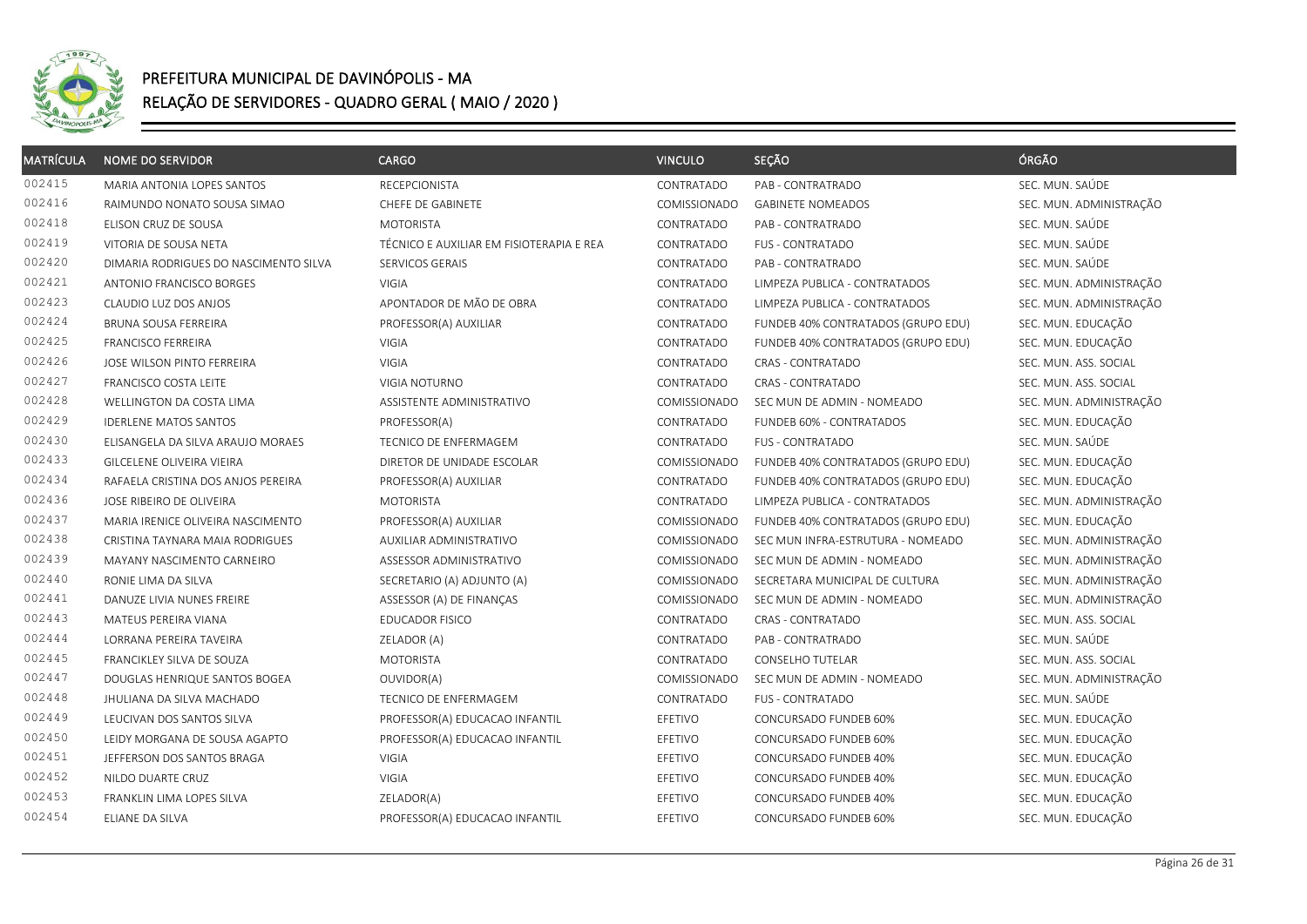

| <b>MATRÍCULA</b> | <b>NOME DO SERVIDOR</b>             | <b>CARGO</b>                       | <b>VINCULO</b> | SEÇÃO                                | ÓRGÃO                   |
|------------------|-------------------------------------|------------------------------------|----------------|--------------------------------------|-------------------------|
| 002455           | ANA PAULA ALVES DE SOUSA            | PROFESSOR(A) EDUCACAO INFANTIL     | EFETIVO        | CONCURSADO FUNDEB 60%                | SEC. MUN. EDUCAÇÃO      |
| 002456           | VALQUIRIA DE ARAUJO SILVA           | ZELADOR(A)                         | EFETIVO        | SEC MUN DESEN SOCIAL - CONCURSADO    | SEC. MUN. ADMINISTRAÇÃO |
| 002457           | PRISCYLA VERBENYA ROCHA MURADA      | ENFERMEIRA                         | COMISSIONADO   | <b>FUS - CONTRATADO</b>              | SEC. MUN. SAÚDE         |
| 002458           | CARLOS ROBERTO DE MORAIS DANTAS     | ASSESSOR DE COMUNICACAO            | CONTRATADO     | <b>GABINETE NOMEADOS</b>             | SEC. MUN. ADMINISTRAÇÃO |
| 002459           | FRANCISCO DE MORAIS ABREU           | DIRETOR DE PUBLICIDADE             | COMISSIONADO   | <b>GABINETE NOMEADOS</b>             | SEC. MUN. ADMINISTRAÇÃO |
| 002461           | SALOMAO XAVIER SILVA                | CIRURGIÃO DENTISTA - CLINICO GERAL | CONTRATADO     | <b>EQUIPE PRISIONAL</b>              | SEC. MUN. SAÚDE         |
| 002462           | ERIVANE SILVA MORAIS                | AUXILIAR EM SAUDE BUCAL            | CONTRATADO     | <b>EQUIPE PRISIONAL</b>              | SEC. MUN. SAÚDE         |
| 002464           | JOSE CARLOS SILVA PLACIDO           | <b>PSICOLOGO</b>                   | CONTRATADO     | <b>EQUIPE PRISIONAL</b>              | SEC. MUN. SAÚDE         |
| 002465           | LIGIA SOUZA DE MORAES               | NUTRICIONISTA                      | CONTRATADO     | EQUIPE PRISIONAL                     | SEC. MUN. SAÚDE         |
| 002466           | HELENA PEREIRA DA SILVA             | ENFERMEIRA                         | CONTRATADO     | EQUIPE PRISIONAL                     | SEC. MUN. SAÚDE         |
| 002468           | FYAMA DA SILVA MIRANDA GOMES        | ENFERMEIRA                         | CONTRATADO     | PAB - CONTRATRADO                    | SEC. MUN. SAÚDE         |
| 002469           | MARIA MARLETE DE SOUSA SILVA        | ASSISTENTE SOCIAL                  | CONTRATADO     | <b>EQUIPE PRISIONAL</b>              | SEC. MUN. SAÚDE         |
| 002475           | MARDOQUEU DE SOUZA DO NASCIMENTO    | <b>MOTORISTA</b>                   | CONTRATADO     | SEC MUN INFRA-ESTRUTURA - CONTRATADO | SEC. MUN. ADMINISTRAÇÃO |
| 002476           | RENALDE NUNES COSTA                 | ASSESSOR DE GABINETE               | COMISSIONADO   | FUNDEB 40% - COMISSIONADOS           | SEC. MUN. EDUCAÇÃO      |
| 002478           | ANTONIA ALVES DE LIMA               | SERVICOS GERAIS                    | CONTRATADO     | FUNDEB 40% CONTRATADOS (GRUPO EDU)   | SEC. MUN. EDUCAÇÃO      |
| 002479           | CAMILA RODRIGUES MAXIMO DE CARVALHO | PROFESSOR(A)                       | CONTRATADO     | FUNDEB 60% - CONTRATADOS             | SEC. MUN. EDUCAÇÃO      |
| 002480           | VALDIRENE ALVES DA SILVA            | PROFESSOR(A) AUXILIAR              | CONTRATADO     | FUNDEB 40% CONTRATADOS (GRUPO EDU)   | SEC. MUN. EDUCAÇÃO      |
| 002481           | ELISSANDRA DE SOUSA RIBEIRO MACEDO  | SECRETARIA                         | COMISSIONADO   | SEC MUN MEIO AMBIENTE - NOMEADO      | SEC. MUN. ADMINISTRAÇÃO |
| 002482           | MANOEL DE MORAIS ROCHA              | <b>MOTORISTA</b>                   | CONTRATADO     | SEC MUN INFRA-ESTRUTURA - CONTRATADO | SEC. MUN. ADMINISTRAÇÃO |
| 002483           | ANTONIA DAYBI GUIMARAES BIZERRA     | TECNICO DE ENFERMAGEM              | CONTRATADO     | FUS - CONTRATADO                     | SEC. MUN. SAÚDE         |
| 002484           | JOSEANE SOUSA DOS SANTOS            | MERENDEIRA                         | CONTRATADO     | FUNDEB 40% CONTRATADOS (GRUPO EDU)   | SEC. MUN. EDUCAÇÃO      |
| 002485           | SARA RODRIGUES OLIVEIRA             | AUXILIAR ADMINISTRATIVO            | CONTRATADO     | SEC MUN DE ADMIN - CONTRATADO        | SEC. MUN. ADMINISTRAÇÃO |
| 002486           | VALERIA CORCINE DE OLIVEIRA VIANA   | PROFESSOR(A)                       | CONTRATADO     | FUNDEB 60% - CONTRATADOS             | SEC. MUN. EDUCAÇÃO      |
| 002487           | CARMEM THERESA MORAIS DIAS          | PROFESSOR(A)                       | CONTRATADO     | FUNDEB 60% - CONTRATADOS             | SEC. MUN. EDUCAÇÃO      |
| 002488           | IRYSLENE COSSE DE ABREU             | PROFESSOR(A) AUXILIAR              | CONTRATADO     | FUNDEB 40% CONTRATADOS (GRUPO EDU)   | SEC. MUN. EDUCAÇÃO      |
| 002489           | ANA CAROLINE DA COSTA BATALHA       | <b>PSICOLOGO</b>                   | CONTRATADO     | SEC MUN DESEN SOCIAL - CONTRATADO    | SEC. MUN. ADMINISTRAÇÃO |
| 002490           | MELISSA NUNES LEANDRO               | <b>MEDICO</b>                      | CONTRATADO     | <b>EQUIPE PRISIONAL</b>              | SEC. MUN. SAÚDE         |
| 002491           | PANTALEAO SILVA PINTO               | OPERADOR DE MÁQUINAS PESADAS       | CONTRATADO     | SEC MUN INFRA-ESTRUTURA - CONTRATADO | SEC. MUN. ADMINISTRAÇÃO |
| 002492           | ELISANGELA MENDES DA SILVA          | PROFESSOR(A) AUXILIAR              | CONTRATADO     | FUNDEB 40% CONTRATADOS (GRUPO EDU)   | SEC. MUN. EDUCAÇÃO      |
| 002493           | ANTONIA ALVES DA SILVA              | PROFESSOR(A) AUXILIAR              | CONTRATADO     | FUNDEB 40% CONTRATADOS (GRUPO EDU)   | SEC. MUN. EDUCAÇÃO      |
| 002494           | IVAN JOAO DA SILVA FILHO            | ASSESSOR ADMINISTRATIVO            | COMISSIONADO   | FUNDEB 40% - COMISSIONADOS           | SEC. MUN. EDUCAÇÃO      |
| 002495           | JOSIELMA BARROS BANDEIRA DOS SANTOS | PROFESSOR(A) EDUCACAO INFANTIL     | EFETIVO        | CONCURSADO FUNDEB 60%                | SEC. MUN. EDUCAÇÃO      |
| 002496           | FRANCISCO ROBERIO DOS SANTOS SOUZA  | PROFESSOR NIVEL I (A)              | EFETIVO        | CONCURSADO FUNDEB 60%                | SEC. MUN. EDUCAÇÃO      |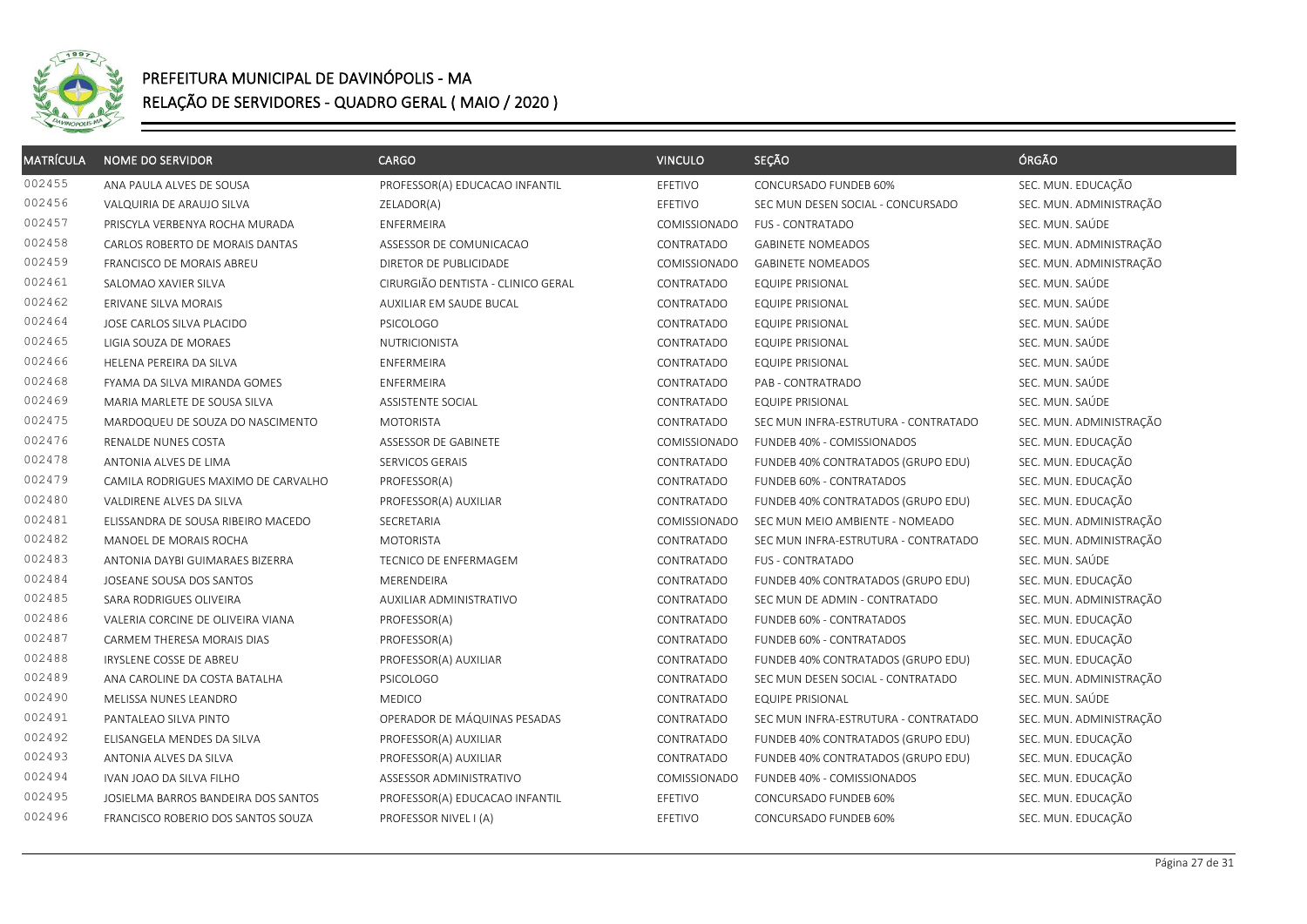

| <b>MATRÍCULA</b> | <b>NOME DO SERVIDOR</b>                  | <b>CARGO</b>                        | <b>VINCULO</b> | SEÇÃO                              | ÓRGÃO                   |
|------------------|------------------------------------------|-------------------------------------|----------------|------------------------------------|-------------------------|
| 002497           | ADRIANA DA COSTA                         | ZELADOR(A)                          | EFETIVO        | CONCURSADO FUNDEB 40%              | SEC. MUN. EDUCAÇÃO      |
| 002498           | FRANCIDALVA LIMA DA SILVA                | ZELADOR(A)                          | EFETIVO        | CONCURSADO FUNDEB 40%              | SEC. MUN. EDUCAÇÃO      |
| 002499           | FAGNER GALVAO CAVALCANTE                 | VIGIA                               | EFETIVO        | CONCURSADO FUNDEB 40%              | SEC. MUN. EDUCAÇÃO      |
| 002500           | JOSE OLIVEIRA DE SOUSA                   | <b>VIGIA NOTURNO</b>                | CONTRATADO     | SEC MUN DE ADMIN - CONTRATADO      | SEC. MUN. ADMINISTRAÇÃO |
| 002501           | ANA CRISTINA DE OLIVEIRA BRANDAO         | <b>FONOAUDIOLOGO</b>                | CONTRATADO     | FUNDEB 40% CONTRATADOS (GRUPO EDU) | SEC. MUN. EDUCAÇÃO      |
| 002502           | DHEBORA MATIAS SOUSA                     | <b>FONOAUDIOLOGO</b>                | CONTRATADO     | FUNDEB 40% CONTRATADOS (GRUPO EDU) | SEC. MUN. EDUCAÇÃO      |
| 002505           | THIAGO NASCIMENTO DE SOUSA               | PROFESSOR NIVEL I (A)               | EFETIVO        | CONCURSADO FUNDEB 60%              | SEC. MUN. EDUCAÇÃO      |
| 002506           | SAMARIA CRISTINA MARINHO PAIVA           | ZELADOR(A)                          | EFETIVO        | CONCURSADO FUNDEB 40%              | SEC. MUN. EDUCAÇÃO      |
| 002507           | HENRIQUE PONTES DOS ANJOS                | VIGIA                               | EFETIVO        | CONCURSADO FUNDEB 40%              | SEC. MUN. EDUCAÇÃO      |
| 002508           | NILDENE ALMEIDA DA SILVA SOUSA           | ZELADOR(A)                          | EFETIVO        | CONCURSADO FUNDEB 40%              | SEC. MUN. EDUCAÇÃO      |
| 002509           | DYLIANNE CARNEIRO DE SOUSA MESQUITA      | ENFERMEIRO(A) DA ESF                | EFETIVO        | PSF CONCURSADO                     | SEC. MUN. SAÚDE         |
| 002510           | ELIANE DE SOUSA SILVA                    | ENFERMEIRO(A) DA ESF                | EFETIVO        | <b>PSF CONCURSADO</b>              | SEC. MUN. SAÚDE         |
| 002511           | VITORIA PEREIRA ARAUJO                   | AUXILIAR ADMINISTRATIVO             | CONTRATADO     | SEC MUN DE ADMIN - CONTRATADO      | SEC. MUN. ADMINISTRAÇÃO |
| 002514           | EMILIO PEDROSA ALMEIDA                   | PROFESSOR(A)                        | CONTRATADO     | FUNDEB 60% - CONTRATADOS           | SEC. MUN. EDUCAÇÃO      |
| 002516           | FARAILDES DOS SANTOS SILVA               | TECNICO DE ENFERMAGEM               | COMISSIONADO   | PAB - CONTRATRADO                  | SEC. MUN. SAÚDE         |
| 002517           | NATHIARA CRAVEIRO SILVA DA CUNHA PEREIRA | TECNICO DE ENFERMAGEM               | COMISSIONADO   | <b>FUS - CONTRATADO</b>            | SEC. MUN. SAÚDE         |
| 002519           | LILIANA RODRIGUES DA SILVA               | COORDENADOR DE VIGILANCIA SANITARIA | CONTRATADO     | PAB - NOMEADOS                     | SEC. MUN. SAÚDE         |
| 002522           | CLEONICE BARROS DA SILVA                 | AUXILIAR ADMINISTRATIVO             | CONTRATADO     | <b>FUS - CONTRATADO</b>            | SEC. MUN. SAÚDE         |
| 002523           | JOSE RIBAMAR AGUIAR SOUZA JUNIOR         | ASSESSOR JURIDICO                   | CONTRATADO     | <b>FUS - CONTRATADO</b>            | SEC. MUN. SAÚDE         |
| 002531           | EDMARIA SIPAUBA VIEIRA                   | CONSELHEIRO TUTELAR                 | ELETIVO        | <b>CONSELHO TUTELAR</b>            | SEC. MUN. ASS. SOCIAL   |
| 002532           | IVANI CHAVES DA SILVA SANTOS             | CONSELHEIRO TUTELAR                 | ELETIVO        | <b>CONSELHO TUTELAR</b>            | SEC. MUN. ASS. SOCIAL   |
| 002533           | SERGIO OLIVEIRA ALMEIDA                  | CONSELHEIRO TUTELAR                 | ELETIVO        | <b>CONSELHO TUTELAR</b>            | SEC. MUN. ASS. SOCIAL   |
| 002534           | FERNANDA MORAES DA SILVA                 | ASSISTENTE ADMINISTRATIVO           | COMISSIONADO   | SEC MUN DE ADMIN - NOMEADO         | SEC. MUN. ADMINISTRAÇÃO |
| 002535           | FERNANDO BASTOS DOS SANTOS               | ASSESSOR DE GABINETE                | COMISSIONADO   | SEC MUN DE ADMIN - NOMEADO         | SEC. MUN. ADMINISTRAÇÃO |
| 002536           | LAUDIMIRO RODRIGUES MACIEL               | AUXILIAR ADMINISTRATIVO             | CONTRATADO     | <b>FUS - CONTRATADO</b>            | SEC. MUN. SAÚDE         |
| 002537           | FABIO DA SILVA ANDRADE                   | AUXILIAR ADMINISTRATIVO             | CONTRATADO     | SEC MUN DE ADMIN - CONTRATADO      | SEC. MUN. ADMINISTRAÇÃO |
| 002540           | ZENALVA DE HOLANDA BARBOSA               | COORDENADOR DE DIVISAO              | CONTRATADO     | FUNDEB 40% - COMISSIONADOS         | SEC. MUN. EDUCAÇÃO      |
| 002541           | AURIENE SILVA FREITAS                    | PROFESSOR(A) AUXILIAR               | CONTRATADO     | FUNDEB 40% CONTRATADOS (GRUPO EDU) | SEC. MUN. EDUCAÇÃO      |
| 002542           | AMANDA ALMEIDA DA SILVA                  | PROFESSOR(A) AUXILIAR               | CONTRATADO     | FUNDEB 40% CONTRATADOS (GRUPO EDU) | SEC. MUN. EDUCAÇÃO      |
| 002543           | MARCELA RODRIGUES DOS PASSOS             | PROFESSOR(A) AUXILIAR               | CONTRATADO     | FUNDEB 40% CONTRATADOS (GRUPO EDU) | SEC. MUN. EDUCAÇÃO      |
| 002544           | ANTONIA CREONICE DA CONCEICAO SOUZA      | PROFESSOR(A) AUXILIAR               | CONTRATADO     | FUNDEB 40% CONTRATADOS (GRUPO EDU) | SEC. MUN. EDUCAÇÃO      |
| 002545           | CICERA DA SILVA PEREIRA                  | PROFESSOR(A) AUXILIAR               | CONTRATADO     | FUNDEB 60% - CONTRATADOS           | SEC. MUN. EDUCAÇÃO      |
| 002546           | JOICIANE COSTA BARBOSA                   | PROFESSOR(A) AUXILIAR               | CONTRATADO     | FUNDEB 40% CONTRATADOS (GRUPO EDU) | SEC. MUN. EDUCAÇÃO      |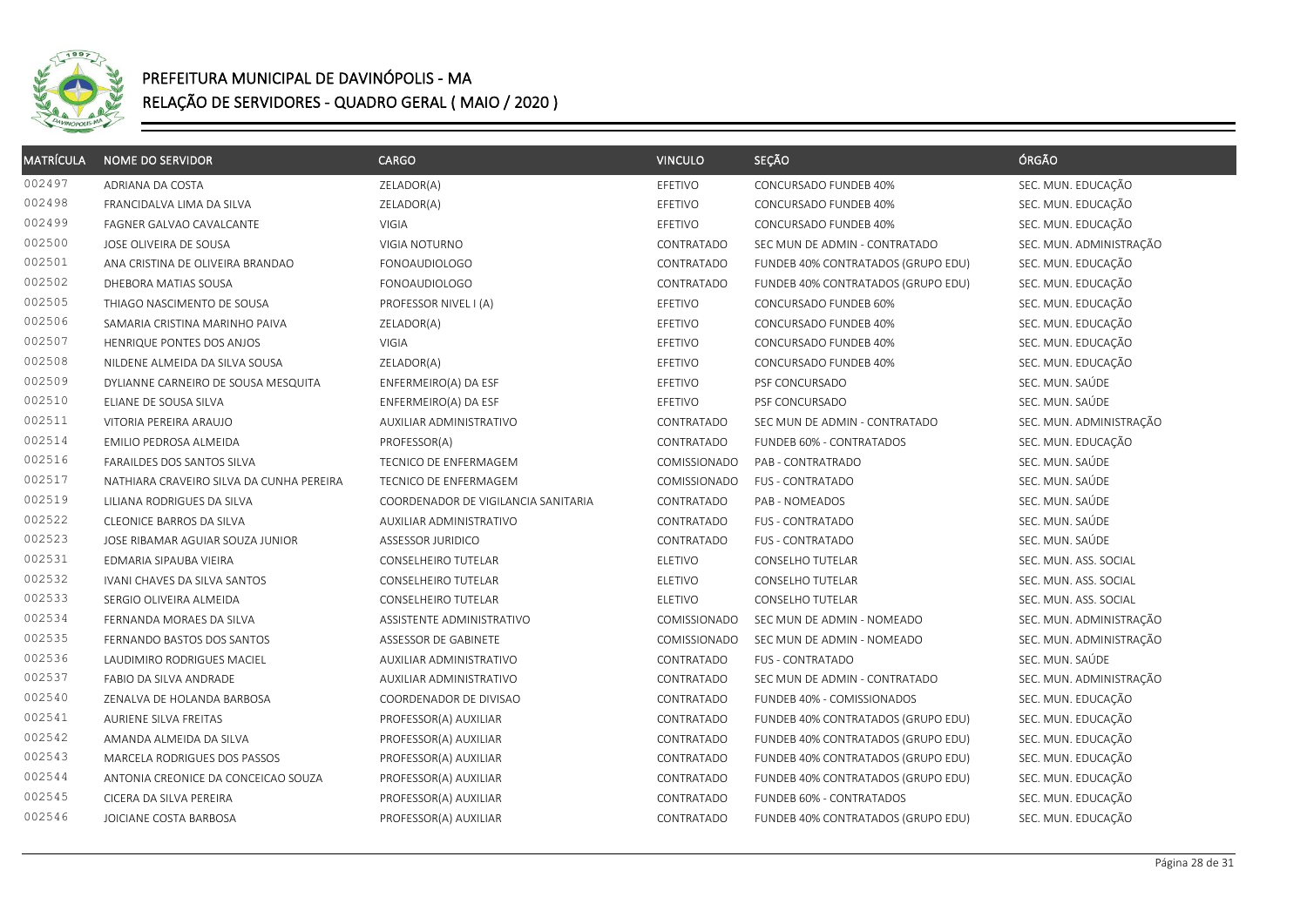

| <b>MATRÍCULA</b> | <b>NOME DO SERVIDOR</b>               | <b>CARGO</b>                             | <b>VINCULO</b> | SEÇÃO                                     | ÓRGÃO                   |
|------------------|---------------------------------------|------------------------------------------|----------------|-------------------------------------------|-------------------------|
| 002547           | LESLIANE DE MELO RODRIGUES            | PROFESSOR(A) AUXILIAR                    | CONTRATADO     | FUNDEB 40% CONTRATADOS (GRUPO EDU)        | SEC. MUN. EDUCAÇÃO      |
| 002548           | MARINALVA DOS SANTOS ROCHA            | ZELADOR (A)                              | CONTRATADO     | FUNDEB 40% CONTRATADOS (GRUPO EDU)        | SEC. MUN. EDUCAÇÃO      |
| 002549           | REGINARA DE FREITAS FARIAS            | PROFESSOR(A) AUXILIAR                    | CONTRATADO     | FUNDEB 40% CONTRATADOS (GRUPO EDU)        | SEC. MUN. EDUCAÇÃO      |
| 002550           | SANDRA RAQUEL ASSUNCAO                | ZELADOR (A)                              | CONTRATADO     | FUNDEB 40% CONTRATADOS (GRUPO EDU)        | SEC. MUN. EDUCAÇÃO      |
| 002551           | THAYSA SOUZA DA SILVA                 | PROFESSOR(A) AUXILIAR                    | CONTRATADO     | FUNDEB 40% CONTRATADOS (GRUPO EDU)        | SEC. MUN. EDUCAÇÃO      |
| 002552           | ALEXSANDRO DA SILVA SANTANA           | ASSESSOR DE SEGURANCA                    | COMISSIONADO   | SEC MUN DE ADMIN - NOMEADO                | SEC. MUN. ADMINISTRAÇÃO |
| 002553           | MARCELA DA SILVA MOREIRA              | PROFESSOR(A)                             | CONTRATADO     | FUNDEB 60% - CONTRATADOS                  | SEC. MUN. EDUCAÇÃO      |
| 002554           | FABIANA MISTTY DE OLIVEIRA CARVALHO   | COORDENADOR(A)                           | CONTRATADO     | FUNDEB 40% - COMISSIONADOS                | SEC. MUN. EDUCAÇÃO      |
| 002555           | RAIMUNDO RODRIGUES DA CRUZ            | VIGIA                                    | CONTRATADO     | FUNDEB 40% CONTRATADOS (GRUPO EDU)        | SEC. MUN. EDUCAÇÃO      |
| 002557           | PAULA RYLLA SILVA MIRANDA             | COORDENADOR(A) DE VIGILANCIA SOCIOASSIST | COMISSIONADO   | SEC MUN DESEN SOCIAL - NOMEADO            | SEC. MUN. ADMINISTRAÇÃO |
| 002558           | GABRIEL DE SANTANA COELHO             | ASSESSOR DE GABINETE                     | CONTRATADO     | SEC MUN MEIO AMBIENTE - NOMEADO           | SEC. MUN. ADMINISTRAÇÃO |
| 002559           | DENISMAR DINIZ DA CRUZ                | ASSISTENTE ADMINISTRATIVO                | CONTRATADO     | SEC MUN DE ADMIN - CONTRATADO             | SEC. MUN. ADMINISTRAÇÃO |
| 002560           | MIRCILENE ALVES DA SILVA              | SECRETARIA                               | CONTRATADO     | <b>CONSELHO TUTELAR</b>                   | SEC. MUN. ASS. SOCIAL   |
| 002562           | ROBENILDO SANTOS SILVA                | SECRETARIO DE MEIO AMBIENTE              | CONTRATADO     | SEC MUN MEIO AMBIENTE - NOMEADO           | SEC. MUN. ADMINISTRAÇÃO |
| 002563           | CLAUDIA LIMA SANTOS                   | ENFERMEIRA                               | CONTRATADO     | PLANTONISTAS                              | SEC. MUN. SAÚDE         |
| 002564           | ANTONIO SANTANA REGO DA SILVA         | AGENTE DE ENDEMIAS                       | CONTRATADO     | <b>FUS - CONTRATADO</b>                   | SEC. MUN. SAÚDE         |
| 002565           | FLAVIANA MARTINS MACIEL               | ENFERMEIRA                               | CONTRATADO     | <b>EQUIPE PRISIONAL</b>                   | SEC. MUN. SAÚDE         |
| 002568           | ANDRESSA FERREIRA ARAUJO              | TECNICO DE ENFERMAGEM                    | CONTRATADO     | <b>EQUIPE PRISIONAL</b>                   | SEC. MUN. SAÚDE         |
| 002569           | LAIZA REGIA COLARES DA SILVA          | <b>PSICOLOGO</b>                         | CONTRATADO     | NUCLEO DE APOIO A SAUDE DA FAMILIA (NASF) | SEC. MUN. SAÚDE         |
| 002570           | MEIRE RAQUEL DE MIRANDA PEREIRA       | ENFERMEIRA                               | CONTRATADO     | PLANTONISTAS                              | SEC. MUN. SAÚDE         |
| 002571           | ROSANGELA CLEBE COSTA PEREIRA JOAQUIM | TECNICO DE ENFERMAGEM                    | CONTRATADO     | PLANTONISTAS                              | SEC. MUN. SAÚDE         |
| 002572           | KIARA DE SOUSA NASCIMENTO             | TECNICO DE ENFERMAGEM                    | CONTRATADO     | PAB - CONTRATRADO                         | SEC. MUN. SAÚDE         |
| 002573           | LEONARDO LOPES GOMES                  | AUXILIAR ADMINISTRATIVO                  | CONTRATADO     | PAB - CONTRATRADO                         | SEC. MUN. SAÚDE         |
| 002576           | MARTA DA COSTA LIMA                   | TECNICO DE ENFERMAGEM                    | CONTRATADO     | PLANTONISTAS                              | SEC. MUN. SAÚDE         |
| 002580           | CHRISTIANE RORIZ GARCIA FERRAZ        | <b>MEDICO</b>                            | CONTRATADO     | <b>EQUIPE PRISIONAL</b>                   | SEC. MUN. SAÚDE         |
| 002581           | EDILENE ALVES DO NASCIMENTO           | AUXILIAR ADMINISTRATIVO                  | CONTRATADO     | SEC MUN DE ADMIN - CONTRATADO             | SEC. MUN. ADMINISTRAÇÃO |
| 002582           | ROGERIO OLIVEIRA DA SILVA             | VIGIA                                    | CONTRATADO     | FUNDEB 40% CONTRATADOS (GRUPO EDU)        | SEC. MUN. EDUCAÇÃO      |
| 002583           | <b>IRISMAR SOARES MORAIS</b>          | <b>VIGIA</b>                             | CONTRATADO     | FUNDEB 40% CONTRATADOS (GRUPO EDU)        | SEC. MUN. EDUCAÇÃO      |
| 002584           | MARILENE COSTA OLIVEIRA               | ZELADOR (A)                              | CONTRATADO     | FUNDEB 40% CONTRATADOS (GRUPO EDU)        | SEC. MUN. EDUCAÇÃO      |
| 002585           | EVAUDA MACEDO OLIVEIRA                | ZELADOR (A)                              | CONTRATADO     | FUNDEB 40% CONTRATADOS (GRUPO EDU)        | SEC. MUN. EDUCAÇÃO      |
| 002586           | SILVESTRE FEITOSA SILVA               | VIGIA                                    | CONTRATADO     | FUNDEB 40% CONTRATADOS (GRUPO EDU)        | SEC. MUN. EDUCAÇÃO      |
| 002587           | MARIA MERCE DO NASCIMENTO REDOVAL     | ZELADOR (A)                              | CONTRATADO     | FUNDEB 40% CONTRATADOS (GRUPO EDU)        | SEC. MUN. EDUCAÇÃO      |
| 002588           | ROMARIO SANTOS DA COSTA               | VIGIA                                    | CONTRATADO     | FUNDEB 40% CONTRATADOS (GRUPO EDU)        | SEC. MUN. EDUCAÇÃO      |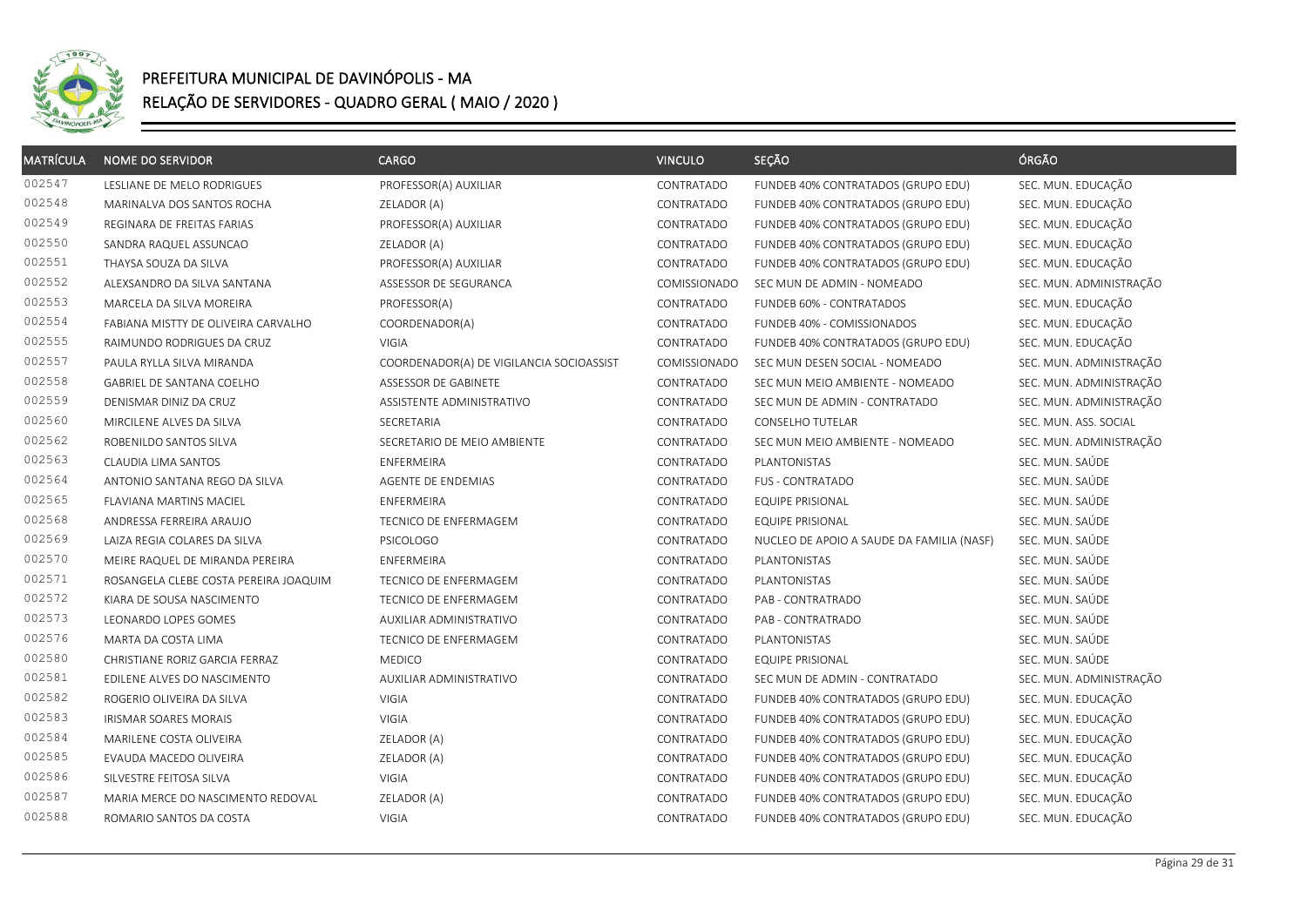

| <b>MATRÍCULA</b> | <b>NOME DO SERVIDOR</b>            | CARGO                         | <b>VINCULO</b> | SEÇÃO                               | ÓRGÃO                   |
|------------------|------------------------------------|-------------------------------|----------------|-------------------------------------|-------------------------|
| 002589           | FABIANA CARVALHO DOS SANTOS        | ZELADOR (A)                   | CONTRATADO     | FUNDEB 40% CONTRATADOS (GRUPO EDU)  | SEC. MUN. EDUCAÇÃO      |
| 002590           | RANILTO DA SILVA SOUZA             | VIGIA NOTURNO                 | CONTRATADO     | FUNDEB 40% CONTRATADOS (GRUPO EDU)  | SEC. MUN. EDUCAÇÃO      |
| 002591           | ADRIANO DE QUEIROZ NEVES           | PROFESSOR(A)                  | CONTRATADO     | FUNDEB 60% - CONTRATADOS            | SEC. MUN. EDUCAÇÃO      |
| 002592           | LUZIA MARIA DA SILVA               | PROFESSOR(A)                  | CONTRATADO     | FUNDEB 60% - CONTRATADOS            | SEC. MUN. EDUCAÇÃO      |
| 002593           | CINTHIA TAYNAH RIBEIRO DA SILVA    | PROFESSOR(A)                  | CONTRATADO     | FUNDEB 60% - CONTRATADOS            | SEC. MUN. EDUCAÇÃO      |
| 002594           | ANA FLAVIA AVELINO SOUZA           | PROFESSOR(A)                  | CONTRATADO     | FUNDEB 60% - CONTRATADOS            | SEC. MUN. EDUCAÇÃO      |
| 002595           | DARLENE DA CONCEICAO CARVALHO      | PROFESSOR(A)                  | CONTRATADO     | FUNDEB 60% - CONTRATADOS            | SEC. MUN. EDUCAÇÃO      |
| 002596           | ELITIENE FERREIRA BARROS           | PROFESSOR(A)                  | CONTRATADO     | FUNDEB 60% - CONTRATADOS            | SEC. MUN. EDUCAÇÃO      |
| 002597           | DAMON LIMA LOPES                   | PROFESSOR(A)                  | CONTRATADO     | FUNDEB 60% - CONTRATADOS            | SEC. MUN. EDUCAÇÃO      |
| 002598           | ELIANE ARAUJO DA SILVA VERAS       | PROFESSOR(A)                  | CONTRATADO     | FUNDEB 60% - CONTRATADOS            | SEC. MUN. EDUCAÇÃO      |
| 002599           | LAILA SANTOS SILVA                 | PROFESSOR(A)                  | CONTRATADO     | FUNDEB 60% - CONTRATADOS            | SEC. MUN. EDUCAÇÃO      |
| 002600           | EZIO ARAUJO DA CONCEICAO           | PROFESSOR(A)                  | CONTRATADO     | FUNDEB 60% - CONTRATADOS            | SEC. MUN. EDUCAÇÃO      |
| 002601           | <b>GREICIELLE CRISTIANY AMORIM</b> | PROFESSOR(A)                  | CONTRATADO     | FUNDEB 60% - CONTRATADOS            | SEC. MUN. EDUCAÇÃO      |
| 002602           | ROSEANE DE SOUSA LEAL ALVES        | PROFESSOR(A)                  | CONTRATADO     | FUNDEB 60% - CONTRATADOS            | SEC. MUN. EDUCAÇÃO      |
| 002607           | <b>DUCICLEIA DOS SANTOS</b>        | MERENDEIRA                    | CONTRATADO     | FUNDEB 40% CONTRATADOS (GRUPO EDU)  | SEC. MUN. EDUCAÇÃO      |
| 002608           | MARIA SANDRA LOPES DOS SANTOS      | ASSESSOR DE GABINETE          | CONTRATADO     | <b>GABINETE CIVIL</b>               | SEC. MUN. ADMINISTRAÇÃO |
| 002609           | INGRYD VIEIRA CARVALHO             | PROFESSOR(A)                  | CONTRATADO     | FUNDEB 60% - CONTRATADOS            | SEC. MUN. EDUCAÇÃO      |
| 002610           | KARINNA EVANGELISTA SILVA          | AUXILIAR ADMINISTRATIVO       | CONTRATADO     | SEC MUN DE ADMIN - CONTRATADO       | SEC. MUN. ADMINISTRAÇÃO |
| 002611           | ANTONIO CARLOS ASSUNCAO LAGO       | SERVICOS GERAIS               | CONTRATADO     | LIMPEZA PUBLICA - CONTRATADOS       | SEC. MUN. ADMINISTRAÇÃO |
| 002612           | TAYNA BATALHA SANTANA              | ASSISTENTE ADMINISTRATIVO     | COMISSIONADO   | SEC MUN DE ADMIN - NOMEADO          | SEC. MUN. ADMINISTRAÇÃO |
| 002613           | LALLESCA ARAUJO PEREIRA            | ASSISTENTE ADMINISTRATIVO     | COMISSIONADO   | SEC MUN DE ADMIN - NOMEADO          | SEC. MUN. ADMINISTRAÇÃO |
| 002614           | GILFRAN PAIVA DE ALMEIDA           | VIGIA                         | CONTRATADO     | PAB - CONTRATRADO                   | SEC. MUN. SAÚDE         |
| 002615           | CICERA MONTEIRO LIMA               | ASSESSOR ADMINISTRATIVO       | CONTRATADO     | PAB - CONTRATRADO                   | SEC. MUN. SAÚDE         |
| 002616           | <b>EDVAN PEREIRA</b>               | ASSESSOR DE SECRETARIA        | CONTRATADO     | PAB - CONTRATRADO                   | SEC. MUN. SAÚDE         |
| 002617           | ADRIANO LOPES                      | SECRETARIO MUNICIPAL DE SAUDE | COMISSIONADO   | SECRETARIA DE SAÚDE - NOMEADO       | SEC. MUN. SAÚDE         |
| 002618           | MURILO DIAS MARTINS NETO           | ASSESSOR ADMINISTRATIVO       | COMISSIONADO   | FUNDEB 40% - COMISSIONADOS          | SEC. MUN. EDUCAÇÃO      |
| 002619           | RAQUEL BRITO DE SOUSA CEZARTE      | AUXILIAR ADMINISTRATIVO       | CONTRATADO     | SEC MUN MEIO AMBIENTE - NOMEADO     | SEC. MUN. ADMINISTRAÇÃO |
| 002620           | NAYANE BEZERRA LEAL                | AUXILIAR ADMINISTRATIVO       | COMISSIONADO   | SEC MUN MEIO AMBIENTE - NOMEADO     | SEC. MUN. ADMINISTRAÇÃO |
| 002621           | MARIA LIMA BANDEIRA                | COORDENADOR CRAS              | COMISSIONADO   | <b>CRAS - NOMEADO</b>               | SEC. MUN. ASS. SOCIAL   |
| 002622           | WILDENBERG VITOR REIS              | ASSESSOR ADMINISTRATIVO       | COMISSIONADO   | SEC MUN DE ADMIN - NOMEADO          | SEC. MUN. ADMINISTRAÇÃO |
| 002623           | GUILHERME DA SILVA SANTOS          | DIRETOR DE ESPORTES           | COMISSIONADO   | SEC MUN JUV E ESPORTES - SECRETARIO | SEC. MUN. ADMINISTRAÇÃO |
| 002625           | RAFAEL SILVA DE SOUSA              | SECRETARIO (A) ADJUNTO (A)    | COMISSIONADO   | SEC MUN INFRA-ESTRUTURA - NOMEADO   | SEC. MUN. ADMINISTRAÇÃO |
| 002626           | FABIOLA SAMIA DE OLIVEIRA CARVALHO | DIRETOR DE TRIBUTOS           | COMISSIONADO   | DEPARTAMENTO DE TRIBUTOS - NOMEADOS | SEC. MUN. ADMINISTRAÇÃO |